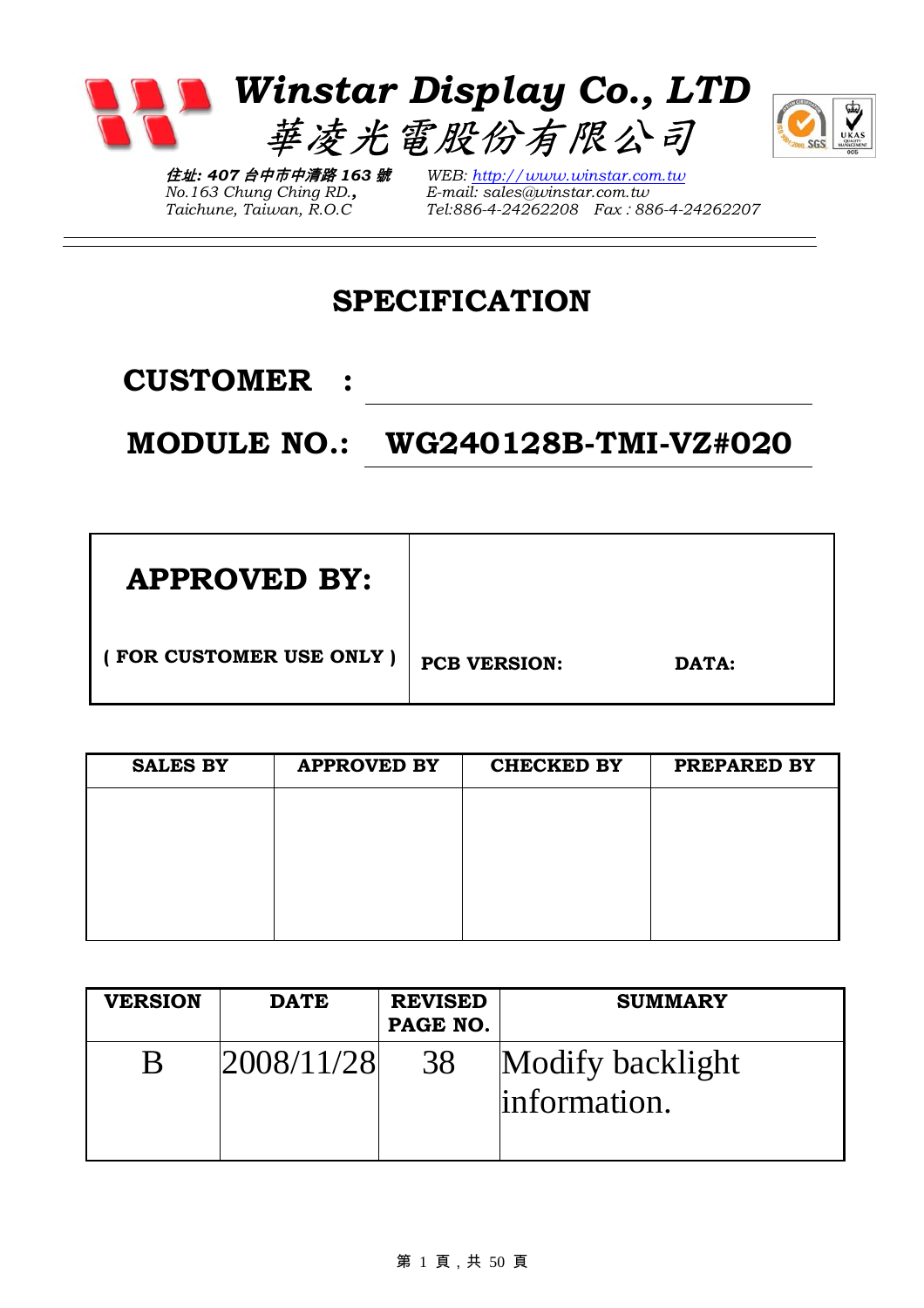|                | <b>Winstar Display Co., LTD</b><br>華凌光電股份有限公司 |                            | <b>MODLE NO:</b>         |
|----------------|-----------------------------------------------|----------------------------|--------------------------|
|                | <b>RECORDS OF REVISION</b>                    |                            | DOC. FIRST ISSUE         |
| <b>VERSION</b> | <b>DATE</b>                                   | <b>REVISED</b><br>PAGE NO. | <b>SUMMARY</b>           |
| $\overline{0}$ | 2007/9/27                                     |                            | First issue              |
| $\overline{A}$ | 2008.03.10                                    | 38                         | Modify $I_{LED} = 144mA$ |
| B              | 2008/11/28                                    | 38                         | Modify backlight         |
|                |                                               |                            | information.             |

### 第 2 頁,共 50 頁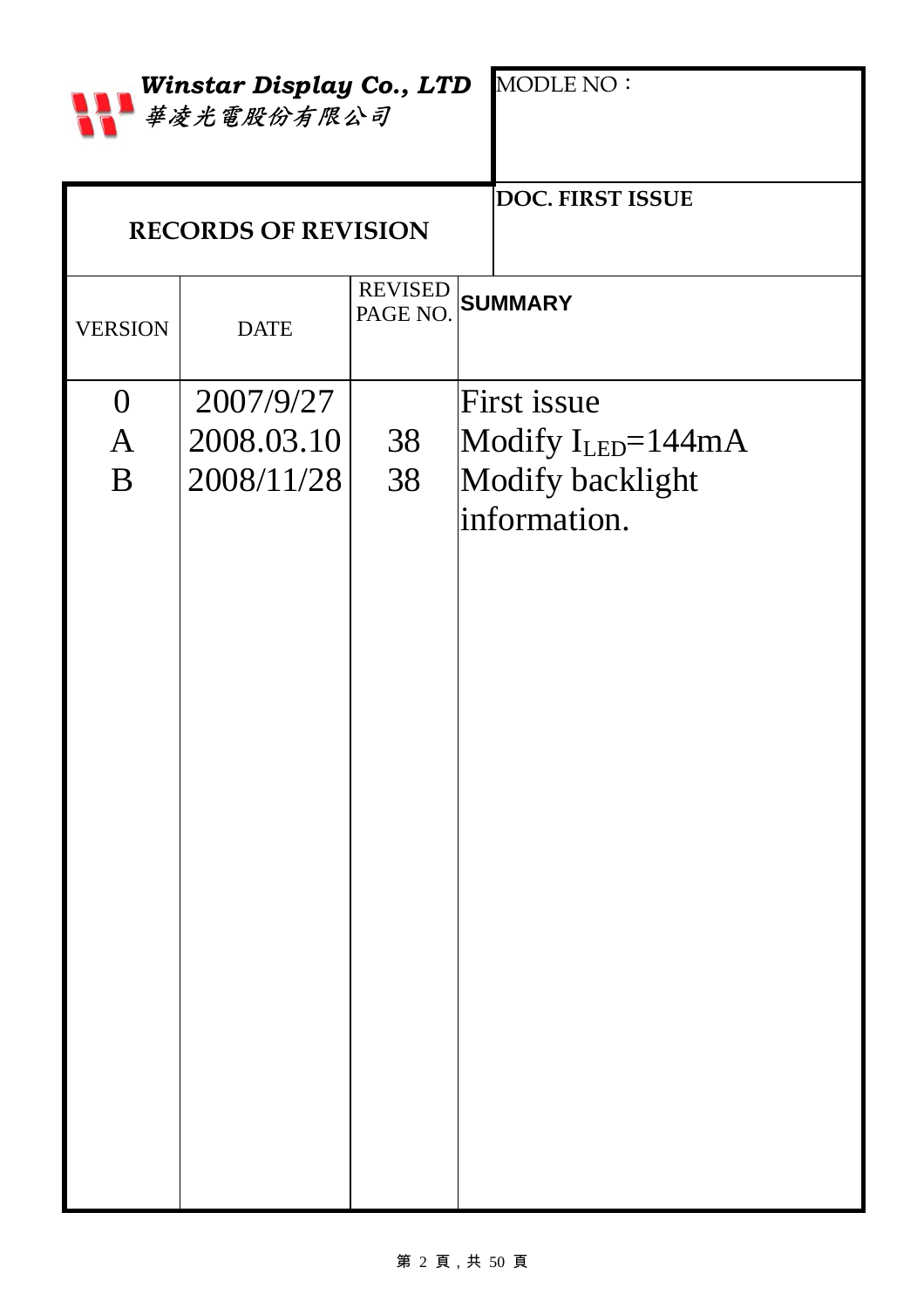# **Contents**

- 1.Module Classification Information
- 2.Precautions in use of LCD Modules
- 3.General Specification
- 4.Absolute Maximum Ratings
- 5.Electrical Characteristics
- 6.Optical Characteristics
- 7.Power Supply for LCD Module and Contrast Adjust
- 8.Counter Drawing & Block Diagram
- 9.Interface Pin Function
- 10.Display control instruction
- 11.Timing Characteristics
- 12.Reliability
- 13.Touch panel Information
- 14.Backlight Information
- 15. Inspection specification
- 16. Material List of Components for RoHs

#### 第 3 頁,共 50 頁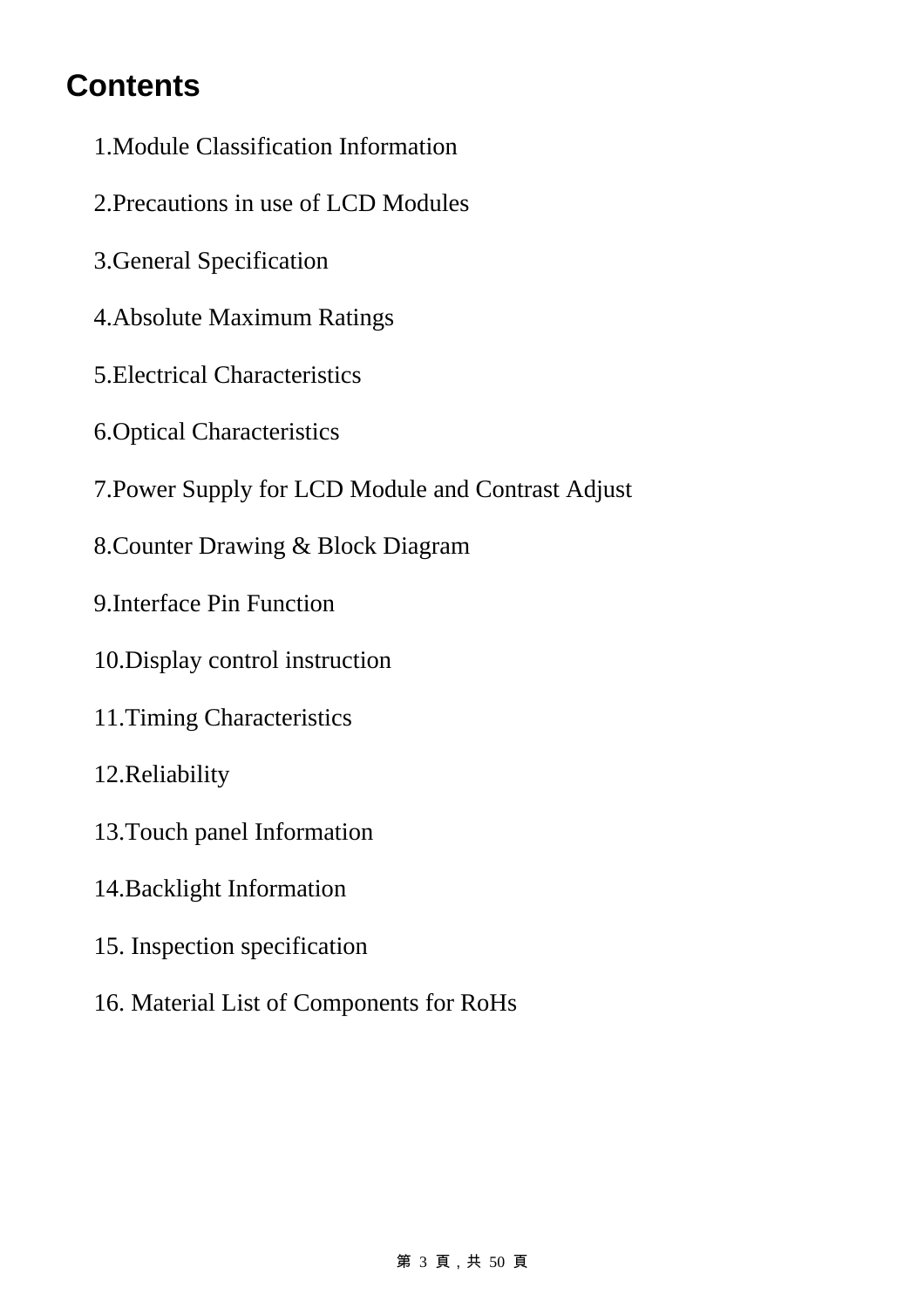# 1.Module Classification Information

| $\odot$ $\odot$ | W G<br>$\circled{3}$<br>$\circledA$  | $240128$ B - TMI - VZ#020<br>$O$ $O$<br>$^{\circledR}$                      |                                           |  |  |  |
|-----------------|--------------------------------------|-----------------------------------------------------------------------------|-------------------------------------------|--|--|--|
| $^\circledR$    |                                      | <b>Brand: WINSTAR DISPLAY CORPORATION</b>                                   |                                           |  |  |  |
| $^{\circledR}$  |                                      | Display Type : $H \rightarrow$ Character Type, $G \rightarrow$ Graphic Type |                                           |  |  |  |
| ③               | Display Font: $240 * 128$            |                                                                             |                                           |  |  |  |
| $^{\circledR}$  | Model serials no.                    |                                                                             |                                           |  |  |  |
| $\circledS$     | <b>Backlight Type:</b>               | $N \rightarrow$ Without backlight                                           | $A \rightarrow$ LED, Amber                |  |  |  |
|                 |                                      | $B \rightarrow EL$ , Blue green                                             | $R \rightarrow$ LED, Red                  |  |  |  |
|                 |                                      | $D \rightarrow EL$ , Green                                                  | $O \rightarrow$ LED, Orange               |  |  |  |
|                 |                                      | $W \rightarrow EL$ , White                                                  | $G \rightarrow$ LED, Green                |  |  |  |
|                 |                                      | $F \rightarrow$ CCFL, White                                                 | $T \rightarrow$ LED, White                |  |  |  |
|                 |                                      | $Y \rightarrow$ LED, Yellow Green                                           |                                           |  |  |  |
| $^{\circledR}$  | LCD Mode:                            | $B \rightarrow TN$ Positive, Gray                                           | $T \rightarrow FSTN$ Negative             |  |  |  |
|                 |                                      | $N \rightarrow TN$ Negative,                                                |                                           |  |  |  |
|                 |                                      | $G \rightarrow STN$ Positive, Gray                                          |                                           |  |  |  |
|                 |                                      | $Y \rightarrow STN$ Positive, Yellow Green                                  |                                           |  |  |  |
|                 |                                      | $M \rightarrow STN$ Negative, Blue                                          |                                           |  |  |  |
|                 |                                      | $F \rightarrow FSTN$ Positive                                               |                                           |  |  |  |
| $^\circledR$    | LCD Polarize Type/                   | $A \rightarrow$ Reflective, N.T, 6:00                                       | $H \rightarrow$ Transflective, W.T,6:00   |  |  |  |
|                 | Temperature range/<br>View direction | $D \rightarrow$ Reflective, N.T, 12:00                                      | $K \rightarrow$ Transflective, W.T, 12:00 |  |  |  |
|                 |                                      | $G \rightarrow$ Reflective, W. T, 6:00                                      | $C \rightarrow$ Transmissive, N.T,6:00    |  |  |  |
|                 |                                      | $J \rightarrow$ Reflective, W. T, 12:00                                     | $F \rightarrow$ Transmissive, N.T, 12:00  |  |  |  |
|                 |                                      | $B \rightarrow$ Transflective, N.T,6:00                                     | I $\rightarrow$ Transmissive, W. T, 6:00  |  |  |  |
|                 |                                      | $E \rightarrow$ Transflective, N.T.12:00                                    | $L \rightarrow$ Transmissive, W.T, 12:00  |  |  |  |
| $^\circledR$    | Special Code                         | V: Build in Negative Voltage                                                | Z: NT7086                                 |  |  |  |
|                 |                                      | #: Fit in with the ROHS Directions and regulations                          |                                           |  |  |  |
|                 |                                      | 02:Sales Code                                                               | $0:Version(TS240128BRNA\#)$               |  |  |  |

第 4 頁,共 50 頁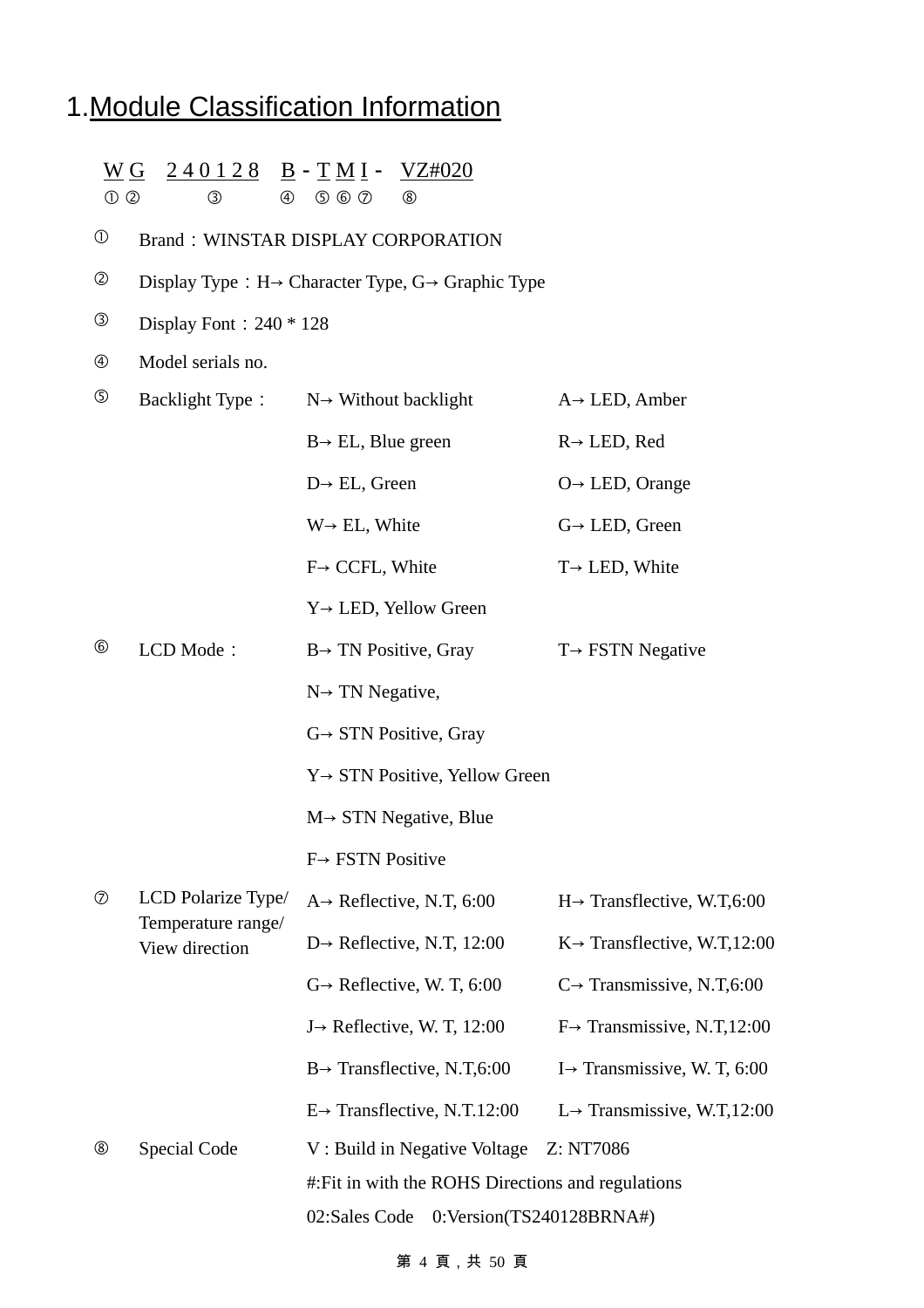### 2.Precautions in use of LCD Modules

- (1) Avoid applying excessive shocks to the module or making any alterations or modifications to it.
- (2) Don't make extra holes on the printed circuit board, modify its shape or change the components of LCD module.
- (3) Don't disassemble the LCM.
- (4) Don't operate it above the absolute maximum rating.
- (5) Don't drop, bend or twist LCM.
- (6) Soldering: only to the I/O terminals.
- (7) Storage: please storage in anti-static electricity container and clean environment.
- (8). Winstar have the right to change the passive components
- (9). Winstar have the right to change the PCB Rev.

### 3.General Specification

| <b>ITEM</b>       | <b>STANDARD VALUE</b>                                                                                                                                       | <b>UNIT</b> |  |  |  |
|-------------------|-------------------------------------------------------------------------------------------------------------------------------------------------------------|-------------|--|--|--|
| Number of Dots:   | $240 \times 128$                                                                                                                                            |             |  |  |  |
| Module dimension: | $144.0 \times 104.0 \times 15.8$ (MAX)mm                                                                                                                    | mm          |  |  |  |
| View area:        | $114.0 \times 64.0$ mm                                                                                                                                      | mm          |  |  |  |
| Active area:      | 107.98×57.58mm                                                                                                                                              | mm          |  |  |  |
| Character size:   | $(L)0.43 \times (W)0.43$ mm                                                                                                                                 | mm          |  |  |  |
| Character pitch:  | $(L)0.45 \times (W)0.45$ mm                                                                                                                                 |             |  |  |  |
| LCD type:         | STN Negative, Blue Transmissive<br>(In LCD production, It will occur slightly color difference. We can only<br>guarantee the same color in the same batch.) |             |  |  |  |
| Duty:             | 1/128                                                                                                                                                       |             |  |  |  |
| View direction:   | 6 o'clock                                                                                                                                                   |             |  |  |  |
| Backlight:        | LED, White                                                                                                                                                  |             |  |  |  |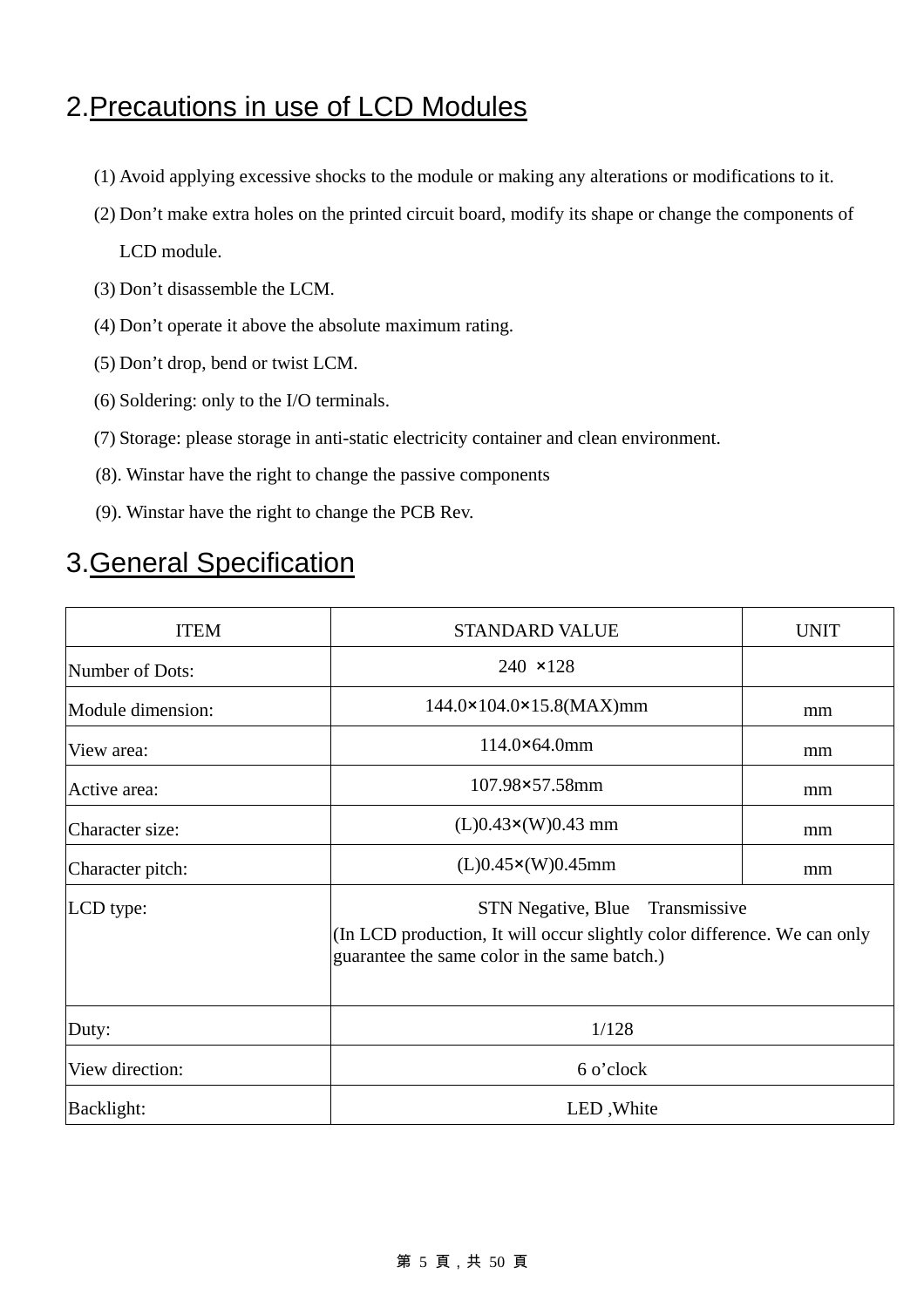# 4.Absolute Maximum Ratings

| <b>ITEM</b>                  | <b>SYMBOL</b>       | MIN.           | TYP. | MAX.     | <b>UNIT</b> |
|------------------------------|---------------------|----------------|------|----------|-------------|
| <b>Operating Temperature</b> | $T_{OP}$            | $-20$          | -    | $+70$    | $^{\circ}C$ |
| <b>Storage Temperature</b>   | $T_{ST}$            | $-30$          |      | $+80$    | $^{\circ}C$ |
| <b>Input Voltage</b>         | $V_I$               | $V_{SS}$       | -    | $V_{DD}$ | V           |
| Supply Voltage For Logic     | $V_{DD}$ - $V_{SS}$ | $-0.3$         |      | $+7$     | V           |
| Supply Voltage For LCD       | $V_{DD}$ - $V_0$    | $\overline{0}$ |      | 21       | V           |

# 5.Electrical Characteristics

| <b>ITEM</b>              | <b>SYMBOL</b>       | <b>CONDITION</b>   | MIN.           | TYP.                     | MAX.     | <b>UNIT</b>  |
|--------------------------|---------------------|--------------------|----------------|--------------------------|----------|--------------|
| Supply Voltage For Logic | $V_{DD}$ - $V_{SS}$ |                    | 4.75           | 5.0                      | 5.25     | V            |
| Supply Voltage For LCD   |                     | $Ta = -20$ °C      |                | $\overline{\phantom{a}}$ | 21.7     | V            |
| *Note                    | $V_{DD}$ - $V_0$    | $Ta = 25^{\circ}C$ |                | 19.5                     |          | V            |
|                          |                     | $Ta=+70^{\circ}C$  | 17.6           | $\overline{\phantom{a}}$ | -        | $\mathbf{V}$ |
| Input High Vol           | $V_{IH}$            |                    | $V_{DD} - 2.2$ |                          | $V_{DD}$ | V            |
| <b>Input Low Vol</b>     | $V_{IL}$            | $\qquad \qquad$    | $\mathbf{0}$   | -                        | 0.8      | V            |
| Output High Vol          | $V_{OH}$            |                    | $V_{DD} -0.3$  |                          | $V_{DD}$ | V            |
| Output Low Vol.          | $V_{OL}$            |                    | $\overline{0}$ | -                        | 0.3      | V            |
| <b>Supply Current</b>    | $I_{DD}$            | $V_{DD} = 5V$      | 46             | 58                       | 65       | mA           |

\* Note: Please design the VOP adjustment circuit on customer's main board

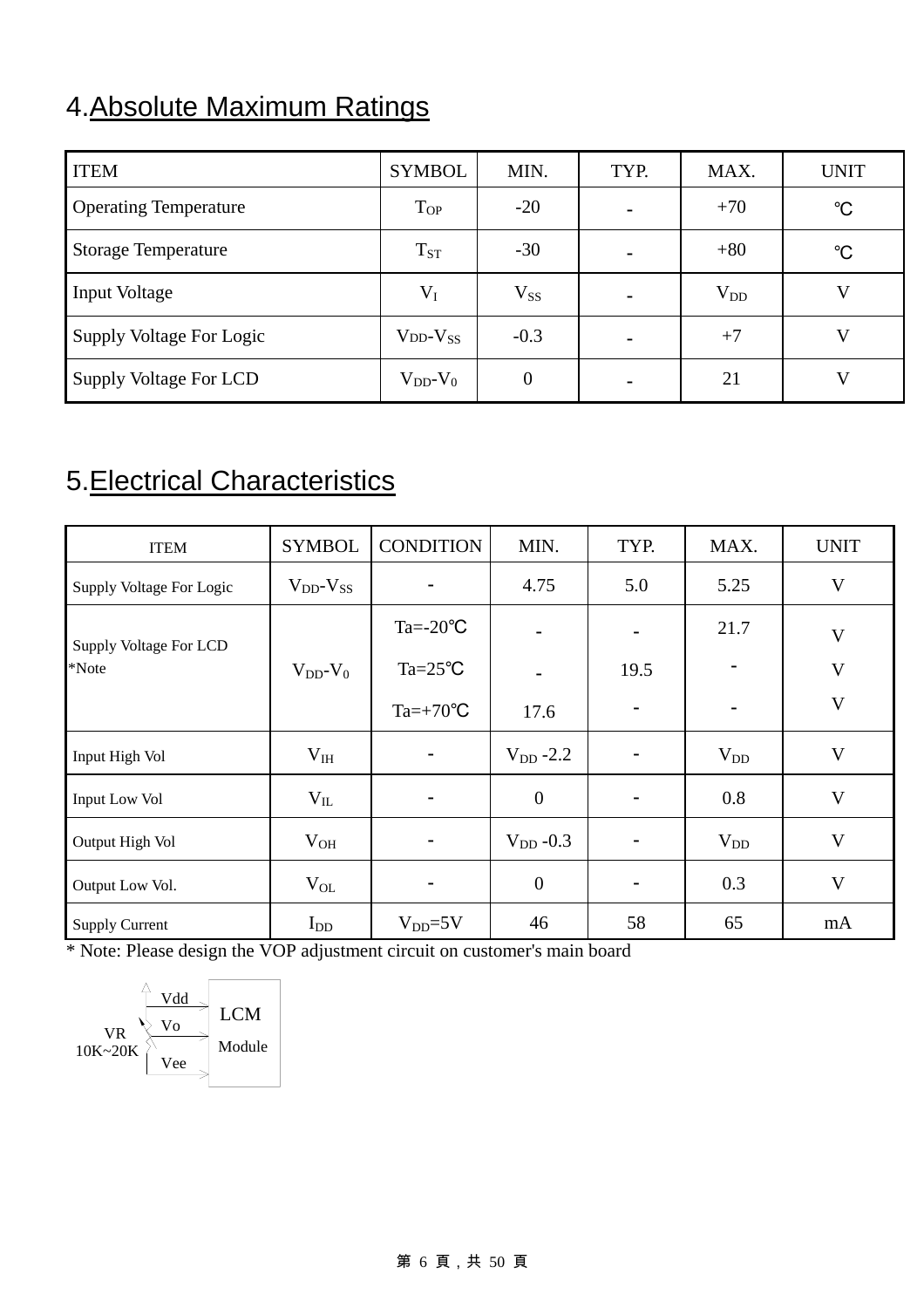# 6.Optical Characteristics

| <b>ITEM</b>           |             | SYMBAL CONDITION | MIN.                     | TYP.                     | MAX. | <b>UNIT</b> |
|-----------------------|-------------|------------------|--------------------------|--------------------------|------|-------------|
|                       | $\theta(V)$ | $CR \geq 2$      | 20                       | $\overline{\phantom{0}}$ | 40   | deg         |
| View Angle            | $\phi(H)$   | $CR \geq 2$      | $-30$                    | $\overline{\phantom{0}}$ | 30   | deg         |
| <b>Contrast Ratio</b> | <b>CR</b>   |                  |                          | 3                        |      |             |
| <b>Response Time</b>  | T rise      |                  |                          | 200                      | 300  | ms          |
|                       | T fall      |                  | $\overline{\phantom{a}}$ | 150                      | 250  | ms          |

### **6.1 Definitions**



### ■**View Angles** ■**Contrast Ratio**



### ■ **Response Time**



#### 第 7 頁,共 50 頁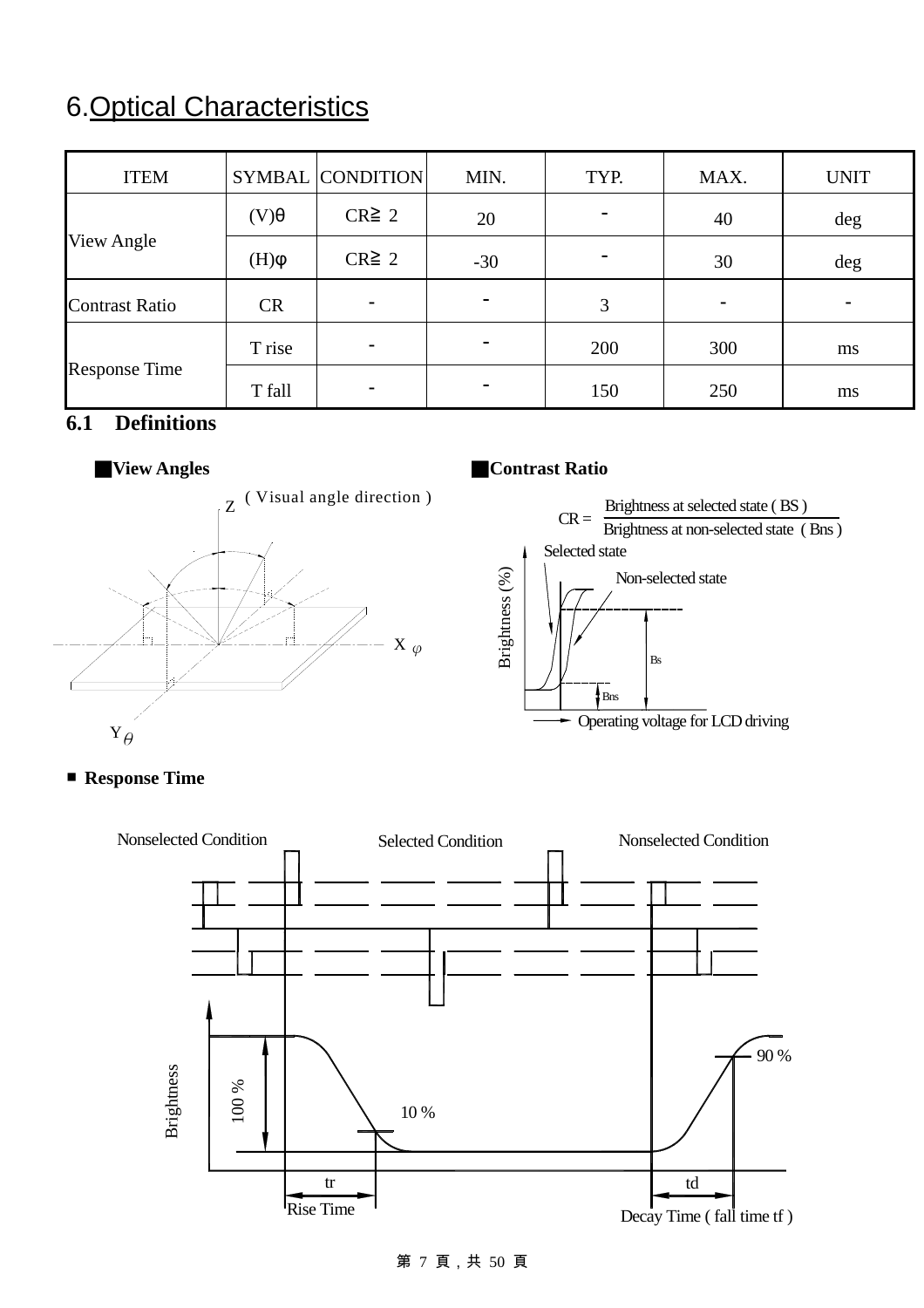# 7.Power Supply for LCD Module and Contrast Adjust



VDD-V0:LCD Operating Voltage

#### 第 8 頁,共 50 頁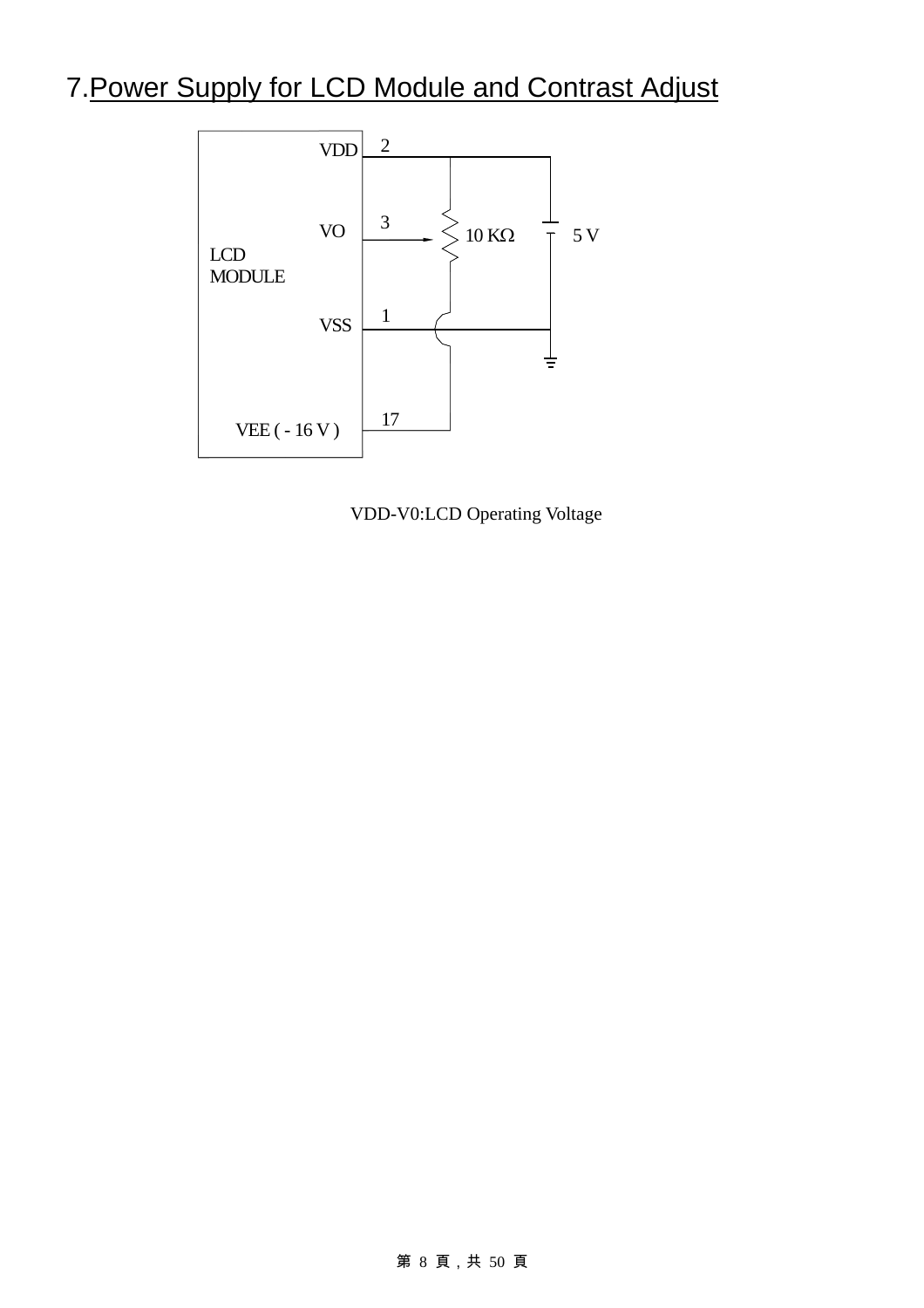### 8.Counter Drawing & Block Diagram



 $6$  WR

15

CE

DB4

 $DB2$  $DB3$ 

DB1 DB0

Vdd

Vss

C/D RD

Vo

D<sub>B5</sub>

D<sub>B6</sub> DB7

NC

MD2 FS1

Vee RESET

11

9 10

8 7

 $\overline{2}$ 

1

3

4 5

12

13 14

20

18 19

17 16

External contrast adjustment.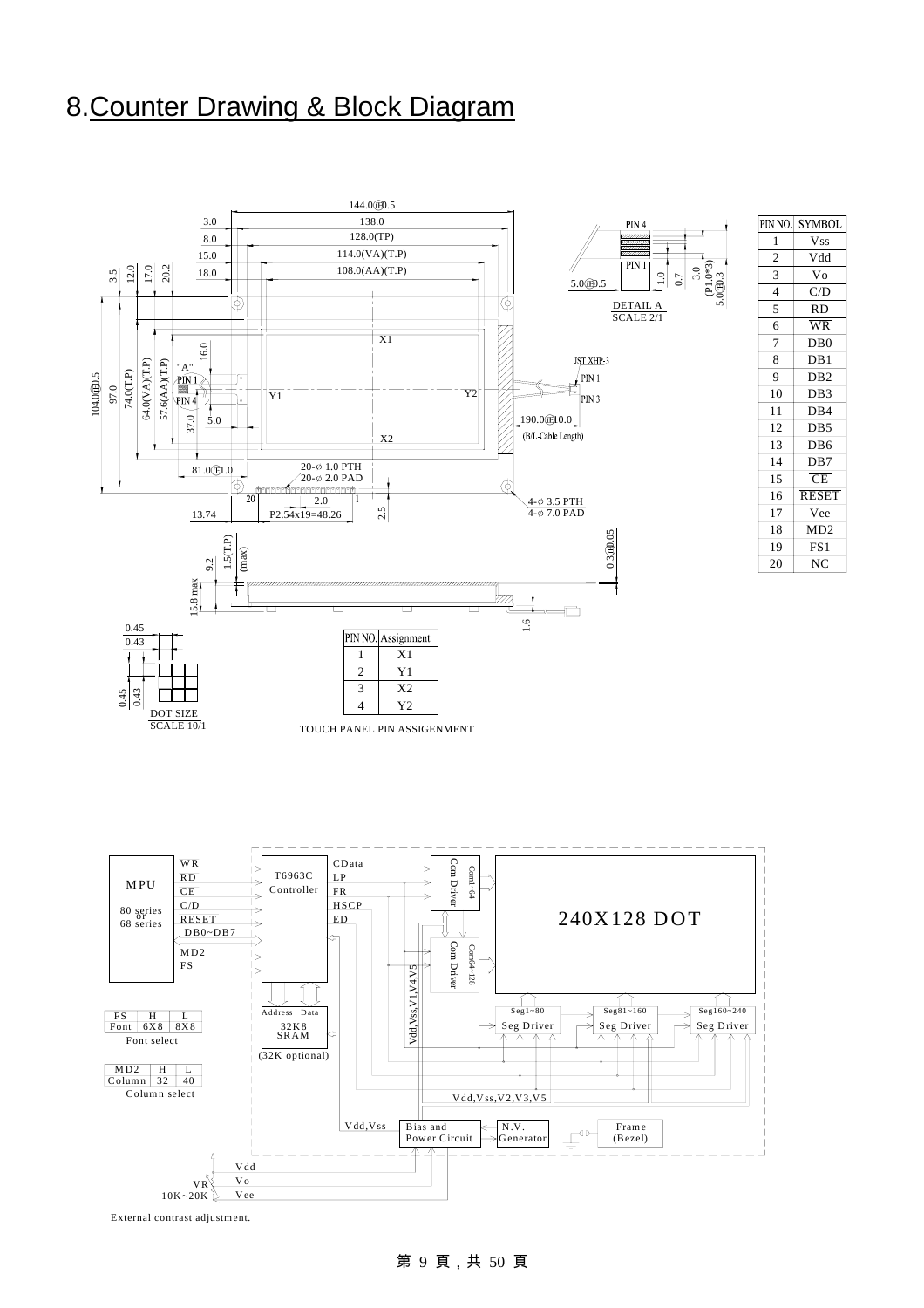# 9.Interface Pin Function

| Pin No.        | Symbol           | Level                       | Description                                         |
|----------------|------------------|-----------------------------|-----------------------------------------------------|
| $\mathbf{1}$   | <b>Vss</b>       |                             | <b>GND</b>                                          |
| $\overline{2}$ | Vdd              |                             | Power supply $(+5 V)$                               |
| 3              | Vo               |                             | Power supply for LCD driver                         |
| $\overline{4}$ | C/D              | H/L                         | WR=L, C/D=H : Command Write C/D=L: Data write       |
|                |                  |                             | RD=L, C/D=H : Status Read C/D=L: Data read          |
| 5              | <b>RD</b>        | L                           | Data read. Read data from T6963C when $RD = L$      |
| 6              | <b>WR</b>        | L                           | Data write. Write data into T6963C when $WR = L$    |
| $\tau$         | D <sub>B</sub> 0 | H/L                         | Data bus line                                       |
| $8\phantom{.}$ | DB1              | H/L                         | Data bus line                                       |
| 9              | DB <sub>2</sub>  | $\rm H/L$                   | Data bus line                                       |
| 10             | DB <sub>3</sub>  | $\rm H$ / $\rm L$           | Data bus line                                       |
| 11             | DB4              | H/L                         | Data bus line                                       |
| 12             | DB5              | H/L                         | Data bus line                                       |
| 13             | DB6              | $\mathbf{H}\,/\,\mathbf{L}$ | Data bus line                                       |
| 14             | DB7              | $\rm H$ / $\rm L$           | Data bus line                                       |
| 15             | CE               | L                           | L: Chip enable                                      |
| 16             | <b>RESET</b>     | H/L                         | H : Normal ; L : Initialize T6963C                  |
| 17             | Vee              |                             | Negative Voltage output                             |
| 18             | MD <sub>2</sub>  | $\rm H$ / $\rm L$           | H: 32 columns; L: 40 columns                        |
| 19             | FS1              | H/L                         | Pins for selection of font; $H: 6 * 8$ , $L: 8 * 8$ |
| 20             | NC               |                             | No connection                                       |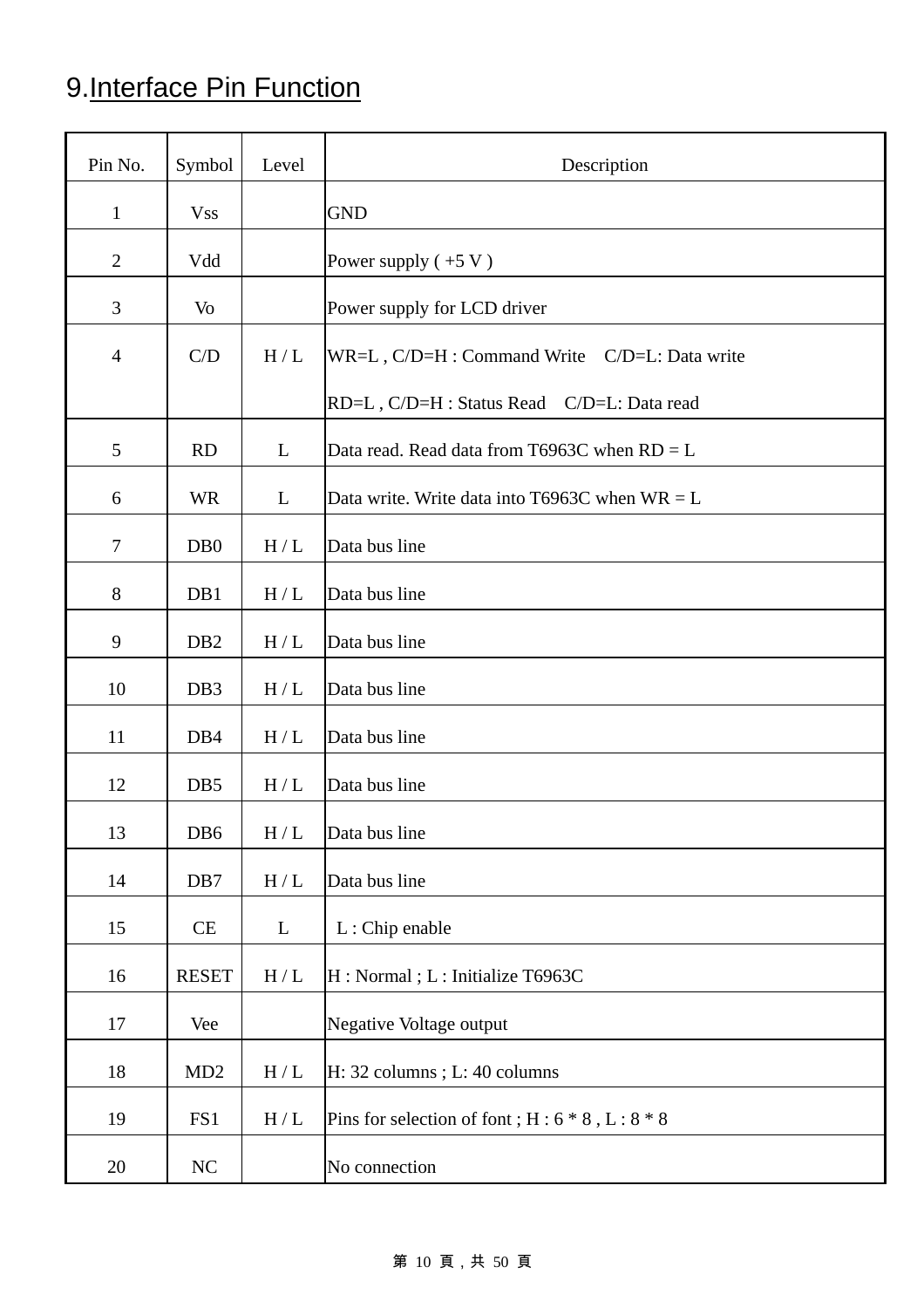### 10. Display control instruction

The LCD Module has built in a T6963C LSI controller, It has an 8-bit parallel data bus and control lines for writing or reading through an MPU interface, it has a 128-word character generator ROM ( refer to Table 1. ), which can control an external display RAM of up to 8K bytes. Allocation of text, graphics and external character generator RAM can be made easily and the display window can be moved freely within the allocated memory range.

#### •**RAM Interface**

The external RAM is used to store display data( text, graphic and external CG data ). It can be freely allocated to the memory area( 8 Kbyte max ).

#### Recommend



‧ Flowchart of communications with MPU

(1)Status Read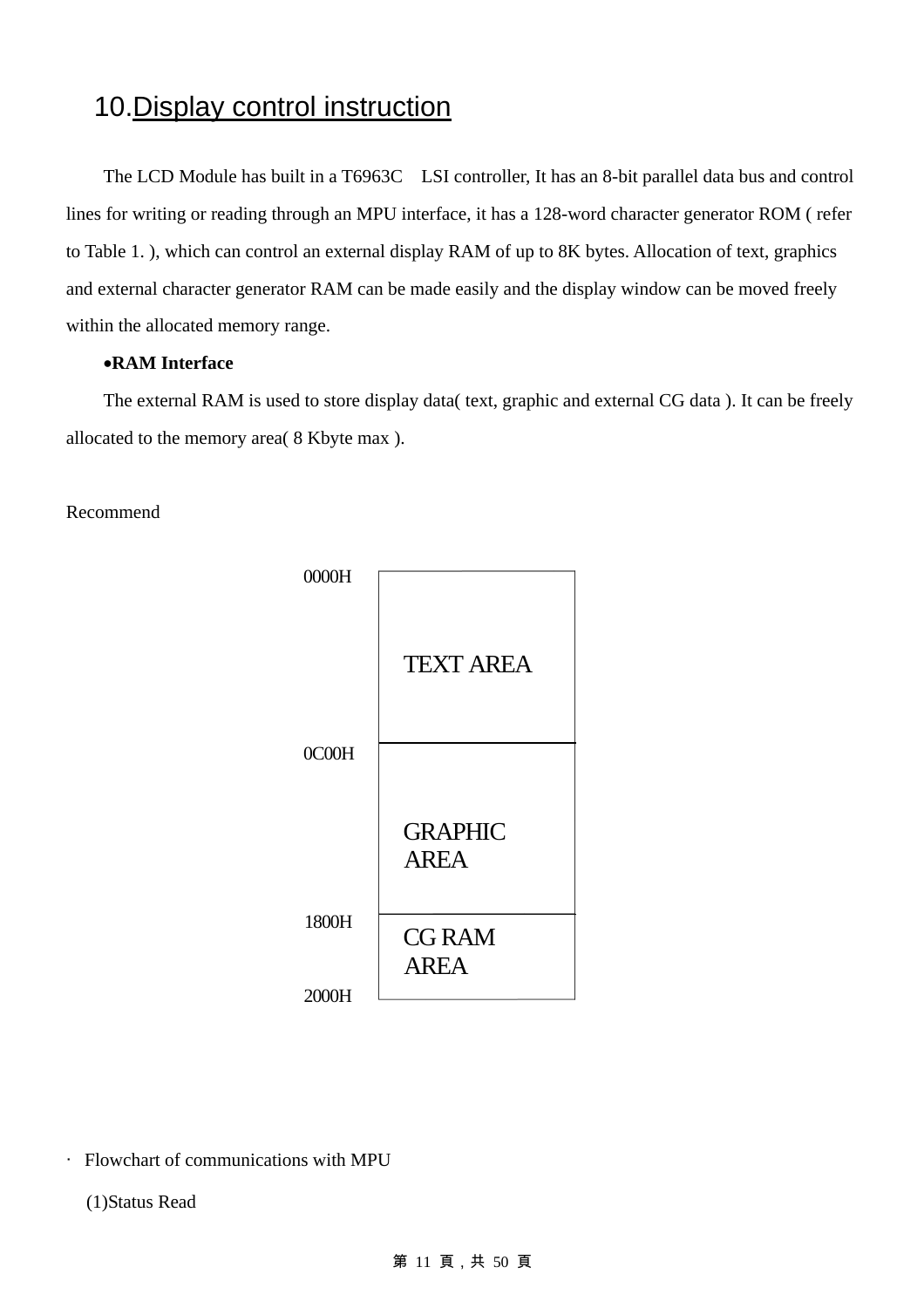A status check must be performed before data is read or written.

Status check

The Status of T6963C can be read from the data lines.

| <b>RD</b> | L |
|-----------|---|
| <b>WR</b> | H |
| <b>CE</b> | L |
| C/D       | H |
| Do to D7  | н |

The T6963C status word format is as follows:

| <b>MSB</b>     |                  |      |      |      |                  |      | LSE              |
|----------------|------------------|------|------|------|------------------|------|------------------|
| STA7           | STA <sub>6</sub> | STA5 | STA4 | STA3 | STA <sub>2</sub> | STA1 | STA <sub>0</sub> |
| D <sub>7</sub> | D6               | D5   | D4   | D3   | D <sub>2</sub>   |      | $\mathrm{D}0$    |

| STA0             | Check command execution capability                            | 0:Disable<br>1:Enable             |
|------------------|---------------------------------------------------------------|-----------------------------------|
| STA1             | Check data read/write Capability                              | 0:Disable                         |
| STA <sub>2</sub> |                                                               | 1:Enable<br>0:Disable             |
|                  | Check Auto mode data read capability                          | 1:Enable                          |
| STA <sub>3</sub> | Check Auto mode data write capability                         | 0:Disable<br>1:Enable             |
| STA4             | Not used                                                      |                                   |
| STA <sub>5</sub> | Check controller operation capability                         | 0:Disable<br>1:Enable             |
| STA <sub>6</sub> | Error flag. Used for Screen Peek and Screen copy<br>commands. | $0:$ No error<br>1:Error          |
| STA7             | Check the blink condition                                     | 0:Disable off<br>1:Normal display |

(Note 1) It is necessary to check STA0 and STA1 at the same time.

There is a possibility of erroneous operation due to a hardware interrupt.

(Note 2) For most modes STA0/STA1 are used as a status check.

(Note 3) STA2 and STA3 are valid in Auto mode; STA0 and STA1 are invalid.

Status Checking flow

### 第 12 頁,共 50 頁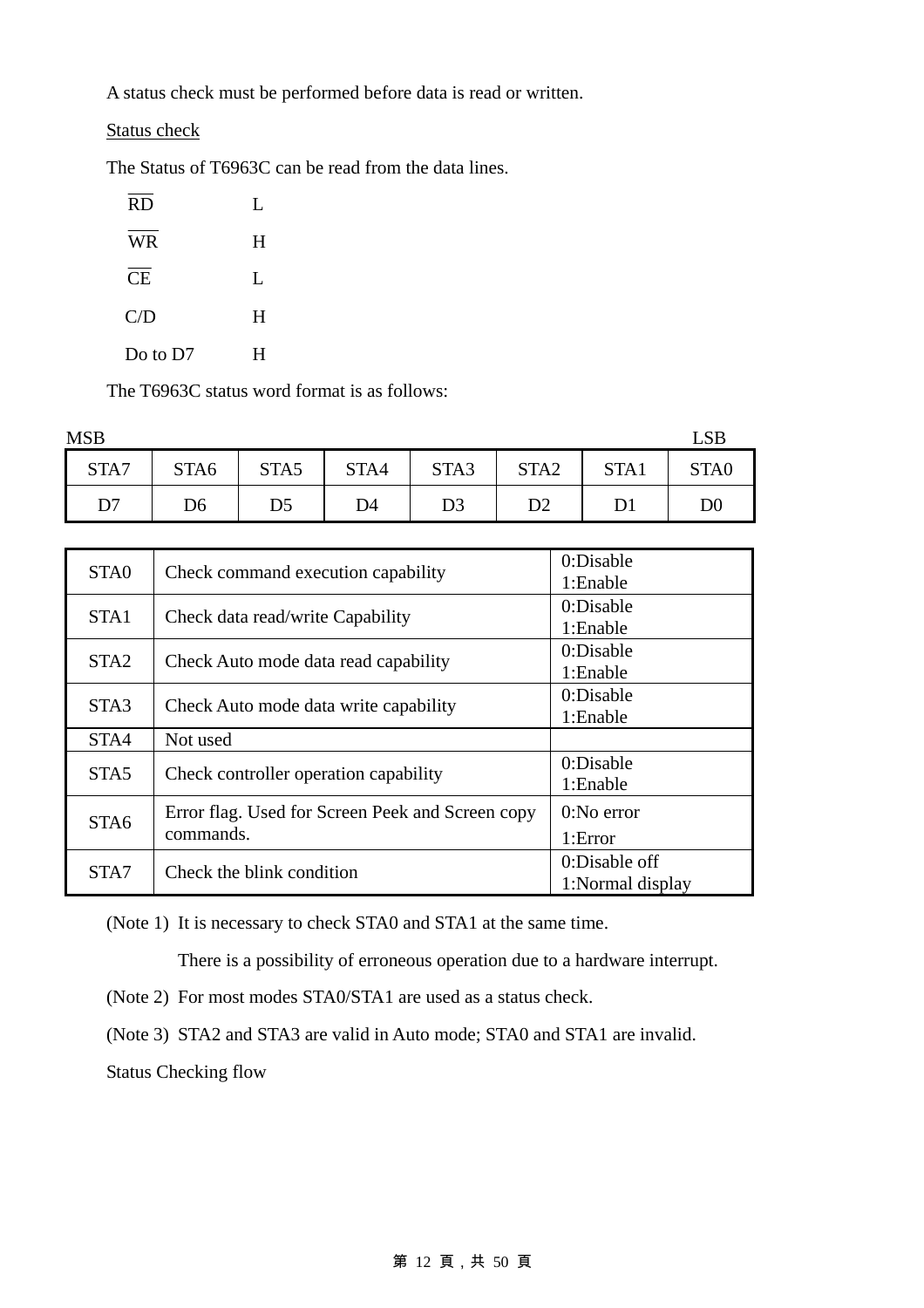

(Note 4) When using the MSB=0 command, a Status Read must be performed.

If a status check is not carried out, the T6963C cannot operate normally, even after a delay time.

The hardware interrupt occurs during the address calculation period (at the end of each line).

If a MSB=0 command is sent to the T6963C during this period, the T6963C enters Wait status.

If a status check is not carried out in this state before the next command is sent, there is the possibility that the command or data date will not be received.

#### 第 13 頁,共 50 頁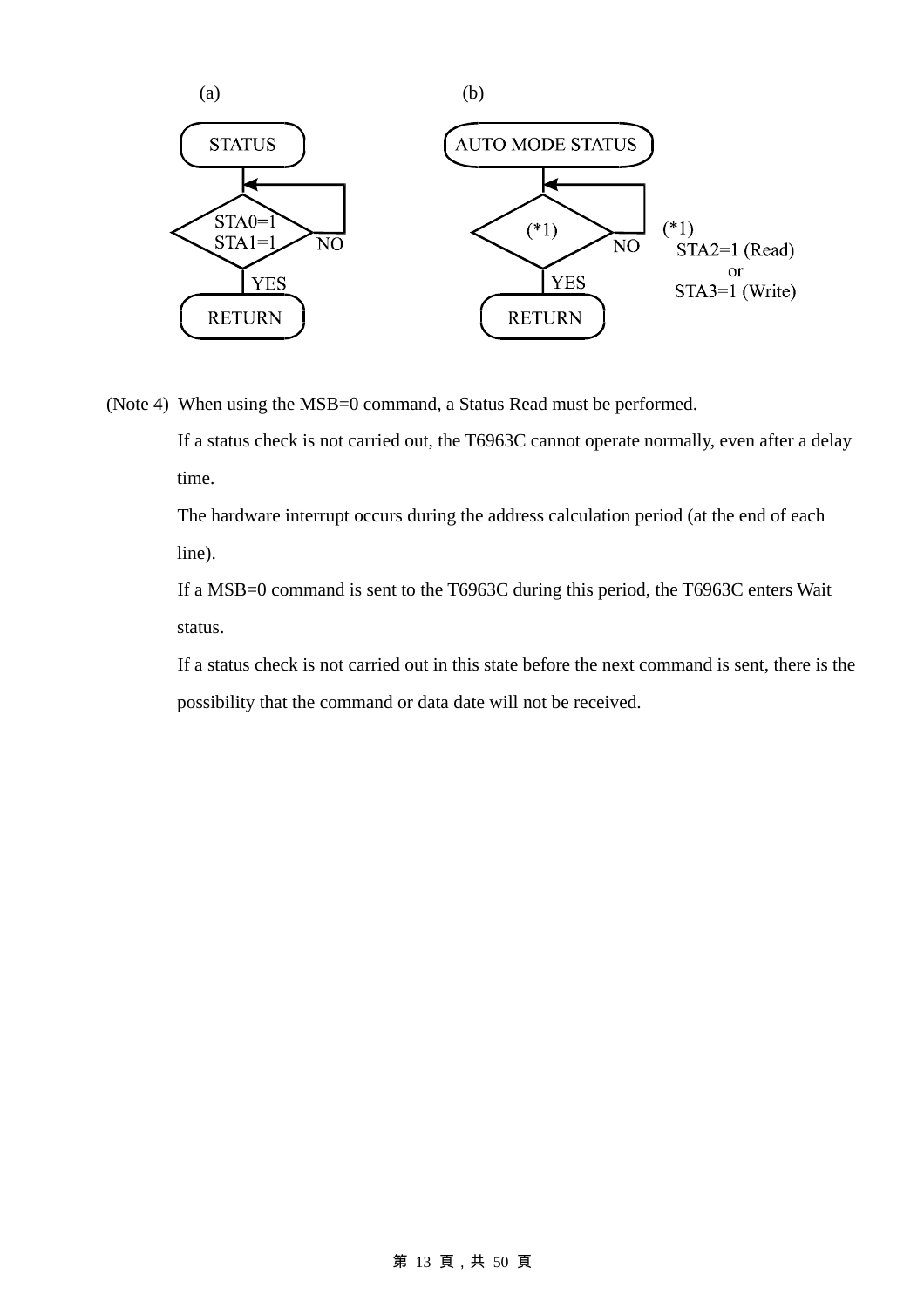When using the T6963C, first set the data, then set the command.

#### Procedure for sending a command



(Note) When sending more than two data, the last datum (or last two data)is valid.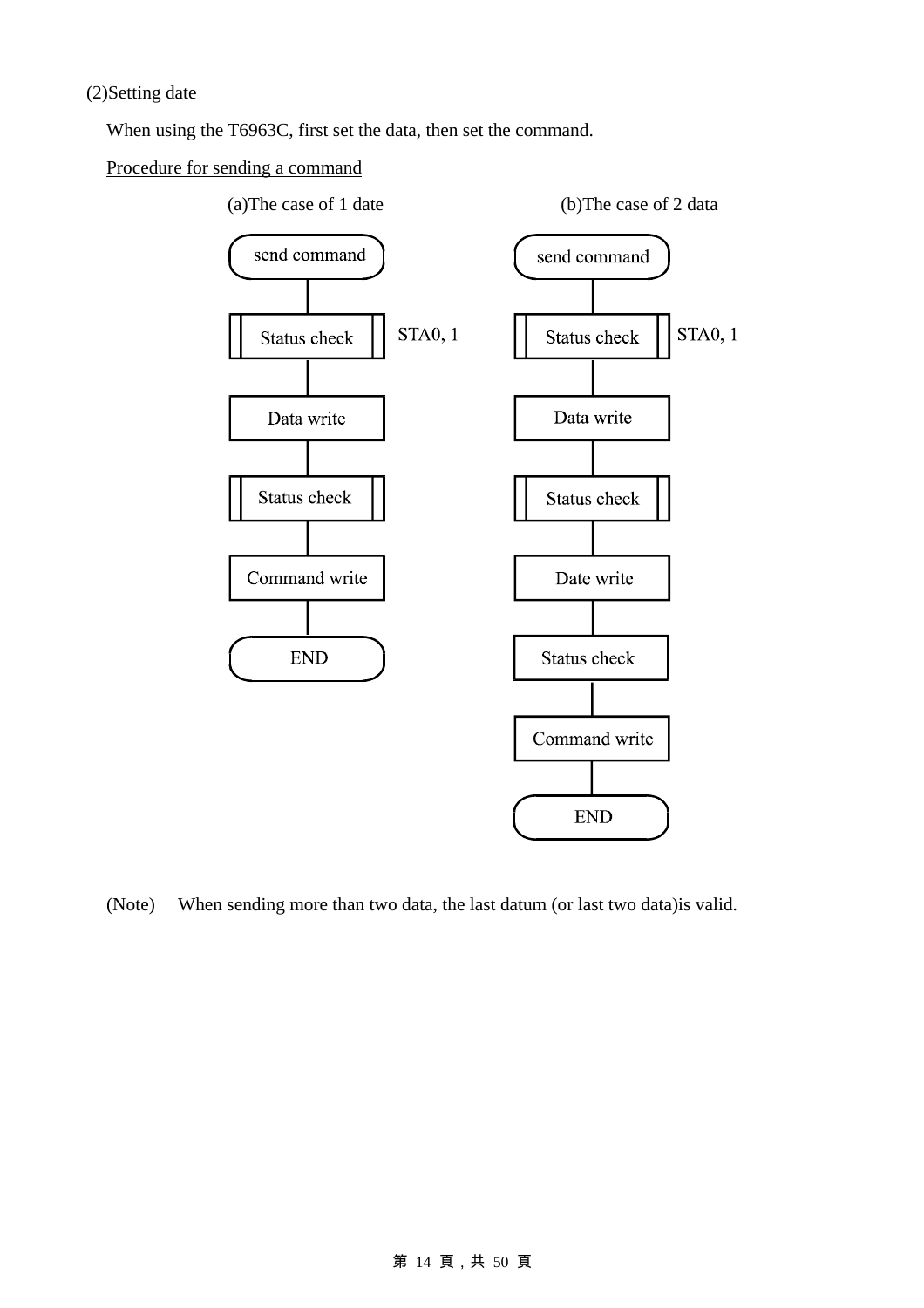### ‧ COMMAND DEFINITIONS

| <b>COMMAND</b>         | <b>CODE</b>               | D1          | D2           | <b>FUNCTION</b>                     |
|------------------------|---------------------------|-------------|--------------|-------------------------------------|
|                        | 00100001                  | X address   | Y address    | <b>Set Cursor Pointer</b>           |
| REGISTERS SETTING      | 00100010                  | Date        | 00H          | Set Offset Register                 |
|                        | 00100100                  | Low address | High address | Set Address Pointer                 |
|                        | 01000000                  | Low address | High address | <b>Set Text Home Address</b>        |
|                        | 01000001                  | Columns     | 00H          | Set Text Area                       |
| SET CONTROL WORD       | 01000010                  | Low address | High address | Set Graphic Home Address            |
|                        | 01000011                  | Columns     | 00H          | Set Graphic Area                    |
|                        | 1000×000                  |             |              |                                     |
|                        | 1000×001                  |             |              | OR mode<br><b>EXOR</b> mode         |
|                        | 1000×011                  |             |              | AND mode                            |
| <b>MODE SET</b>        | $1000 \times 100$         |             |              | Text Attribute mode                 |
|                        |                           |             |              | Internal CG ROM mode                |
|                        | $10000 \times x \times$   |             |              | External CG RAM mode                |
|                        | $10001$ ×××               |             |              |                                     |
|                        | 10010000                  |             |              |                                     |
|                        | $1001 \times 10$          |             |              | Display off<br>Cursor on, blink off |
|                        | $10001 \times 11$         |             |              | Cursor on, blink on                 |
| <b>DISPLAY MODE</b>    | $100101 \times x$         |             |              | Text on, graphic off                |
|                        |                           |             |              | Text off, graphic on                |
|                        | $100110 \times x$         |             |              | Text on, graphic on                 |
|                        | $100111 \times x$         |             |              |                                     |
|                        | 10100000                  |             |              | 1-line cursor                       |
|                        | 10100001                  |             |              | 2-line cursor                       |
|                        | 10100010                  |             |              | 3-line cursor                       |
| <b>CURSOR PATTERN</b>  | 10100011                  |             |              | 4-line cursor                       |
| <b>SELECT</b>          | 10100100                  |             |              | 5-line cursor                       |
|                        | 10100101                  |             |              | 6-line cursor                       |
|                        | 10100110                  |             |              | 7-line cursor                       |
|                        | 10100111                  |             |              | 8-line cursor                       |
|                        | 10110000                  |             |              | Set Data Auto Write                 |
| DATA AUTO READ/WRITE   | 10110001                  |             |              | Set Data Auto Read                  |
|                        | 10110010                  |             |              | <b>Auto Reset</b>                   |
|                        |                           |             |              |                                     |
|                        | 11000000                  | Data        |              | Data Write and Increment ADP        |
|                        | 11000001                  |             |              | Data Read and Increment ADP         |
|                        | 11000010                  | Data        |              | Data Write and Decrement ADP        |
| <b>DATA READ/WRITE</b> | 11000011                  |             |              | Data Read and Decrement ADP         |
|                        | 11000100                  |             |              | Data Write and Non-variable ADP     |
|                        | 11000101                  | Data        |              | Data Read and Non-variable ADP      |
|                        |                           |             |              |                                     |
| <b>SCREEN PEEK</b>     | 11100000                  | ÷           |              | Screen Peek                         |
| <b>SCREEN COPY</b>     | 11101000                  |             |              | <b>Screen Copy</b>                  |
|                        | $11110$ $\times$ $\times$ |             |              | <b>Bit Reset</b>                    |
|                        | $11111$ $\times$ $\times$ |             |              | <b>Bit Set</b>                      |
| <b>BIT SET/RESET</b>   |                           |             |              | Bit 0 (LSB)                         |
|                        | $1111 \times 000$         |             |              | Bit 1                               |
|                        | 11111×001                 |             |              | Bit 2                               |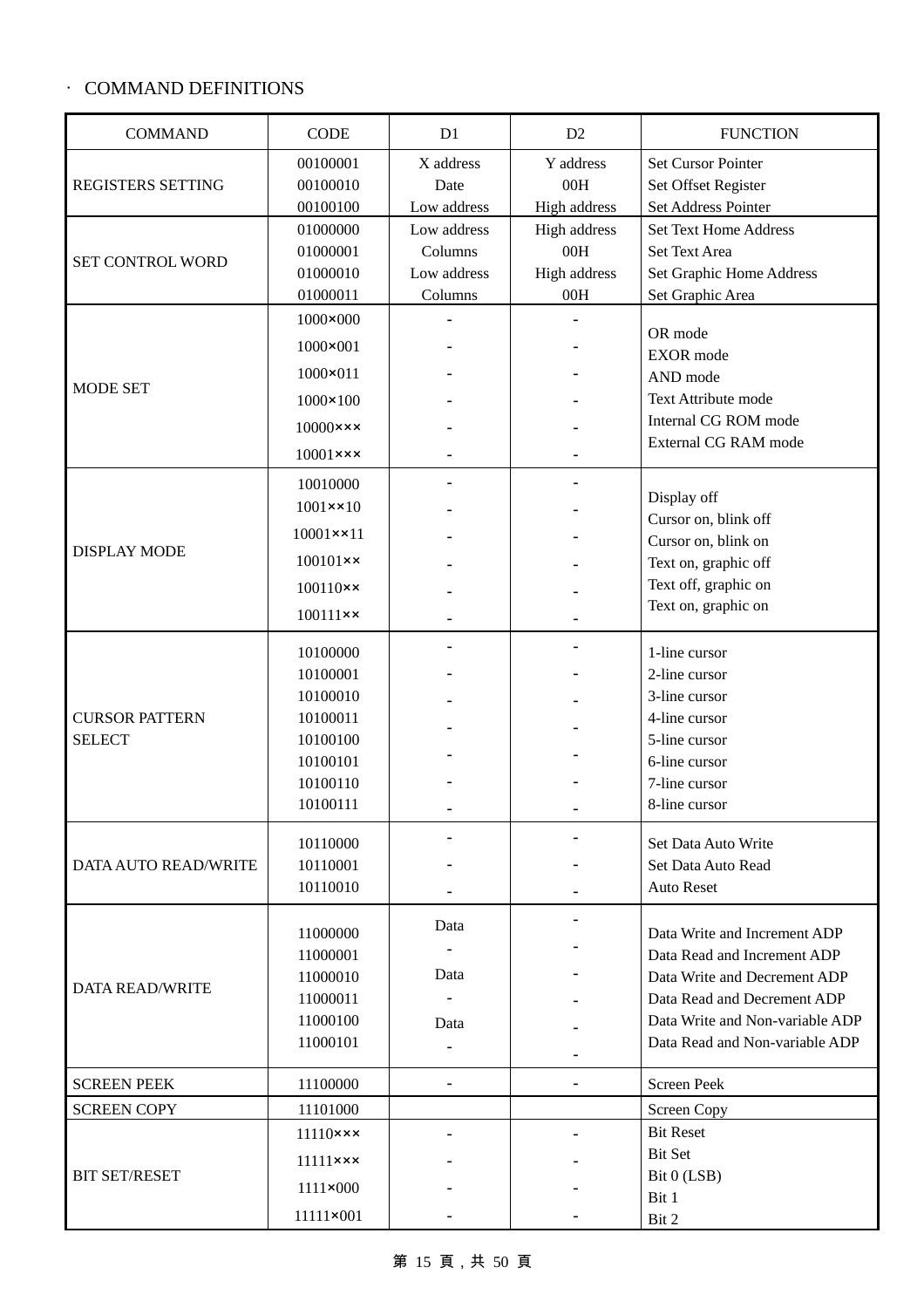| $11111 \times 010$ | $\sim$                   | $\overline{\phantom{a}}$     | Bit 3                |
|--------------------|--------------------------|------------------------------|----------------------|
| 11111×011          | $\overline{\phantom{a}}$ | $\overline{\phantom{a}}$     | Bit 4                |
| $11111 \times 100$ | $\overline{\phantom{a}}$ | $\overline{\phantom{a}}$     | Bit 5                |
| $11111 \times 101$ | $\overline{\phantom{a}}$ | $\overline{\phantom{a}}$     | Bit 6<br>Bit 7 (MSB) |
| $11111 \times 110$ | $\overline{\phantom{a}}$ | $\qquad \qquad \blacksquare$ |                      |
|                    |                          |                              |                      |
| 11111×111          | $\overline{\phantom{a}}$ | $\overline{\phantom{0}}$     |                      |

X: invalid

Setting registers

| <b>CODE</b> | HEX. | <b>FUNCTION</b>            | D1          | D2          |
|-------------|------|----------------------------|-------------|-------------|
| 00100001    | 21H  | <b>SET CURSOR POINTER</b>  | X ADRS      | Y ADRS      |
| 00100010    | 23H  | <b>SET OFFSET REGISTER</b> | <b>DATA</b> | 00H         |
| 00100100    | 24H  | <b>SET ADDRESS POINTER</b> | LOW ADRS    | I HIGH ADRS |

(1)Set Cursor Pointer

The position of the cursor is specified by X ADRS and Y ADRS. The cursor position can only be moved by this command. Data read/write from the MPU never changes the cursor pointer. X ADRS and Y ADRS are specified as follows.

X ADRS 00H to 4FH (lower 7 bits are valid)

Y ADRS 00H to 1FH (lower 5 bits are valid)

Single-Scan

X ADRS 00 to 4FH

Y ADRS 00H to 0FH

(2)Set Offset Register

The offset register is used to determine the external character generator RAM area.

The T6963C has a 16-bit address bus as follows.



T6963C assign External character generator, when character code set 80H TO FFH in using internal character generator. Character code 00H to 80H assign External character generator, when External generator mode.

The senior five bits define the start address in external memory of the CG RAM area. The next eight

#### 第 16 頁,共 50 頁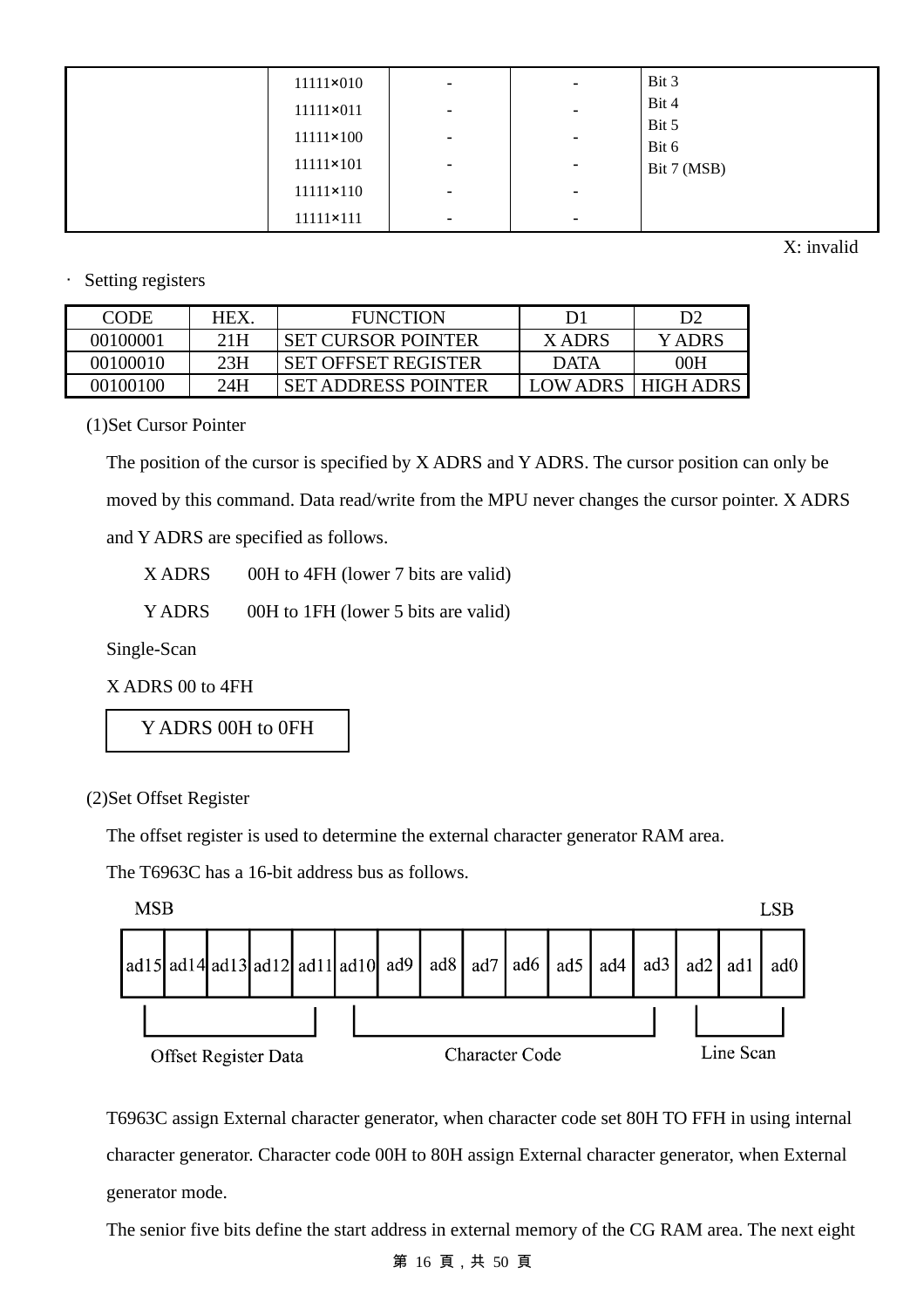bits represent the character code of the character. In internal CG ROM, character codes 00H to 7FH represent the predefined "internal" CG ROM characters, and codes 80H to FFH represent the user's own "external" characters. In external CG ROM mode, all 256 codes from 00H to FFH can be used to represent the user's own characters. The three least significant bits indicate one of the eight rows of eight dots that define the character's shape.

| The relationship between display RAM address and offset register |
|------------------------------------------------------------------|
|------------------------------------------------------------------|

| Offset register data                  | CG RAM hex. address (start to end) |
|---------------------------------------|------------------------------------|
| 00000                                 | 0000 to 07 FFH                     |
| 00001                                 | 0800 to 0FFFH                      |
| 00010                                 | 1000 to 17FFH                      |
|                                       |                                    |
| 11100                                 | E000 to E7FFH                      |
| 11101                                 | E800 to EFFFH                      |
| 11110                                 | F000 to F7FFH                      |
| 11111                                 | F800 to FFFFH                      |
| (Example 1)                           |                                    |
| Offset register                       | 02H                                |
| Character code                        | 80H                                |
| Character generator RAM start address | 0001<br>0100<br>0000<br>0000       |

1 4 0 0 H

| (address) | (data) |
|-----------|--------|
| 1400H     | 00H    |
| 1401H     | 1FH    |
| 1402H     | 04H    |
| 1403H     | 04H    |
| 1404H     | 04H    |
| 1405H     | 04H    |
| 1406H     | 04H    |
| 1407H     | 00H    |

#### 第 17 頁,共 50 頁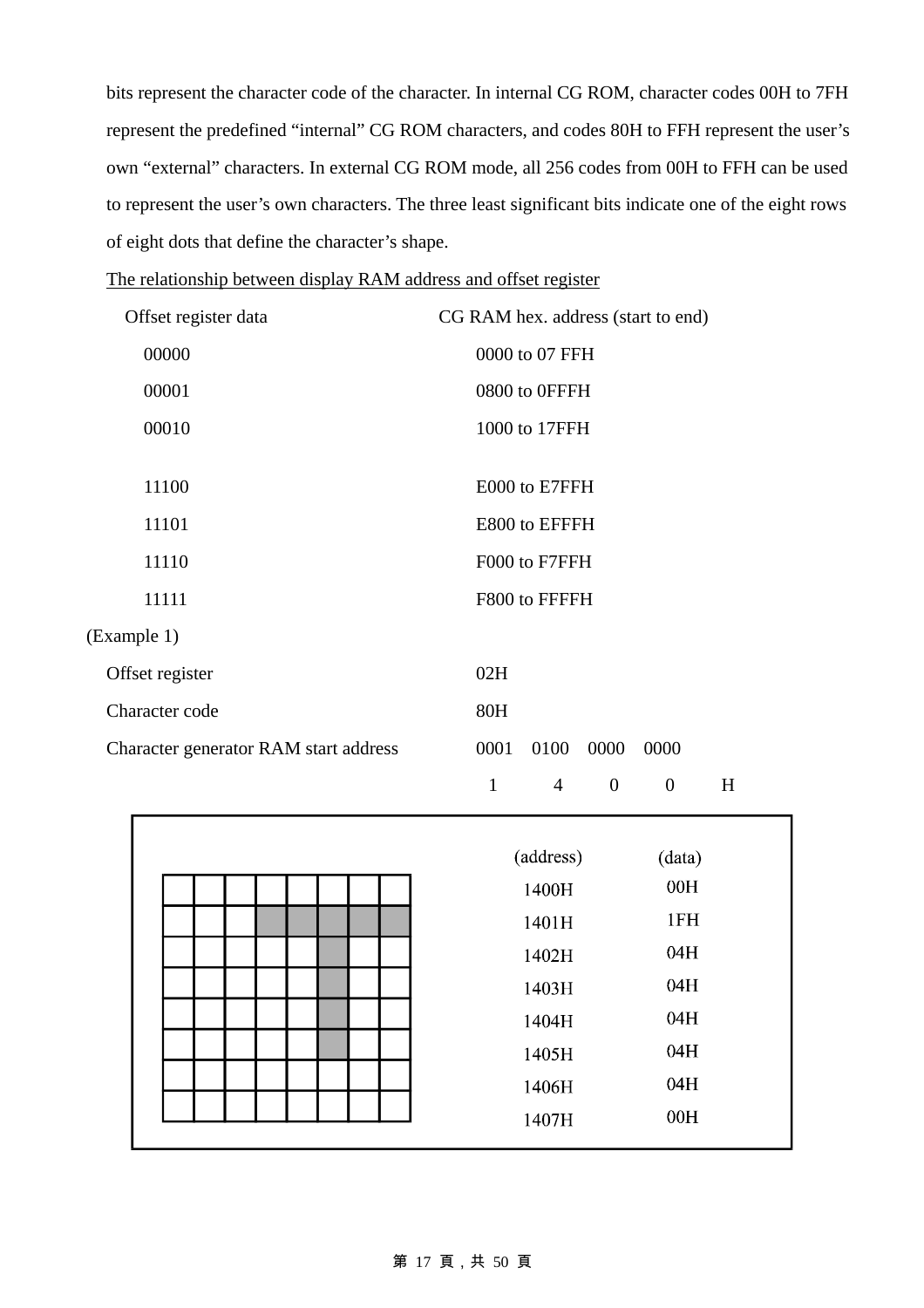|                                | (RAM DATA) | (Character) |
|--------------------------------|------------|-------------|
| AB $\gamma$ DE $\zeta$ GHIJKLM | 21H        | А           |
| ٠                              | 22H        | B           |
| ٠<br>٠<br>٠                    | 83H        | $\gamma$    |
| ٠<br>٠                         | 24H        | D           |
|                                | 25H        | E           |
|                                | 86H        |             |
| Display character              |            |             |

γ and ζ are displayed by character generator RAM.

(3)Set Address Pointer

The Set Address Pointer command is used to indicate the start address for writing to (or reading from) external RAM.

The Flowchart for Set Address Pointer command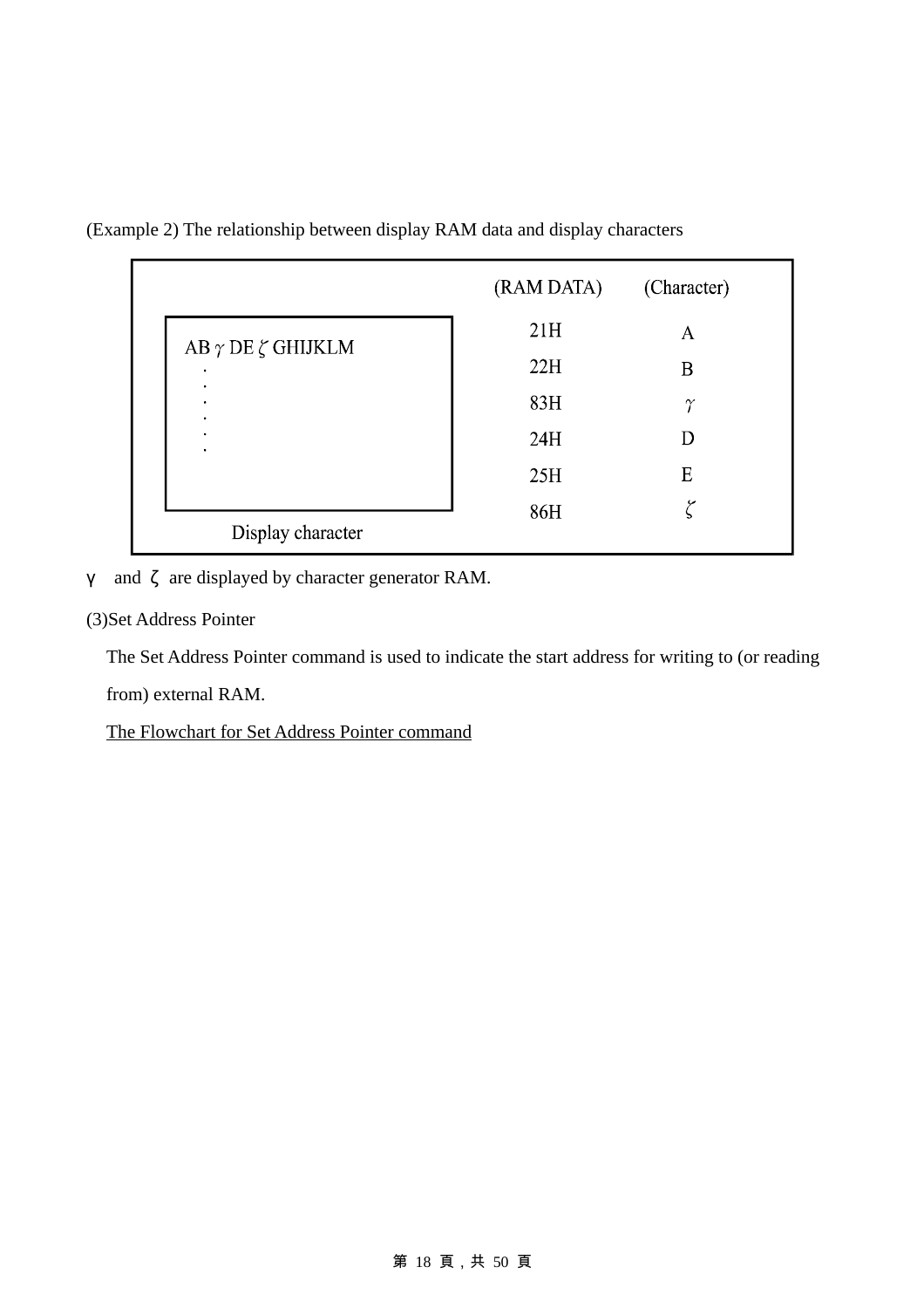

#### 第 19 頁,共 50 頁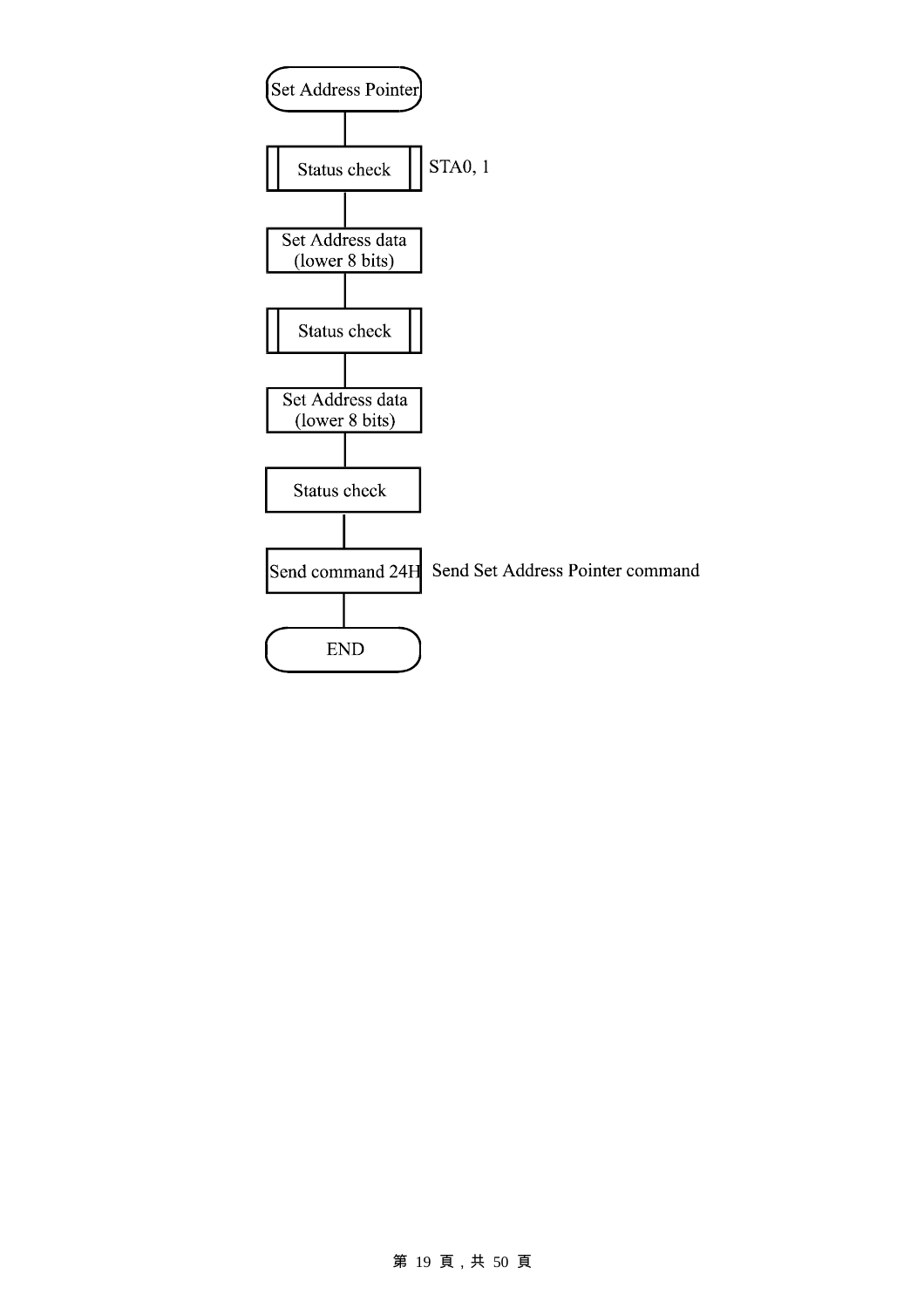#### ‧ Set Control Word

| <b>CODE</b> | HEX. | <b>FUNCTION</b>              | D1          | D <sub>2</sub> |
|-------------|------|------------------------------|-------------|----------------|
| 01000000    | 40H  | <b>Set Text Home Address</b> | Low address | High address   |
| 01000001    | 41H  | <b>Set Text Area</b>         | Columns     | 00H            |
| 01000010    | 42H  | Set Graphic Home Address     | Low address | High address   |
| 01000011    | 43H  | Set Graphic Area             | Columns     | 00H            |

The home address and column size are defined by this command.

(1)Set Text Home Address

The starting address in the external display RAM for text display is defined by this command.

The text home address indicates the leftmost and uppermost position.

The relationship between external display RAM address and display position

| TH            | TH+CL           |
|---------------|-----------------|
| TH+TA         | TH+TA+CL        |
| $(TH+TA)+TA$  | TH+2TA+CL       |
| $(TH+2TA)+TA$ | TH+3TA+CL       |
|               |                 |
| $TH+(n-1)TA$  | $TH+(n-1)TA+CL$ |

TH: Text home address

TA: Text area number (columns)

CL: Columns are fixed by hardware (pin-programmable).

(Example)

Text home address : 0000H Text area : 0020H

:32 Columns

:4 Lines

| 0000H | 0001H | 001EH | 001FH |
|-------|-------|-------|-------|
| 0020H | 0021H | 003EH | 002FH |
| 0040H | 0041H | 005EH | 005FH |
| 0060H | 0061H | 007EH | 007FH |

(2)Set Graphic Home Address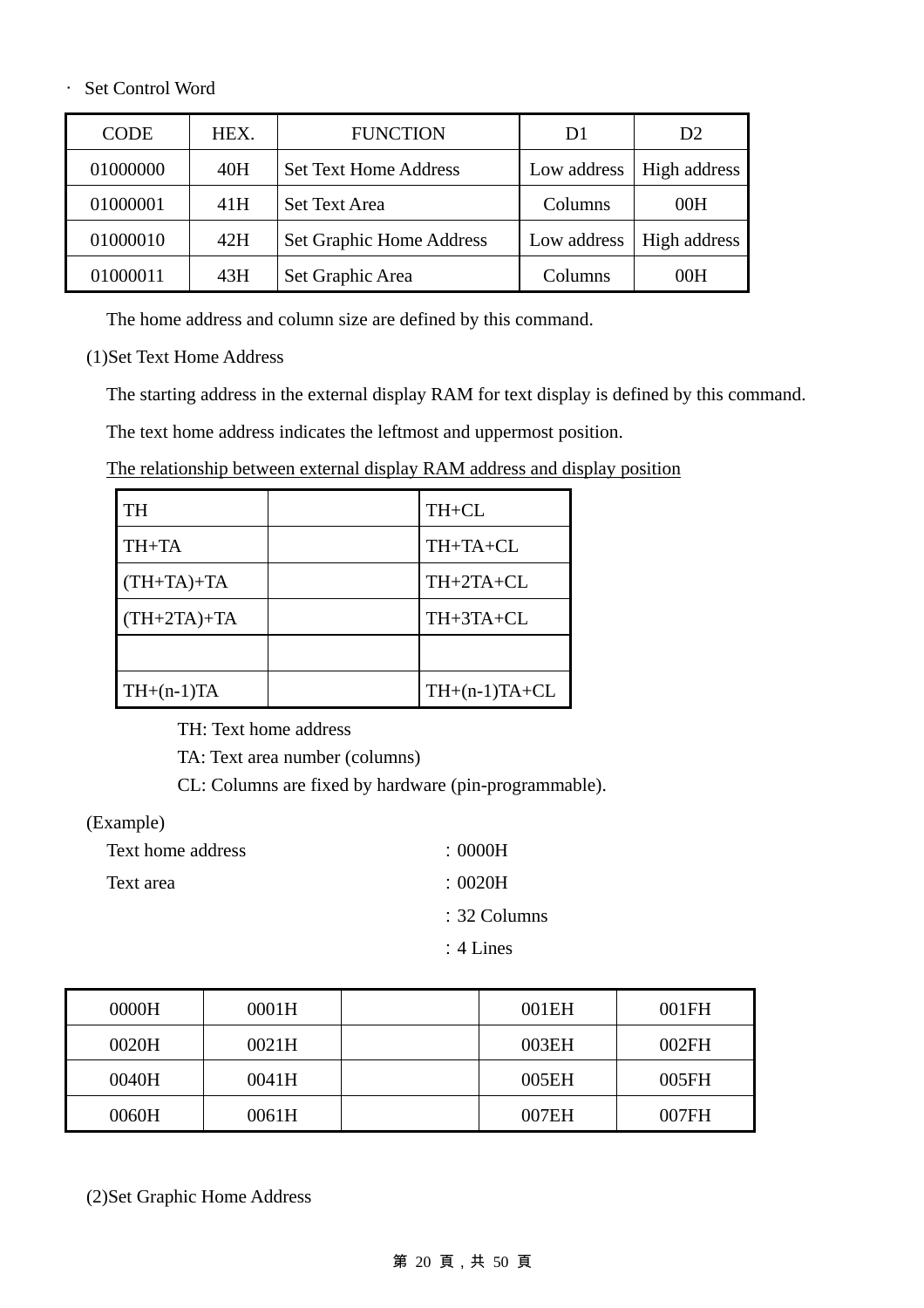The starting address of the external display RAM used for graphic display is defined by this command. The graphic home address indicates the leftmost and uppermost position.

| <b>GH</b>     | $GH+GL$         |
|---------------|-----------------|
| GH+GA         | $GH + GA + CL$  |
| $(GH+GA)+GA$  | GH+2GA+CL       |
| $(GH+2GA)+GA$ | GH+3GA+CL       |
|               |                 |
| $GH+(n-1)GA$  | $GH+(n-1)GA+CL$ |

The relationship between external display RAM address and display position

GH: Graphic home address

GA: Graphic area number (columns)

CL: Columns are fixed by hardware (pin-programmable).

#### (Example)

| Graphic home address | : 0000H                 |
|----------------------|-------------------------|
| Graphic area         | :0020H                  |
|                      | $\therefore$ 32 Columns |
|                      | $\therefore$ 2 Lines    |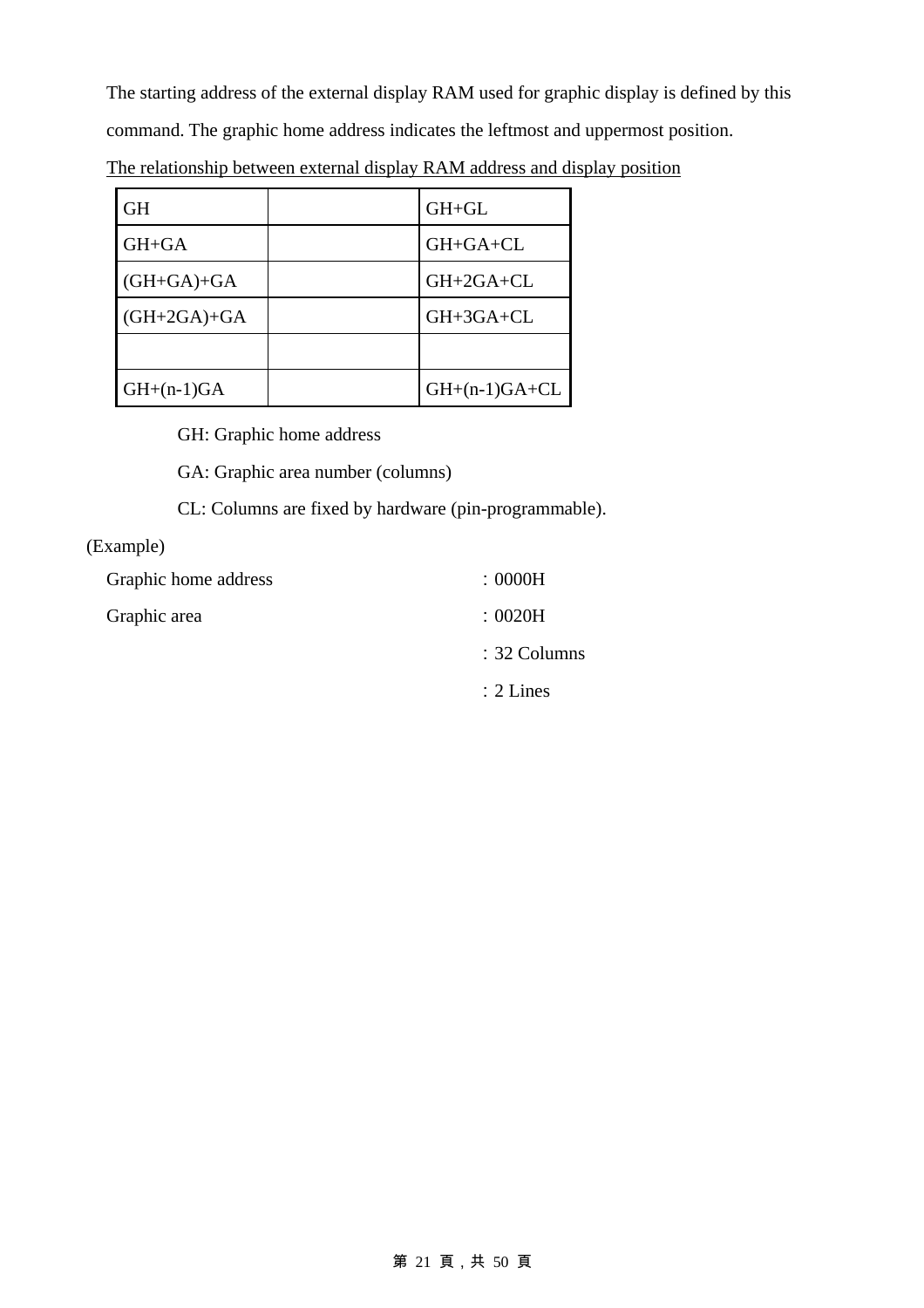| 0000H | 0001H | 001EH | 001FH |
|-------|-------|-------|-------|
| 0020H | 0021H | 003EH | 003FH |
| 0040H | 0041H | 005EH | 005FH |
| 0060H | 0061H | 007EH | 007FH |
| 0080H | 0081H | 009EH | 009FH |
| 00A0H | 00A1H | 00BEH | 00BFH |
| 00C0H | 00C1H | 00DEH | 00DFH |
| 00E0H | 00E1H | 00FEH | 00FFH |
| 0100H | 0101H | 011EH | 011FH |
| 0120H | 0121H | 013EH | 013FH |
| 0140H | 0141H | 015EH | 014FH |
| 0160H | 0161H | 017EH | 017FH |
| 0180H | 0181H | 109EH | 019FH |
| 01A0H | 01A1H | 01BEH | 01BFH |
| 01C0H | 01C1H | 01DEH | 01DFH |
| 01E0H | 01E1H | 01FEH | 01FFH |

(3)Set Text Area

The display columns are defined by the hardware Setting. This command can be used to adjust the columns of the display.

(Example)

| LCD size          | 20 columns, 4 lines |
|-------------------|---------------------|
| Text home address | 0000H               |
| Text area         | 0014H               |

| 0000 | 0001 | . | 0013 | 0014 | . | 001F |  |  |
|------|------|---|------|------|---|------|--|--|
| 0014 | 0015 | . | 0027 | 0028 | . | 0033 |  |  |
| 0028 | 0029 | . | 003B | 003C | . | 0047 |  |  |
| 003C | 003D | . | 004F | 0050 | . | 005B |  |  |
| LCD  |      |   |      |      |   |      |  |  |

Set 32 columns, 4 Lines

(4)Set Graphic Area

The display columns are defined by the hardware setting. This command can be used to adjust the columns of the graphic display.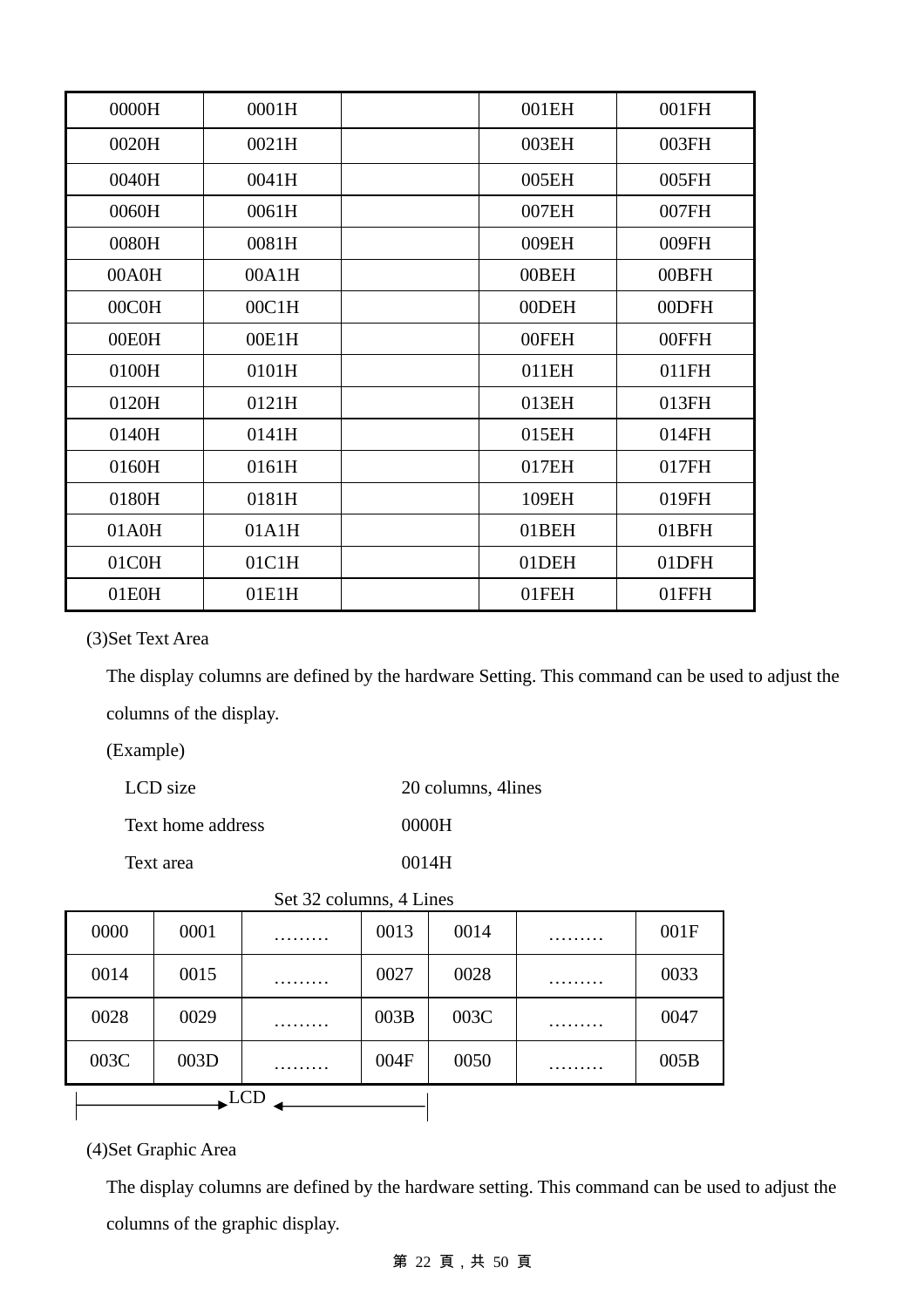(Example)

 $\mathsf{r}$ 

| LCD size             | 20 columns, 2lines   |
|----------------------|----------------------|
| Graphic home address | $\pm 0000\mathrm{H}$ |
| Graphic are          | :0014H               |

| 0000                                           | 0001 |   | 0013 | 0014             |   | 001F  |
|------------------------------------------------|------|---|------|------------------|---|-------|
| 0014                                           | 0015 | . | 0027 | 0028             | . | 0033  |
| 0028                                           | 0029 | . | 003B | 003C             | . | 0047  |
| 003C                                           | 003D |   | 004F | 0050             | . | 005B  |
| 0050                                           | 0051 | . | 0063 | 0064             | . | 006F  |
| 0064                                           | 0065 | . | 0077 | 0078             | . | 0083  |
| 0078                                           | 0079 | . | 008B | 008C             | . | 0097  |
| 008C                                           | 008D | . | 009F | 00A0             | . | 00AB  |
| 00A0                                           | 00A1 |   | 00B3 | 00B4             |   | 00BF  |
| 00B4                                           | 00B5 |   | 00C7 | 00C8             |   | 00D3  |
| 00C8                                           | 00C9 | . | 00DB | 00DC             | . | 00E7  |
| 00DC                                           | 00DD |   | 00EF | 00F <sub>0</sub> |   | 00FD  |
| 00F <sub>0</sub>                               | 00F1 | . | 0103 | 0104             | . | 011F  |
| 0104                                           | 0105 |   | 0127 | 0128             |   | 0123  |
| 0128                                           | 0129 |   | 013B | 0013C            |   | 00147 |
| 013C                                           | 013D |   | 014F | 0150             | . | 015B  |
| $\blacktriangleright$ LCD $\blacktriangleleft$ |      |   |      |                  |   |       |

If the graphic area setting is set to match the desired number of columns on the LCD, the addressing scheme will be automatically modified so that the start address of each line equals the end address of the previous line +1.

#### 第 23 頁,共 50 頁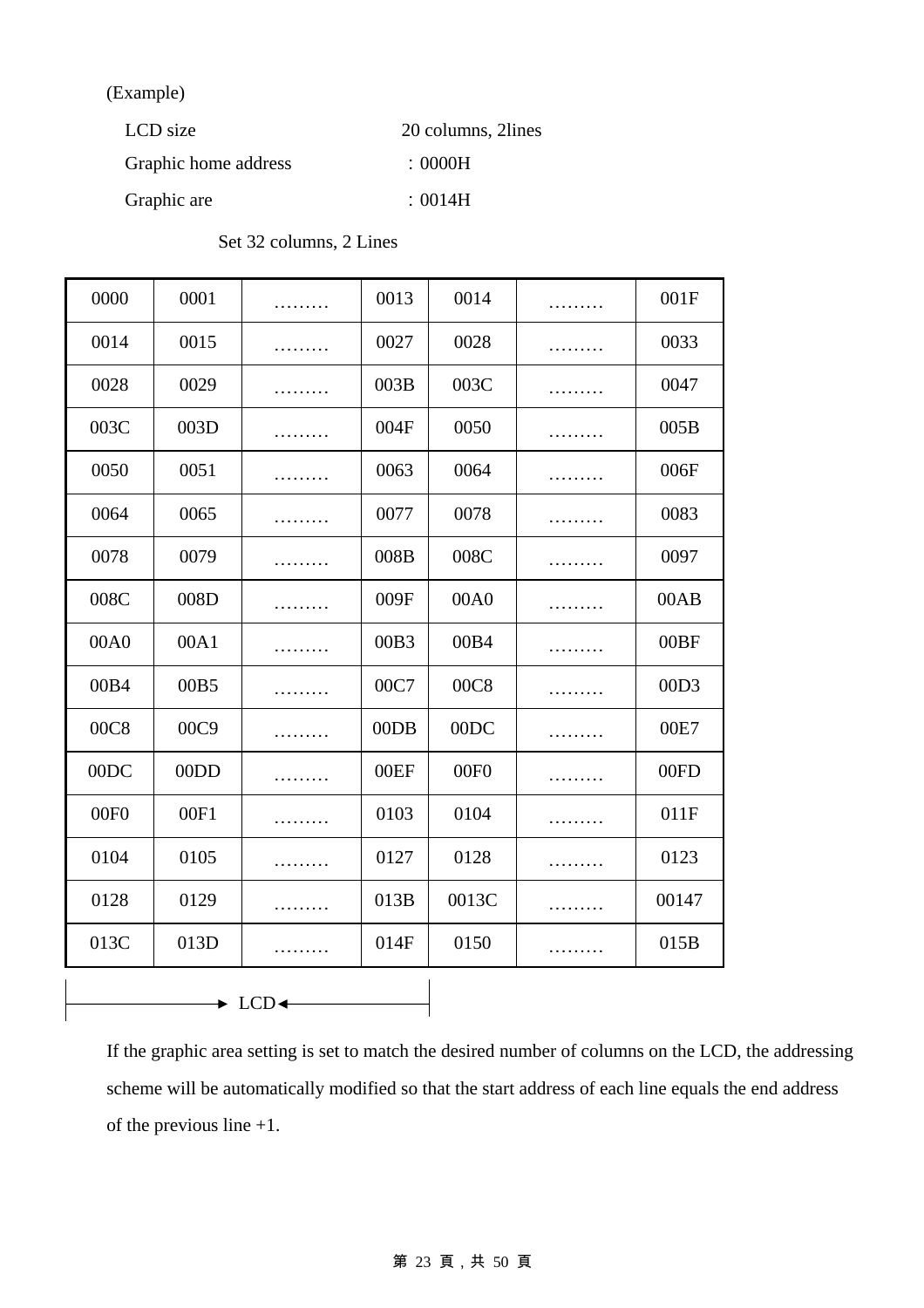#### ‧ Mode set

| <b>CODE</b>               | <b>FUNCTION</b>                          | <b>OPERAND</b> |
|---------------------------|------------------------------------------|----------------|
| $1000 \times 000$         | OR Mode                                  |                |
| $1000 \times 001$         | <b>EXOR Mode</b>                         |                |
| $1000 \times 011$         | <b>AND</b> Mode                          |                |
| $1000 \times 100$         | <b>TEXT ATTRIBUTE Mode</b>               |                |
| $10000 \times x \times$   | <b>Internal Character Generator Mode</b> |                |
| $10001$ $\times$ $\times$ | <b>External Character Generator Mode</b> |                |

The display mode is defined by this command. The display mode does not change until the next command is sent. The logical OR, EXOR, AND of text or graphic display can be displayed. In Internal Character Generator mode, character codes 00H to 7FH are assigned to the built-in character generator ROM. The character codes 80H to FFH are automatically assigned to the external character generator RAM.

X: invalid

(Example)



(Note)Attribute functions can only be applied to text display, since the attribute data is placed in the graphic RAM area.

### Attribute function

The attribute operations are Reverse display, Character blink and Inhibit. The attribute data is written into the graphic area which was defined by the Set Control Word command. Only text display is possible in Attribute Function mode; graphic display is automatically disabled. However, the Display Mode command must be used to turn both Text and Graphic on in order for the Attribute function to be available.

The attribute data for each character in the text area is written to the same address in the graphic area. The Attribute function is defined as follows.

#### 第 24 頁,共 50 頁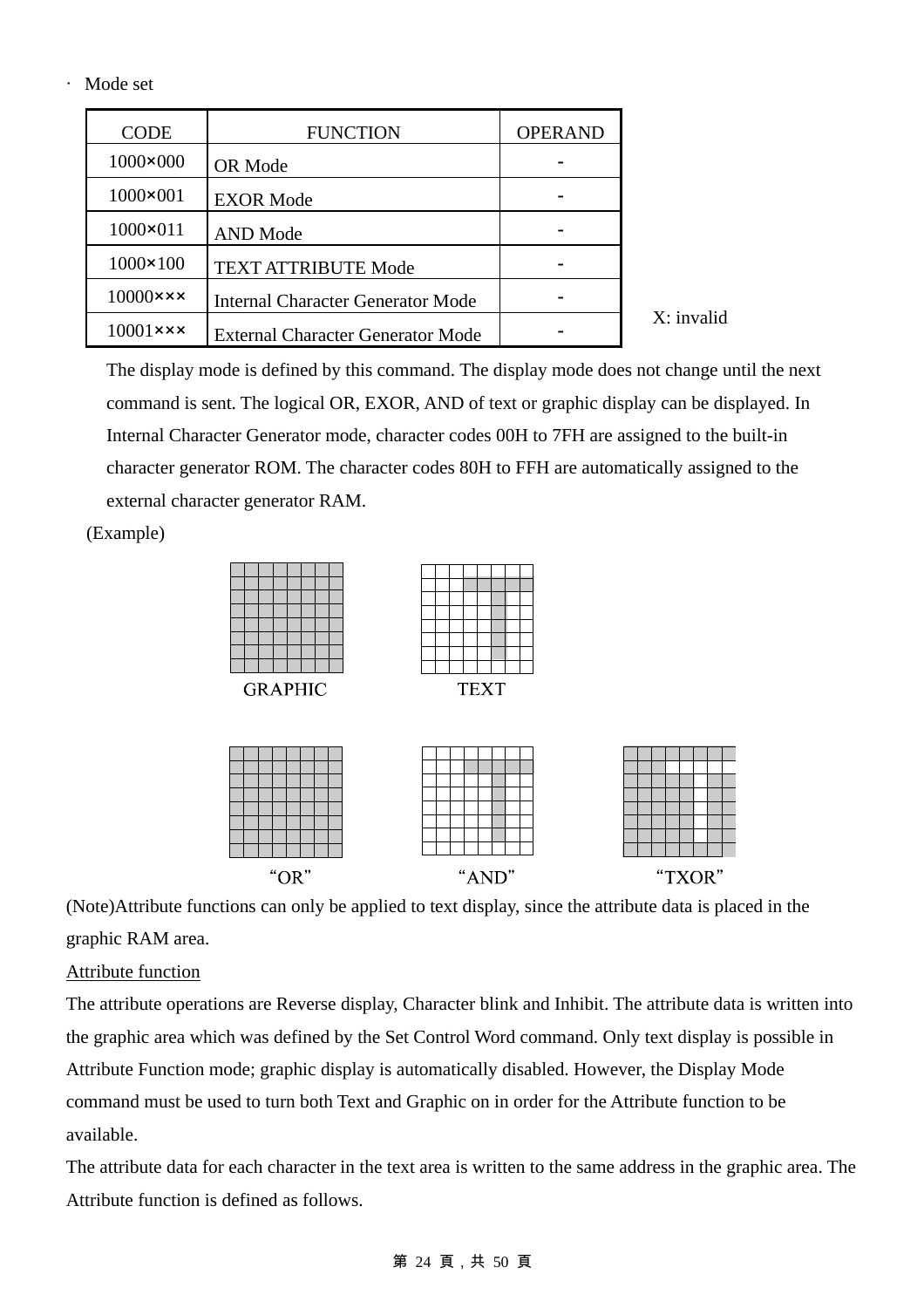### Attribute RAM 1byte

|                |    |                | $\boldsymbol{\mathsf{x}}$ | × | $\boldsymbol{\mathsf{x}}$ | $\mathbf{x}$             | d3 | d2         | d1 | d0 |
|----------------|----|----------------|---------------------------|---|---------------------------|--------------------------|----|------------|----|----|
|                |    |                |                           |   |                           |                          |    |            |    |    |
| d3             | d2 | d1             | d0                        |   | <b>FUNCTION</b>           |                          |    |            |    |    |
| $\overline{0}$ | 0  | $\theta$       | $\overline{0}$            |   | Normal display            |                          |    |            |    |    |
| $\overline{0}$ | 1  | $\overline{0}$ | 1                         |   | Reverse display           |                          |    |            |    |    |
| $\overline{0}$ | 0  | 1              | 1                         |   | Inhibit display           |                          |    |            |    |    |
|                | 0  | $\overline{0}$ | $\overline{0}$            |   |                           | Blink of normal display  |    |            |    |    |
|                |    | $\overline{0}$ | 1                         |   |                           | Blink of reverse display |    |            |    |    |
|                | 0  |                |                           |   |                           | Blink of inhibit display |    | X: invalid |    |    |

‧ Display mode

| CODE              | <b>FUNCTION</b>      | <b>OPERAND</b> |
|-------------------|----------------------|----------------|
| 10010000          | Display off          |                |
| $1001 \times 10$  | Cursor on, blink off |                |
| $1001 \times 11$  | Cursor on, blink on  |                |
| $100101 \times x$ | Text on, graphic off |                |
| $100110 \times x$ | Text off, graphic on |                |
| $100111 \times x$ | Text on, graphic on  |                |





(Note)It is necessary to turn on "Text display" and "Graphic display" in the following cases.

a)Combination of text/graphic display

b)Attribute function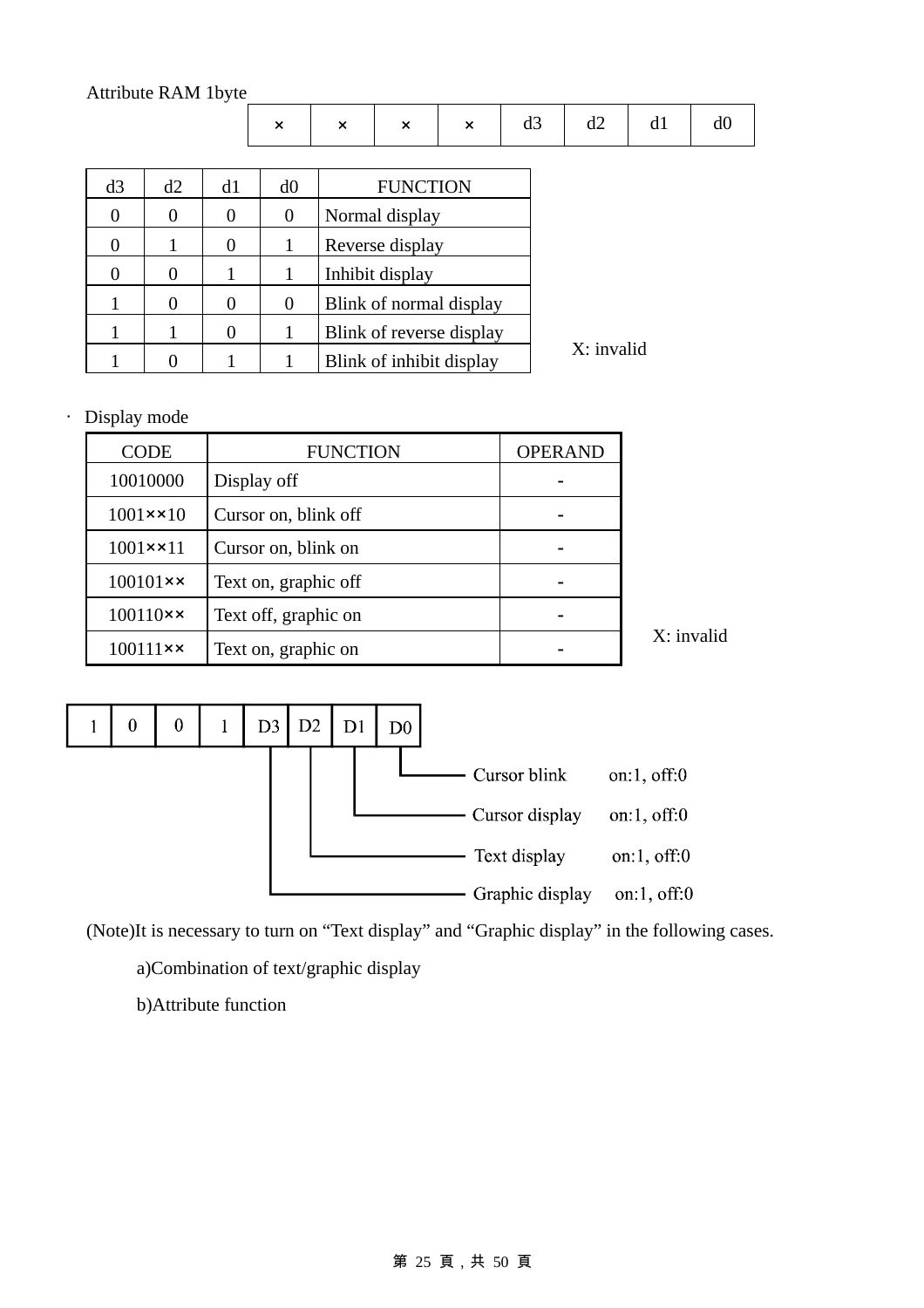‧ Cursor pattern select

| <b>CODE</b> | <b>FUNCTION</b> | <b>OPERAND</b> |
|-------------|-----------------|----------------|
| 10100000    | 1-line cursor   |                |
| 10100001    | 2-line cursor   |                |
| 10100010    | 3-line cursor   |                |
| 10100011    | 4-line cursor   |                |
| 10100100    | 5-line cursor   |                |
| 10100101    | 6-line cursor   |                |
| 10100110    | 7-line cursor   |                |
| 10100111    | 8-line cursor   |                |

When cursor display is ON, this command selects the cursor pattern in the range 1 line to 8 lines.

The cursor address is defined by the Cursor Pointer Set command.

| -line cursor |  |  |  |  |  |  |
|--------------|--|--|--|--|--|--|



8-line cursor

‧ Data Auto Read/Write

| <b>CODE</b> | HEX.             | <b>FUNCTION</b>     | <b>OPERAND</b> |
|-------------|------------------|---------------------|----------------|
| 10110000    | B <sub>0</sub> H | Set Data Auto Write |                |
| 1011001     | B <sub>1</sub> H | Set Data Auto Read  |                |
| 10110010    | B2H              | <b>Auto Reset</b>   |                |

The command is convenient for sending a full screen of data from the external display RAM. After setting Auto mode, a Data Write (or Read) command is need not be sent between each datum. A Data Auto Write (or Read) command must be sent after a Set Address Pointer command. After this command, the address pointer is automatically incremented by 1 after each datum. In Auto mode, the T6963C cannot accept any other commands.

The Auto Reset command must be sent to the T69963C after all data has been sent, to clear Auto mode. (Note)A Status check for Auto mode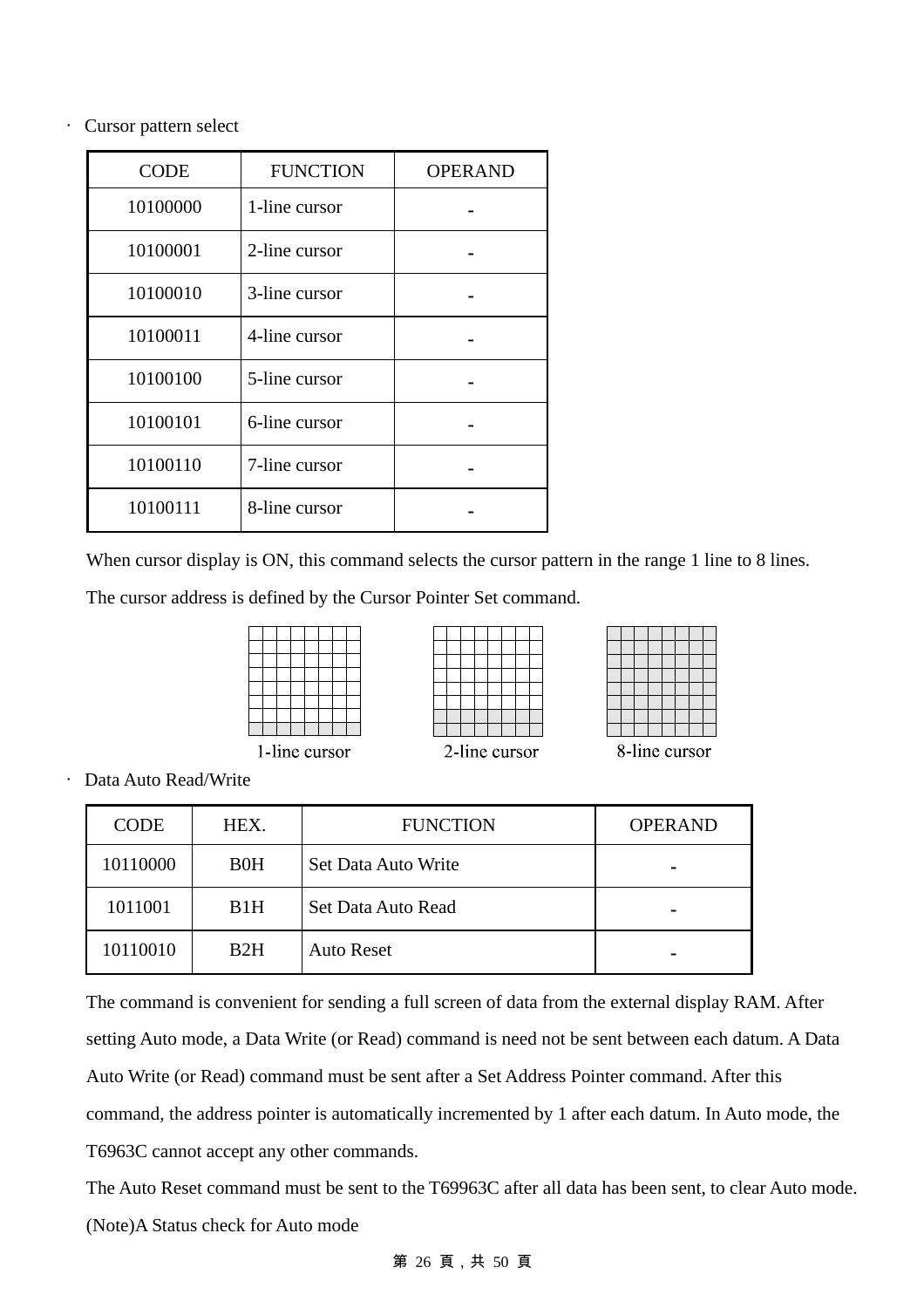(STA2, STA3 should be checked between sending of each datum. Auto Reset should be performed after checking STA3=1 (STA2=1.) Refer to the following flowchart.

### 第 27 頁,共 50 頁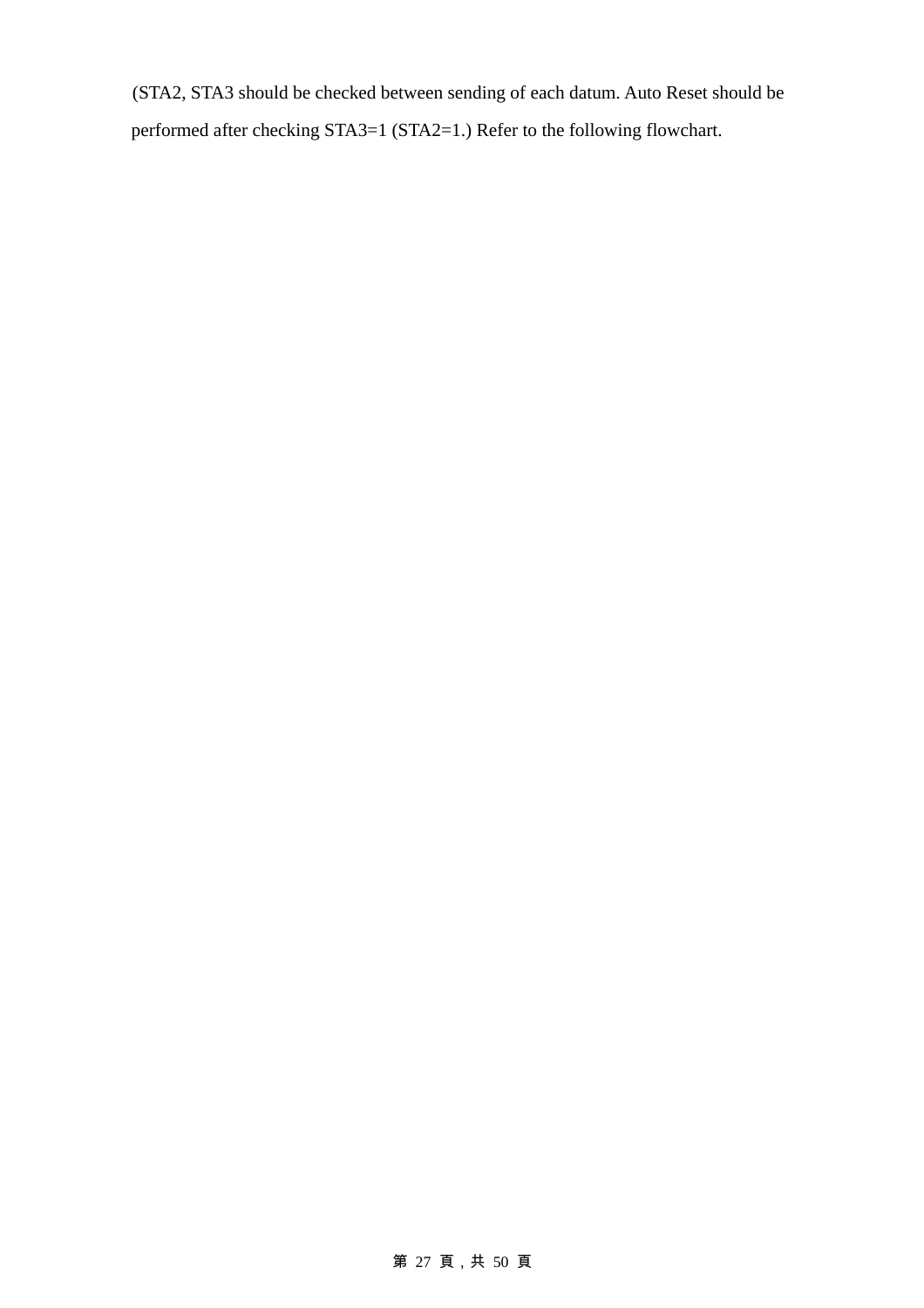

#### 第 28 頁,共 50 頁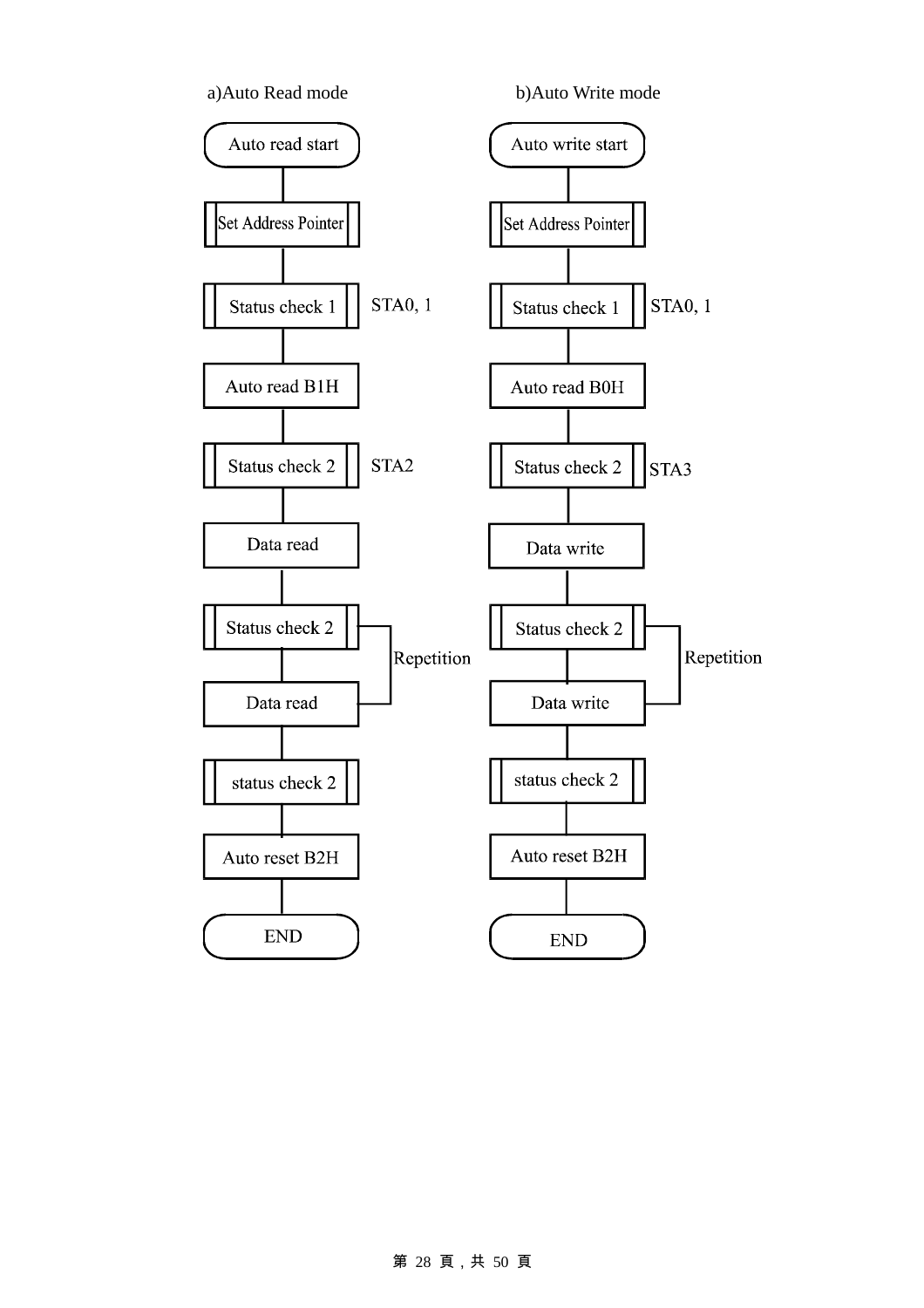

#### 第 29 頁,共 50 頁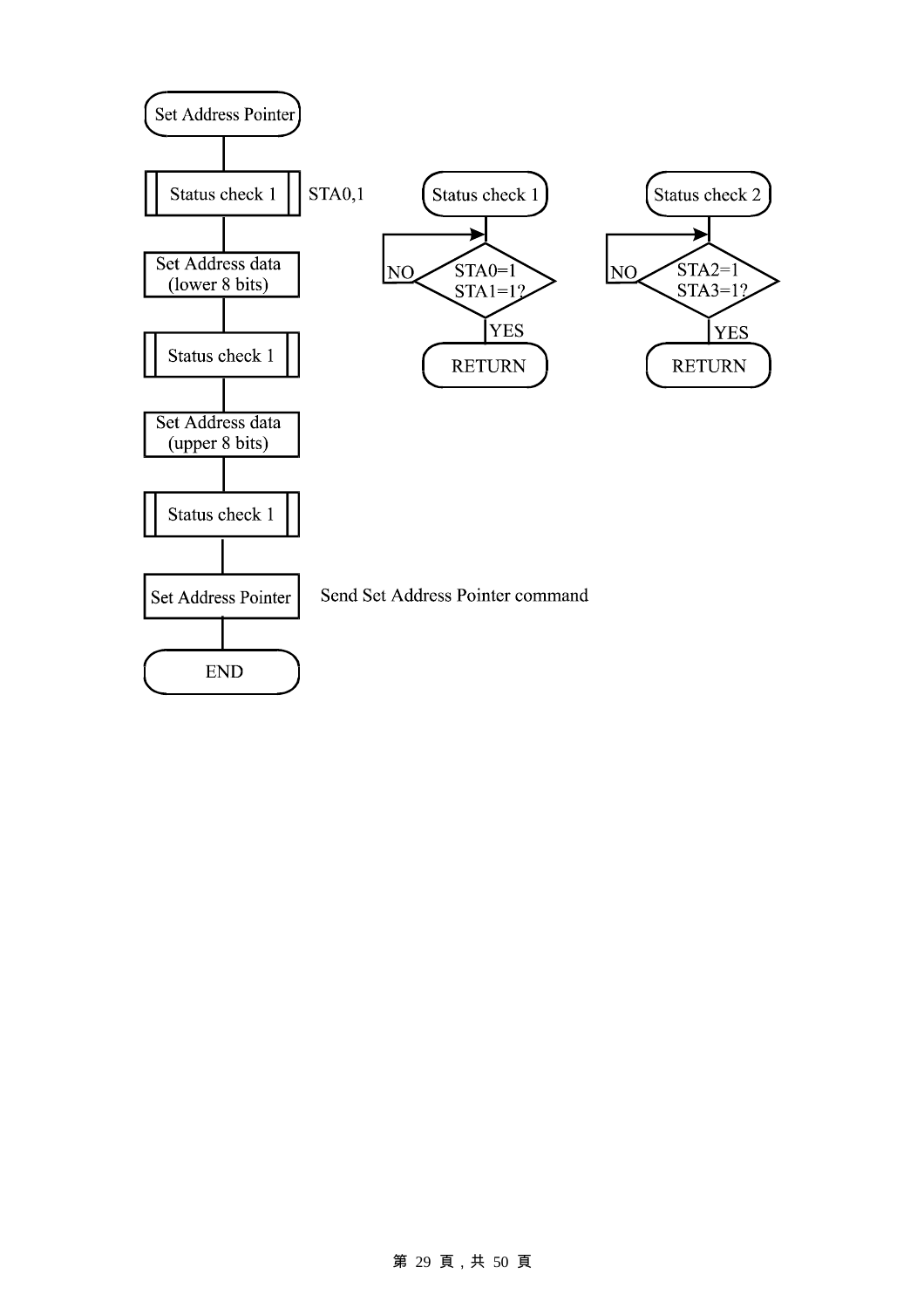#### ‧ Date Read/Write

| <b>CODE</b> | HEX.             | <b>FUNCTION</b>                 | <b>OPERAND</b> |
|-------------|------------------|---------------------------------|----------------|
| 11000000    | C <sub>0</sub> H | Data Write and Increment ADP    | Data           |
| 11000001    | C1H              | Data Read and Increment ADP     |                |
| 11000010    | C2H              | Data Write and Decrement ADP    | Data           |
| 11000011    | C <sub>3H</sub>  | Data Read and Decrement ADP     |                |
| 11000100    | C4H              | Data Write and Non-variable ADP | Data           |
| 11000101    | C5H              | Data Read and Non-variable ADP  |                |

This command is used for writing data from the MPU to external display RAM, and reading data from external display RAM to the MPU. Data Write/Data Read should be executed after setting address using Set Address Pointer command. The address pointer can be automatically incremented or decremented using this command.

(Note)This command is necessary for each 1-byte datum.

Refer to the following flowchart.

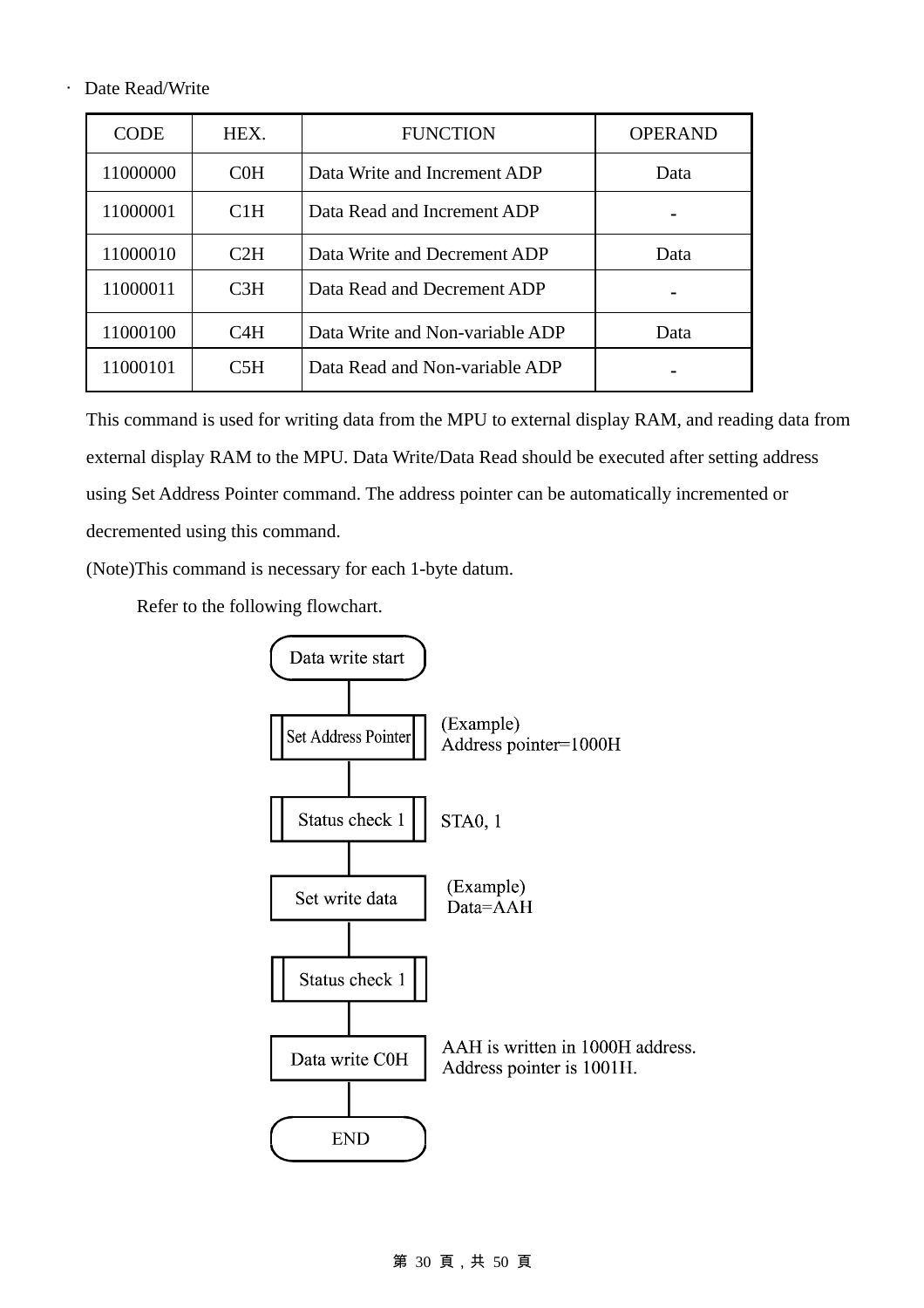‧ Screen Peek

| CODE     | HEX.       | <b>FUNCTION</b> | <b>OPERAND</b> |
|----------|------------|-----------------|----------------|
| 11100000 | <b>E0H</b> | Screen Peek     | - e            |

This command is used to transfer 1 byte of displayed data to the data stack; this byte can then be read from the MPU by data access. The logical combination of text and graphic display data on the LCD screen can be read by this command.

The status (STA6) should be checked just after the Screen Peek command. If the address determined by the Set Address Pointer command is not in the graphic area, this commands is ignored and a status flag (STA6) is set.

Refer to the following flowchart.



#### 第 31 頁,共 50 頁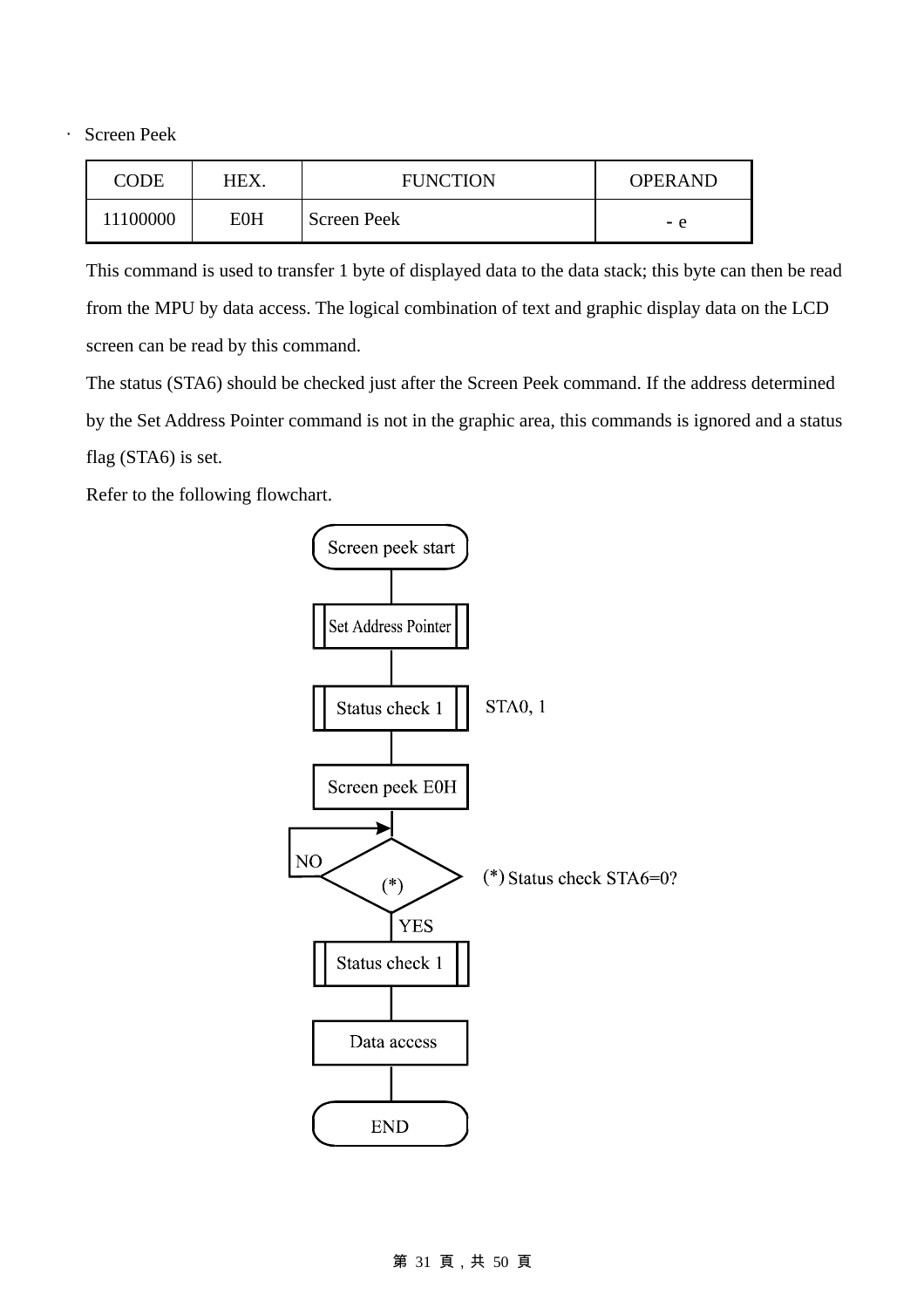‧ Screen Copy

| CODE     | HEX. | <b>FUNCTION</b>    | <b>OPERAND</b>           |
|----------|------|--------------------|--------------------------|
| 11101000 | E8H  | <b>Screen Copy</b> | $\overline{\phantom{0}}$ |

This command copies a single raster line of data to the graphic area.

The start point must be set using the Set Address Pointer command.

(Note 1) If the attribute function is being used, this command is not available.

(With Attribute data is graphic area data.)

Refer to the following flowchart.



### 第 32 頁,共 50 頁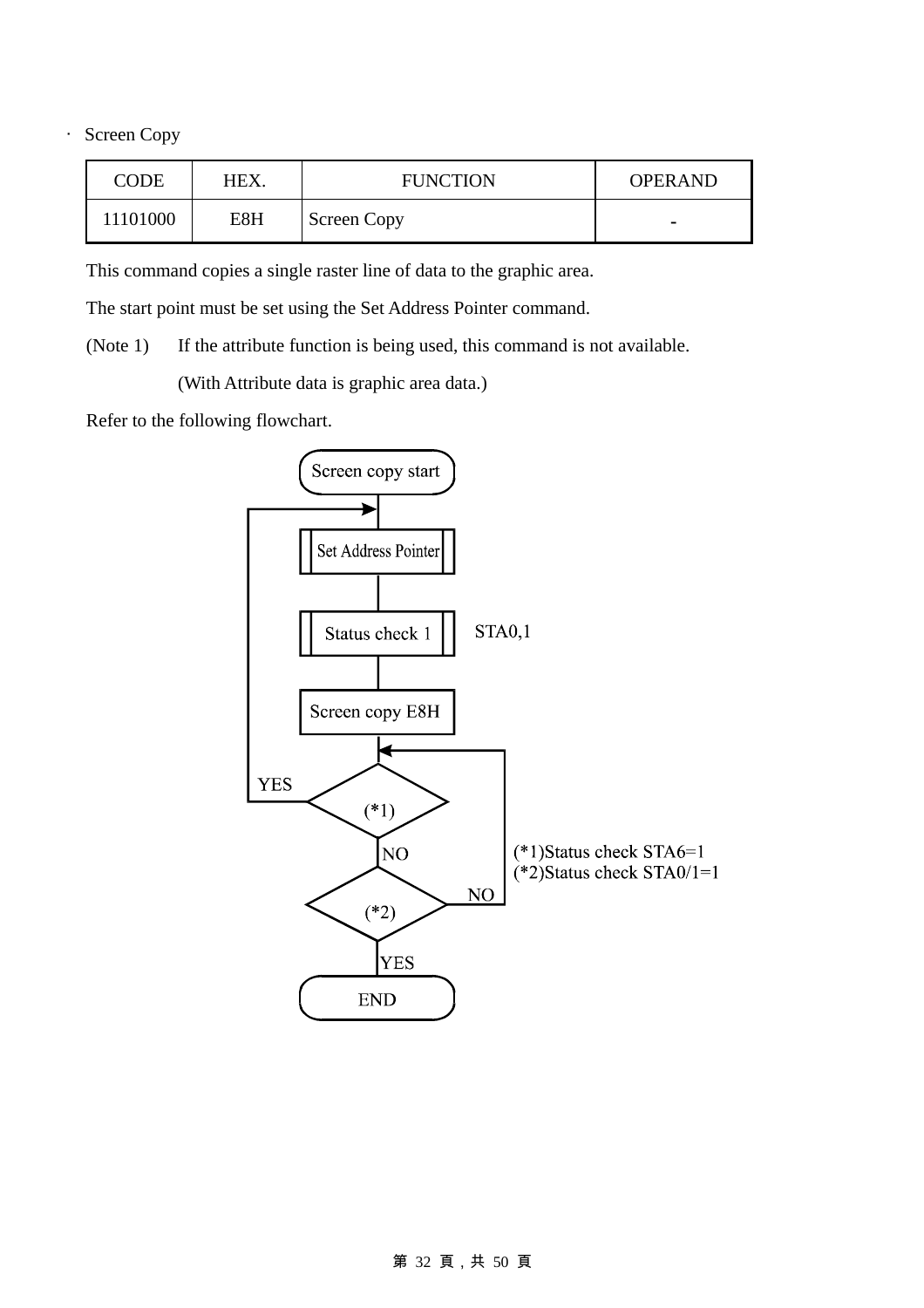‧ Bit Set/Reset

| <b>CODE</b>               | <b>FUNCTION</b>  | <b>OPERAND</b> |              |
|---------------------------|------------------|----------------|--------------|
| $11110$ $\times$ $\times$ | <b>Bit Reset</b> |                |              |
| $11111$ xxx               | <b>Bit Set</b>   |                |              |
| $1111 \times 000$         | Bit 0 (LSB)      |                |              |
| 1111×001                  | Bit 1            |                |              |
| $1111 \times 010$         | Bit 2            |                |              |
| 1111×011                  | Bit 3            |                |              |
| $1111 \times 100$         | Bit 4            |                |              |
| $1111 \times 101$         | Bit 5            |                |              |
| $1111 \times 110$         | Bit 6            |                | $X:$ invalid |
| $1111 \times 111$         | Bit 7 (MSB)      |                |              |

This command use to set or reset a bit of the byte specified by the address pointer.

Only one bit can be set/reset at a time.

Refer to the following flowchart.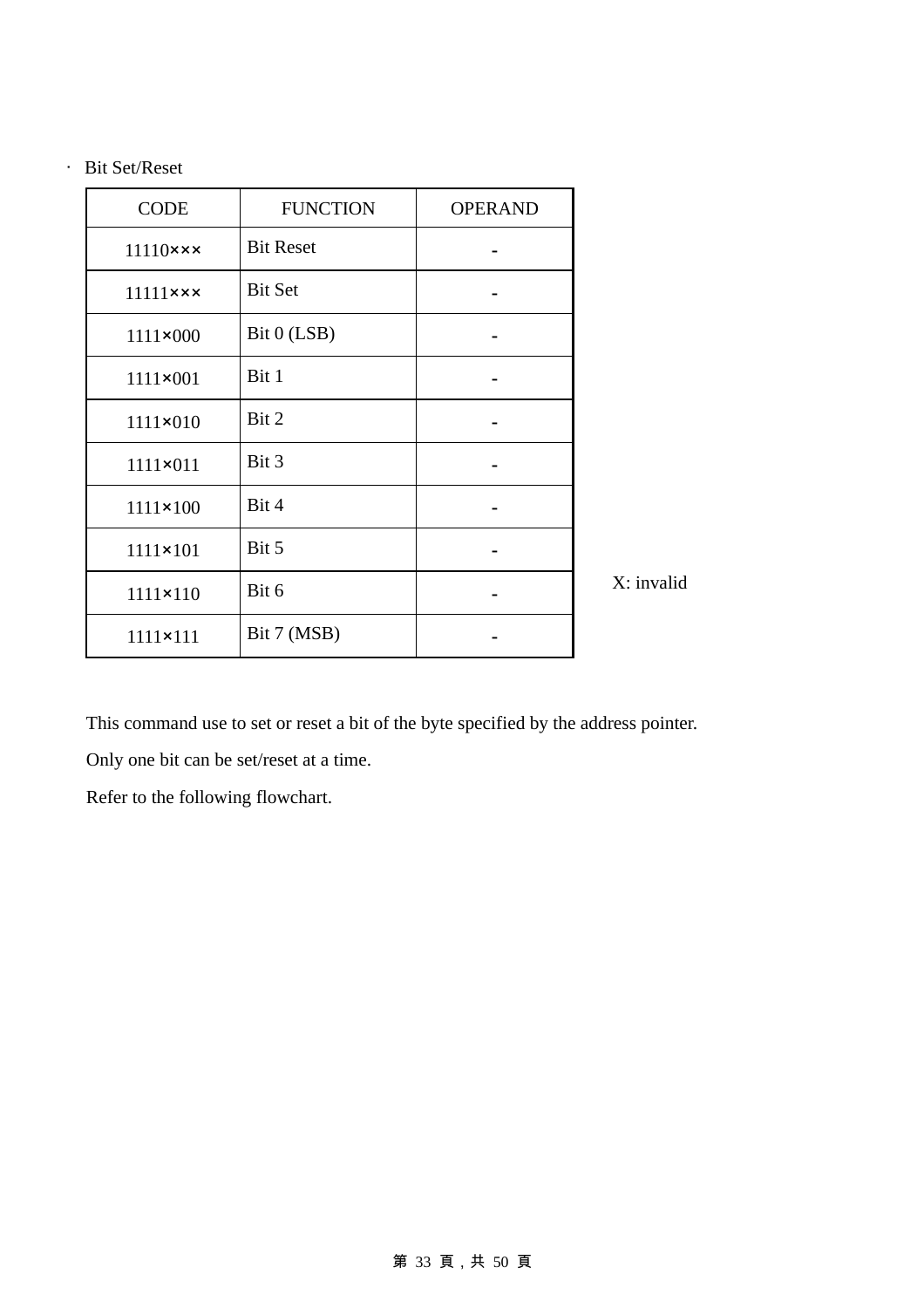

#### 第 34 頁,共 50 頁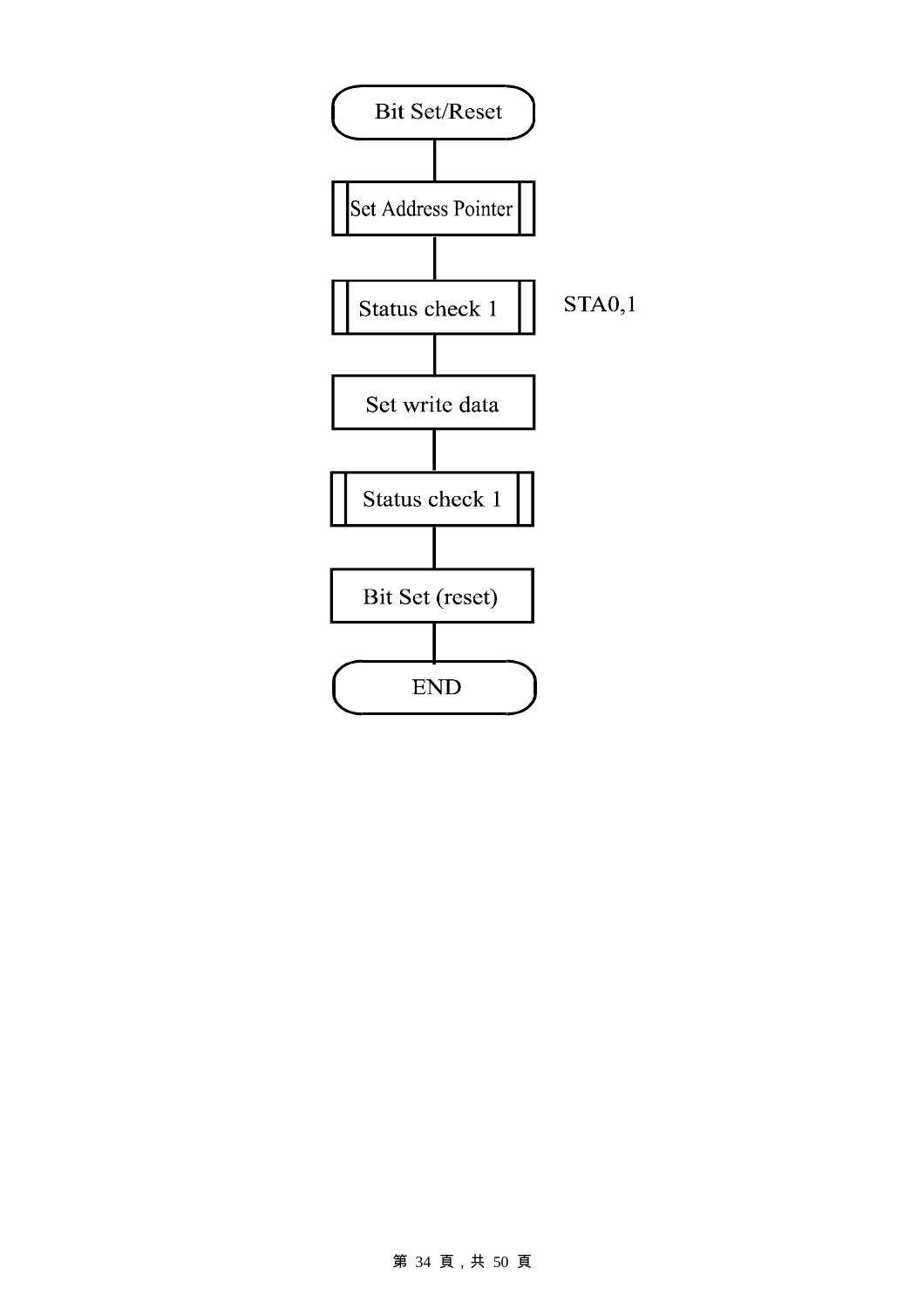### CHARACTER CODE MAP

| Upper<br>4 bit<br>Lower<br>4 bit |                | LLLL LLLH LLHL LLHH LHLL LHLH LHHL LHHH |                   |                      |               |                    |   |
|----------------------------------|----------------|-----------------------------------------|-------------------|----------------------|---------------|--------------------|---|
| LLLL                             |                |                                         | H                 |                      | H             | İ                  |   |
| LLLH                             | I              |                                         |                   |                      |               |                    |   |
| LLHL                             | Ħ              |                                         |                   |                      |               |                    |   |
| LLHH                             |                |                                         |                   |                      |               |                    |   |
| LHLL                             |                | ۵.                                      |                   | İ                    | Ē             |                    |   |
| LHLH                             |                |                                         |                   | <b>THEFT</b><br>Ī    | :::: <br>I    |                    |   |
| LHHL                             |                |                                         |                   | , 1111<br>1<br>11111 | Til           | ŧ                  |   |
| LHHH                             | Ŧ              |                                         | l                 | i,i                  |               | $\vert \vert$<br>I |   |
| $\verb HLLL $                    |                | $\blacksquare$                          | i                 |                      |               |                    |   |
| HLLH                             |                |                                         |                   |                      |               |                    |   |
| HLHL                             | $\blacksquare$ | 88                                      | нñ                |                      | Ī             |                    | I |
| HLHH                             | i<br>▉         | 55                                      | в<br><b>THEFT</b> | п<br>i<br>Sanad<br>  | i             | . .                |   |
| HHLL                             |                |                                         | <u>I</u>          |                      | ■<br>I<br>. . | l                  |   |
| <b>HHLH</b>                      |                |                                         | i<br>I<br>İ       | I                    | l<br>I<br>I   |                    |   |
| HHHL                             | H              |                                         | I<br>l            |                      | İ<br>I        |                    | l |
| HHHH                             |                | ▌                                       | i<br>į            |                      |               |                    |   |

### 第 35 頁,共 50 頁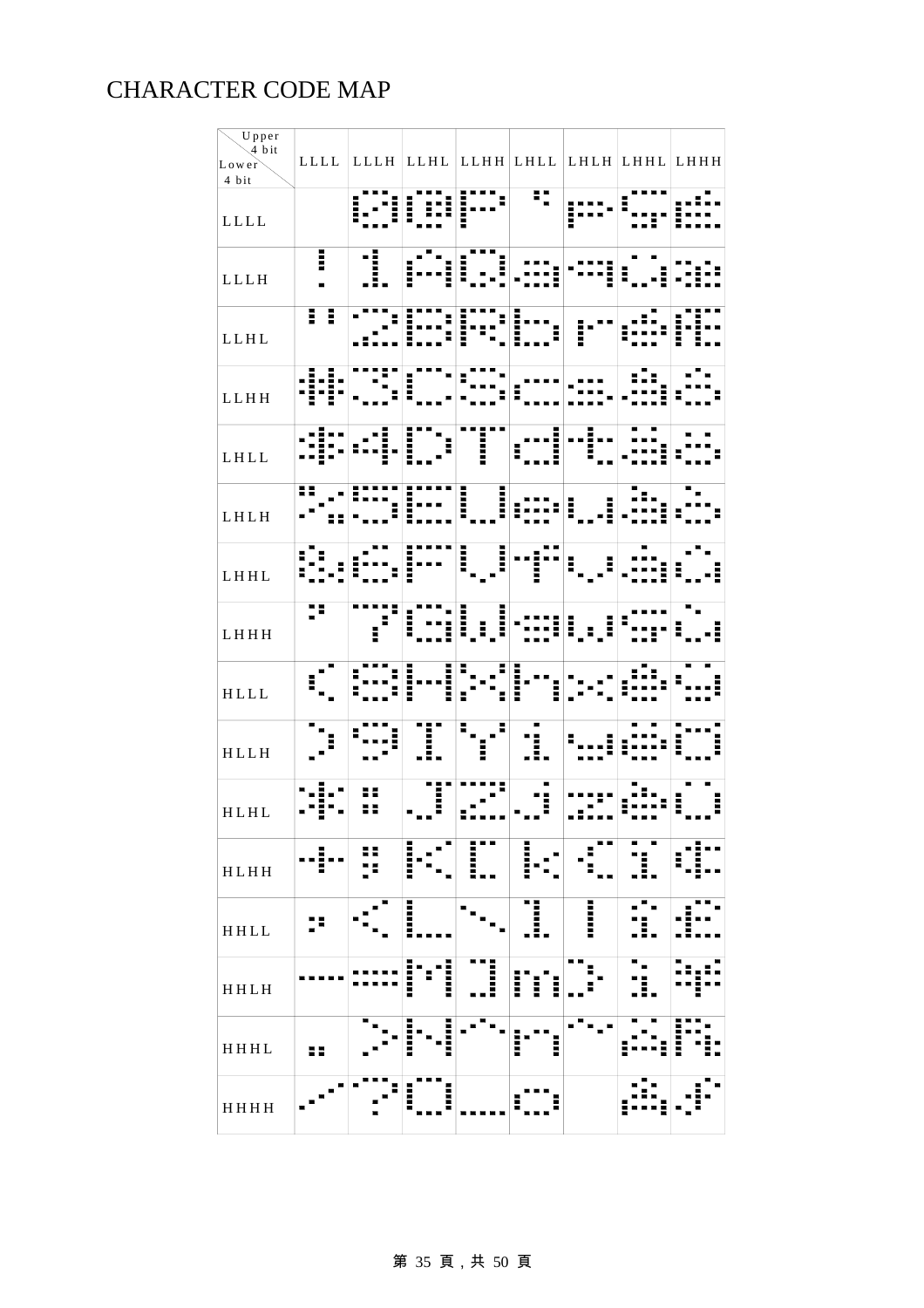# 11.Timing Characteristics

### **Bus Timing**

 $(Vss = 0 V, VDD = 5 V)$ 

| <b>Item</b>             | <b>Symbol</b>   | Min | <b>Typ</b> | <b>Max</b> | Unit          |
|-------------------------|-----------------|-----|------------|------------|---------------|
| C/D Set-up Time         | tcps            | 100 |            |            | <sub>ns</sub> |
| C/D Hold Time           | tCDH            | 10  |            |            | ns            |
| CE, RD, WR Pulse Width  | tCDS,tRD,tWR    | 80  |            |            | ns            |
| Data Set-up Time        | t <sub>DS</sub> | 80  |            |            | <sub>ns</sub> |
| Data Hold Time          | <b>tDH</b>      | 40  |            |            | ns            |
| <b>Access Time</b>      | tacc            |     |            | 150        | <sub>ns</sub> |
| <b>Output Hold Time</b> | to <sub>H</sub> | 10  |            | 50         | ns            |

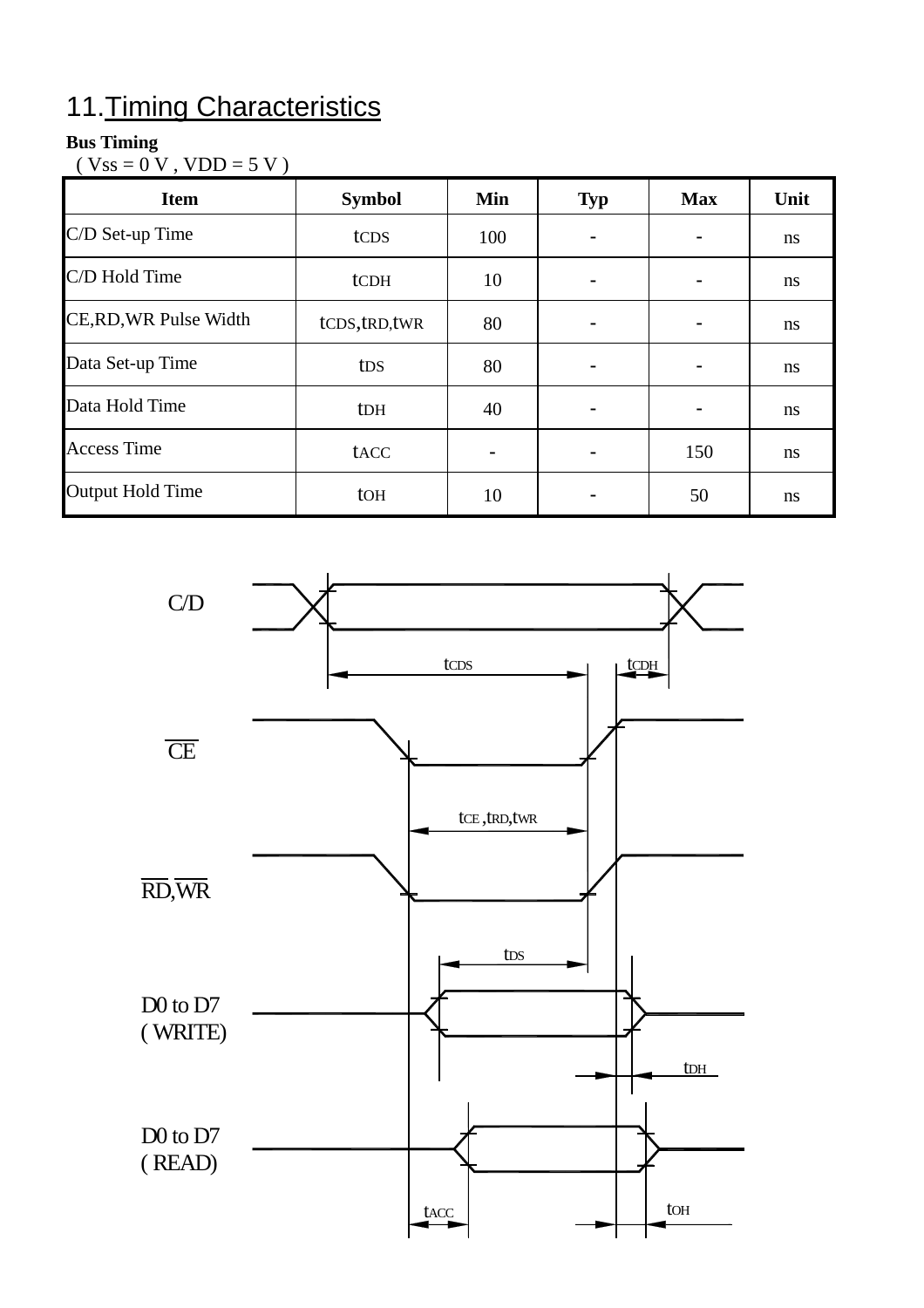# 12.RELIABILITY

|  | Content of Reliability Test (wide temperature, $-20^{\circ}C^{-70^{\circ}C}$ ) |  |
|--|--------------------------------------------------------------------------------|--|
|--|--------------------------------------------------------------------------------|--|

| <b>Environmental Test</b>                              |                                                                                                                                                                                       |                                                                                                                                                              |             |  |  |
|--------------------------------------------------------|---------------------------------------------------------------------------------------------------------------------------------------------------------------------------------------|--------------------------------------------------------------------------------------------------------------------------------------------------------------|-------------|--|--|
| <b>Test Item</b>                                       | <b>Content of Test</b>                                                                                                                                                                | <b>Test Condition</b>                                                                                                                                        | <b>Note</b> |  |  |
| <b>High Temperature</b><br>storage                     | Endurance test applying the high storage<br>temperature for a long time.                                                                                                              | 80°C<br>200hrs                                                                                                                                               | 2           |  |  |
| Low Temperature<br>storage                             | Endurance test applying the high storage<br>temperature for a long time.                                                                                                              | $-30^{\circ}$ C<br>200hrs                                                                                                                                    | 1,2         |  |  |
| <b>High Temperature</b><br>Operation                   | Endurance test applying the electric stress<br>(Voltage & Current) and the thermal stress to<br>the element for a long time.                                                          | 70°C<br>200hrs                                                                                                                                               |             |  |  |
| Low Temperature<br>Operation                           | Endurance test applying the electric stress<br>under low temperature for a long time.                                                                                                 | $-20^{\circ}$ C<br>200hrs                                                                                                                                    | 1           |  |  |
| High Temperature/<br>Humidity Operation the polarizer, | The module should be allowed to stand at 60<br>°C,90%RH max<br>For 96hrs under no-load condition excluding<br>Then taking it out and drying it at normal<br>temperature.              | $60^{\circ}$ C, 90% RH<br>96hrs                                                                                                                              | 1,2         |  |  |
| Thermal shock<br>resistance                            | The sample should be allowed stand the<br>following 10 cycles of<br>operation<br>$-20^{\circ}$ C<br>$25^{\circ}$ C<br>$70^{\circ}$ C<br>30min<br>30min<br>5 <sub>min</sub><br>1 cycle | $-20^{\circ}$ C/70 $^{\circ}$ C<br>10 cycles                                                                                                                 |             |  |  |
| Vibration test                                         | Endurance test applying the vibration during<br>transportation and using.                                                                                                             | <b>Total fixed</b><br>amplitude: 1.5mm<br>Vibration Frequency:<br>$10-55$ Hz<br>One cycle 60 seconds<br>to 3 directions of<br>X, Y, Z for<br>Each 15 minutes | 3           |  |  |
| Static electricity test                                | Endurance test applying the electric stress to<br>the terminal.                                                                                                                       | $VS = 800V, RS = 1.5k\Omega$<br>$CS=100pF$<br>1 time                                                                                                         |             |  |  |

**Note1: No dew condensation to be observed.** 

**Note2: The function test shall be conducted after 4 hours storage at the normal Temperature and humidity after remove from the test chamber.** 

**Note3: Vibration test will be conducted to the product itself without putting it in a container.**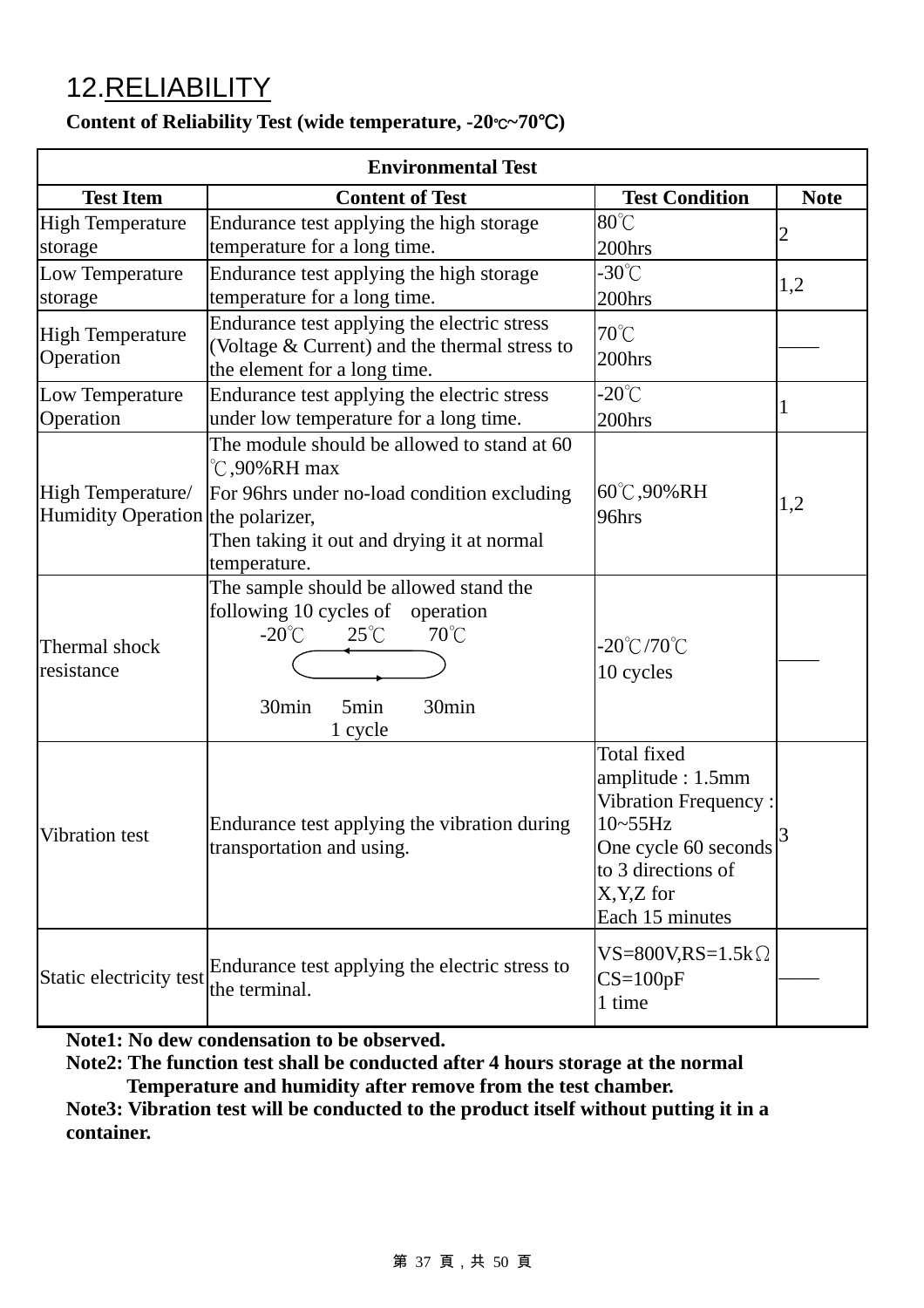# 13. Touch panel Information

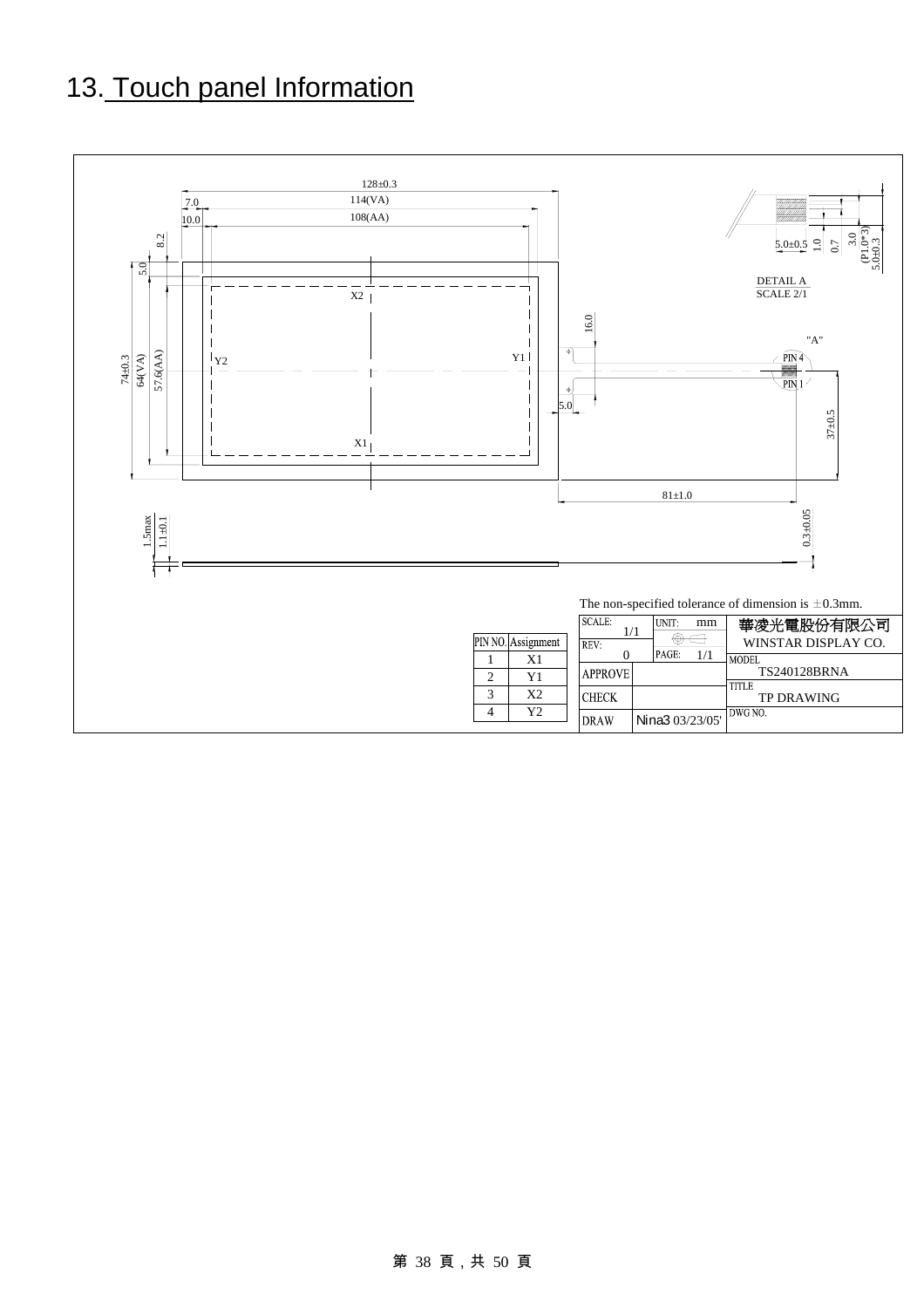# ELECTRICAL SPECIFICATIONS

| <b>ITEM</b>          | <b>SPECIFICATION</b>                   | <b>CONDITION</b>     |
|----------------------|----------------------------------------|----------------------|
| <b>ON RESISTANCE</b> | $\vert 250\Omega \sim 750\Omega \vert$ | DIRECTION:X          |
|                      | $250\Omega \sim 800\Omega$             | DIRECTION:Y          |
| <b>INSULATION</b>    | <b>MORE THAN</b>                       | <b>DC 25V</b>        |
| <b>RESISTANCE</b>    | $20M\Omega$                            |                      |
| <b>CHATTERING</b>    | <b>LESS THAN</b>                       | $100K\Omega$ PULL-UP |
| <b>TIME</b>          | 10 msec                                |                      |
| <b>LINEARITY</b>     | $±1.0\%$                               | <b>XAXIS</b>         |
|                      | $±1.0\%$                               | <b>Y AXIS</b>        |

# MACHINE SPECIFICATIONS

| <b>ITEM</b>           | <b>SPECIFICATION</b> | <b>CONDITION</b>      |
|-----------------------|----------------------|-----------------------|
| <b>OPERATING</b>      | LESS THAN 80g        | R8.0 HS 40 °          |
| <b>FORCE</b>          |                      | <b>SILICON RUBBER</b> |
|                       |                      | <b>OR R0.8</b>        |
|                       |                      | POLYACETAL PEN        |
| <b>SURFACE</b>        | <b>MORE THAN 2H</b>  | PENCIL TEST           |
| <b>HARDNESS</b>       |                      |                       |
| <b>LIGHT</b>          | <b>MORE THAN</b>     | @550nm                |
| <b>TRANSMISSION</b>   | $80\%$               | HITACHI U3300         |
| <b>DURABILITY FOR</b> | <b>MORE THAN</b>     | FORCE:250g            |
| PEN SELECTIONS        | 1,200,000 TIMES      | SPEED:2cm/sec         |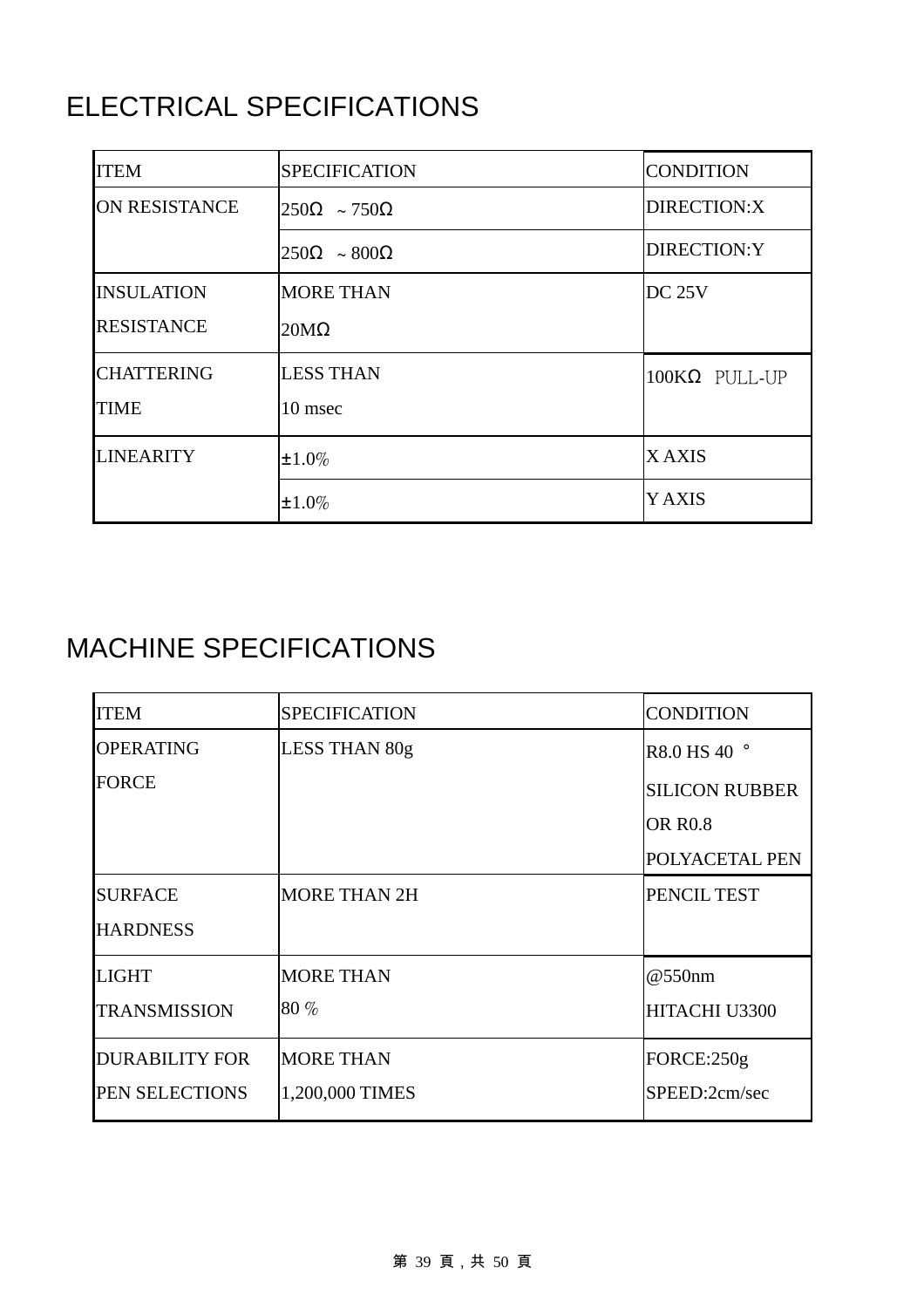# 14.Backlight Information

### **Specification**

| <b>PARAMETER</b>          | <b>SYMBOL</b> | <b>MIN</b> | <b>TYP</b> | <b>MAX</b> | <b>UNIT</b>  | <b>TEST</b><br><b>CONDITION</b>       |
|---------------------------|---------------|------------|------------|------------|--------------|---------------------------------------|
|                           |               |            |            |            |              |                                       |
| <b>Supply Current</b>     | <b>ILED</b>   | 129.6      | 144        | 180        | mA           | $V=3.5V$                              |
|                           |               |            |            |            |              |                                       |
| <b>Supply Voltage</b>     | $\mathbf{V}$  | 3.4        | 3.5        | 3.6        | $\mathbf{V}$ |                                       |
| <b>Reverse Voltage</b>    | <b>VR</b>     |            |            | 8          | $\mathbf{V}$ |                                       |
|                           |               |            |            |            |              |                                       |
| <b>Luminous Intensity</b> | IV            | 288        | 360        |            | $CD/M^2$     | $ILED=144mA$                          |
| <b>LED Life Time</b>      |               |            | 50K        |            | Hr.          | $ILED=144mA$                          |
| (For Reference<br>only)   |               |            |            |            |              | $ 25^{\circ}$ C,50-60%RH,<br>(Note 1) |
|                           |               |            |            |            |              |                                       |
| <b>Color</b>              | <b>White</b>  |            |            |            |              |                                       |

**Note: The LED of B/L is drive by current only**;**driving voltage is only for reference To make driving current in safety area (waste current between minimum and maximum).**

**Note 1:50K hours is only an estimate for reference.** 

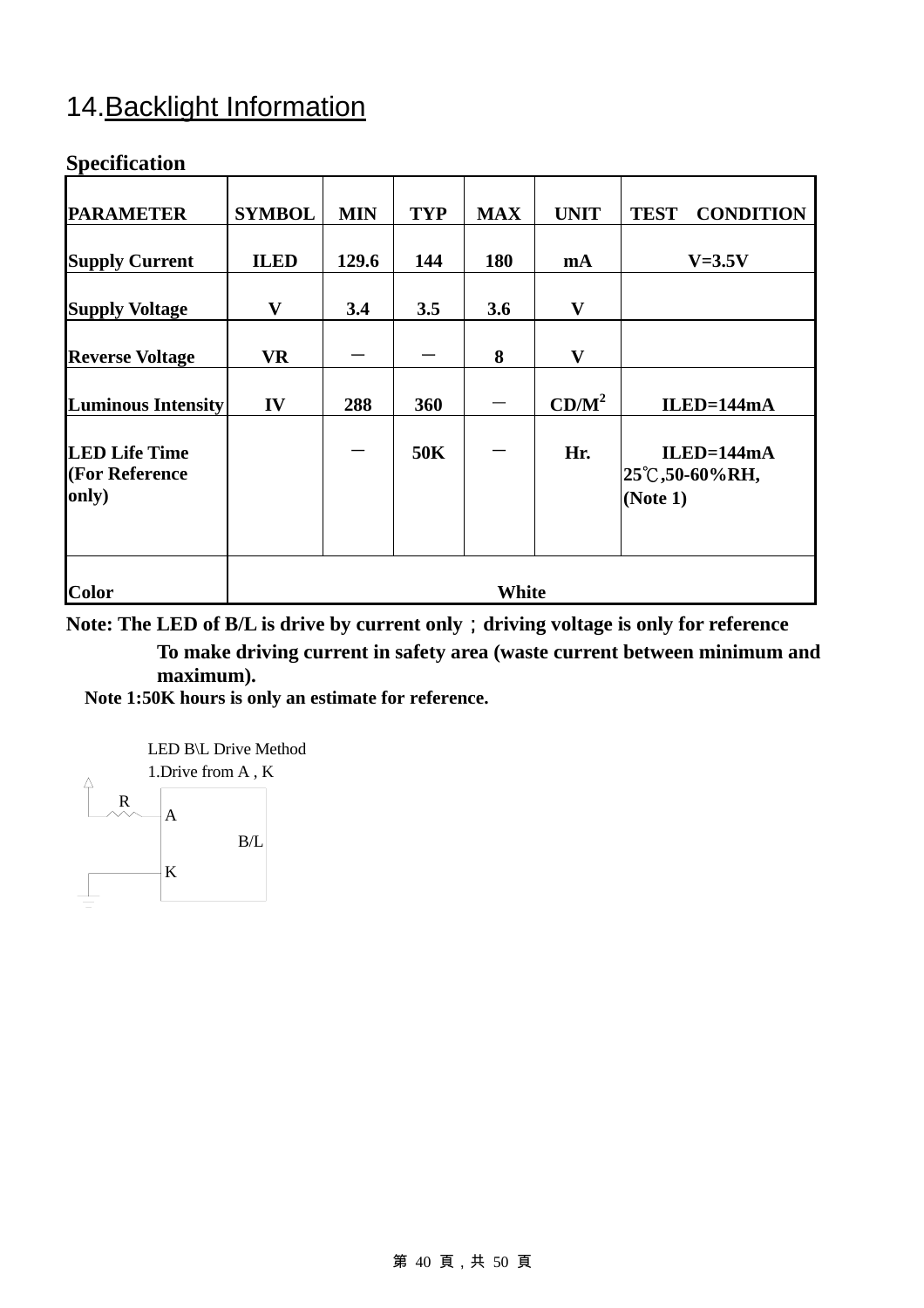# 15. Inspection specification

| NO | Item                                                           | Criterion                                                                                                                                                                                                                                                                                                                 |             |                                                                                                                                                                            |                                                                                                                         |  |  |  |
|----|----------------------------------------------------------------|---------------------------------------------------------------------------------------------------------------------------------------------------------------------------------------------------------------------------------------------------------------------------------------------------------------------------|-------------|----------------------------------------------------------------------------------------------------------------------------------------------------------------------------|-------------------------------------------------------------------------------------------------------------------------|--|--|--|
| 01 | Electrical<br><b>Testing</b>                                   | 1.1 Missing vertical, horizontal segment, segment contrast<br>defect.<br>1.2 Missing character, dot or icon.<br>1.3 Display malfunction.<br>1.4 No function or no display.<br>1.5 Current consumption exceeds product specifications.<br>1.6LCD viewing angle defect.<br>1.7 Mixed product types.<br>1.8 Contrast defect. |             |                                                                                                                                                                            |                                                                                                                         |  |  |  |
| 02 | <b>Black or</b><br>white spots<br>on LCD<br>(display)<br>only) | 2.1 White and black spots on display $\leq 0.25$ mm, no more than<br>three white or black spots present.<br>2.2 Densely spaced: No more than two spots or lines within<br>3mm                                                                                                                                             |             |                                                                                                                                                                            |                                                                                                                         |  |  |  |
| 03 | LCD black<br>spots, white<br>spots,<br>contaminatio<br>n       | 3.1 Round type : As following drawing<br>$\Phi = (x + y)/2$<br>(non-display) $\vert$ 3.2 Line type : (As following drawing)<br>Length<br>$L \le 3.0$                                                                                                                                                                      |             | <b>SIZE</b><br>$\Phi \leq 0.10$<br>$0.10 \le$<br>$\Phi \leq 0.20$<br>$0.20 \le$<br>$\Phi \leq 0.25$<br>$0.25 \leq \Phi$<br>Width<br>$W \leq 0.02$<br>$0.02 \le W \le 0.03$ | Acceptable Q<br>TY<br>Accept no dense<br>$\overline{2}$<br>1<br>$\overline{0}$<br>Acceptable Q<br>TY<br>Accept no dense |  |  |  |
|    |                                                                |                                                                                                                                                                                                                                                                                                                           | $L \le 2.5$ | $0.03 \le W \le 0.05$<br>0.05 < W                                                                                                                                          | As round type                                                                                                           |  |  |  |

### 第 41 頁,共 50 頁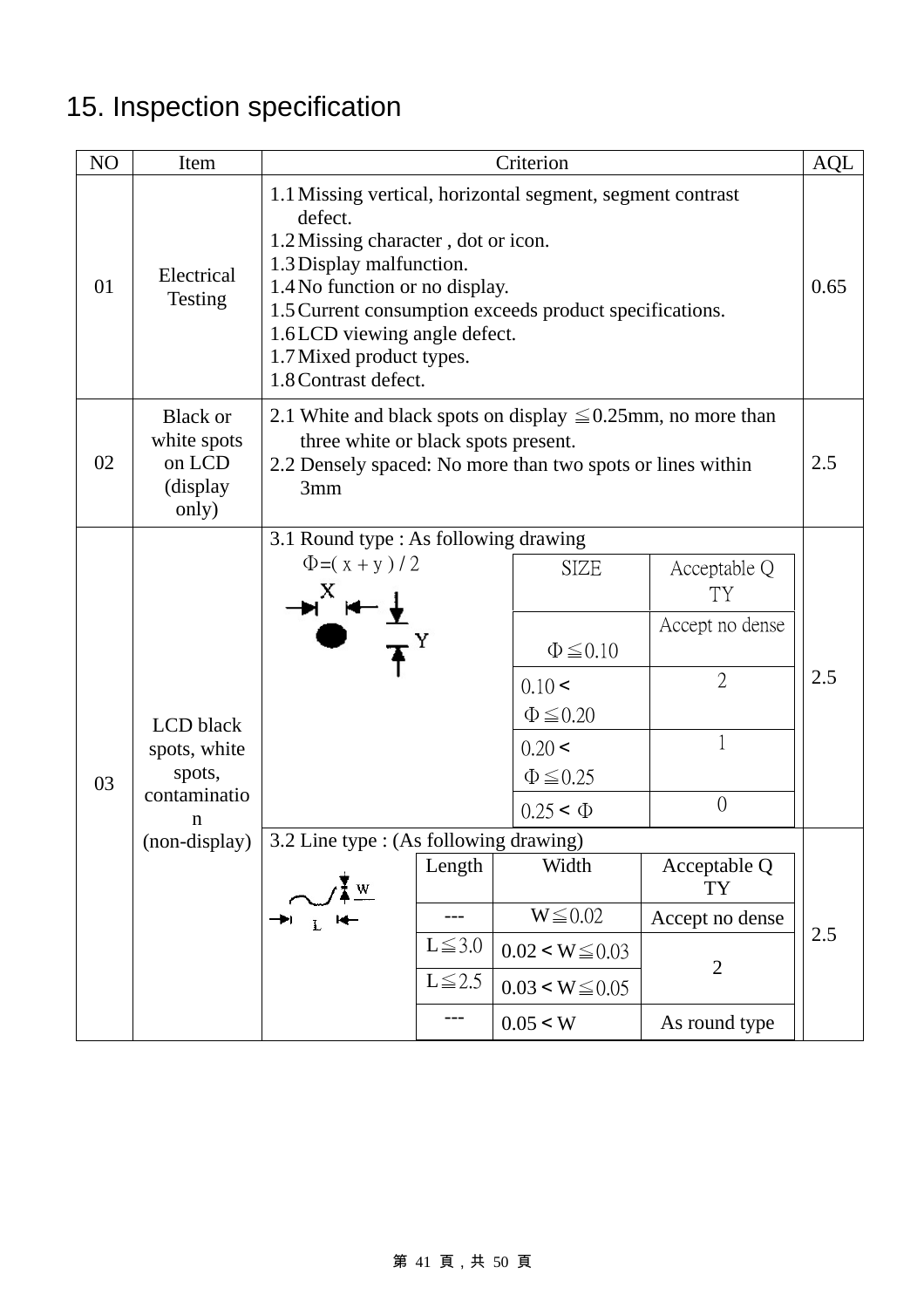|    |                      | If bubbles are visible,<br>judge using black spot                        | Size $\Phi$              | Acceptable Q    |     |
|----|----------------------|--------------------------------------------------------------------------|--------------------------|-----------------|-----|
|    | Polarizer<br>bubbles | specifications, not easy to<br>find, must check in<br>specify direction. | $\Phi \leq 0.20$         | Accept no dense |     |
| 04 |                      |                                                                          | $0.20 \le \Phi \le 0.50$ |                 | 2.5 |
|    |                      |                                                                          | $0.50 \le \Phi \le 1.00$ |                 |     |
|    |                      |                                                                          | $1.00 \le \Phi$          |                 |     |
|    |                      |                                                                          | Total Q TY               |                 |     |

| N <sub>O</sub> | Item | <b>Criterion</b>                                                    | AOL |
|----------------|------|---------------------------------------------------------------------|-----|
|                |      | Scratches   Follow NO.3 LCD black spots, white spots, contamination |     |

### 第 42 頁,共 50 頁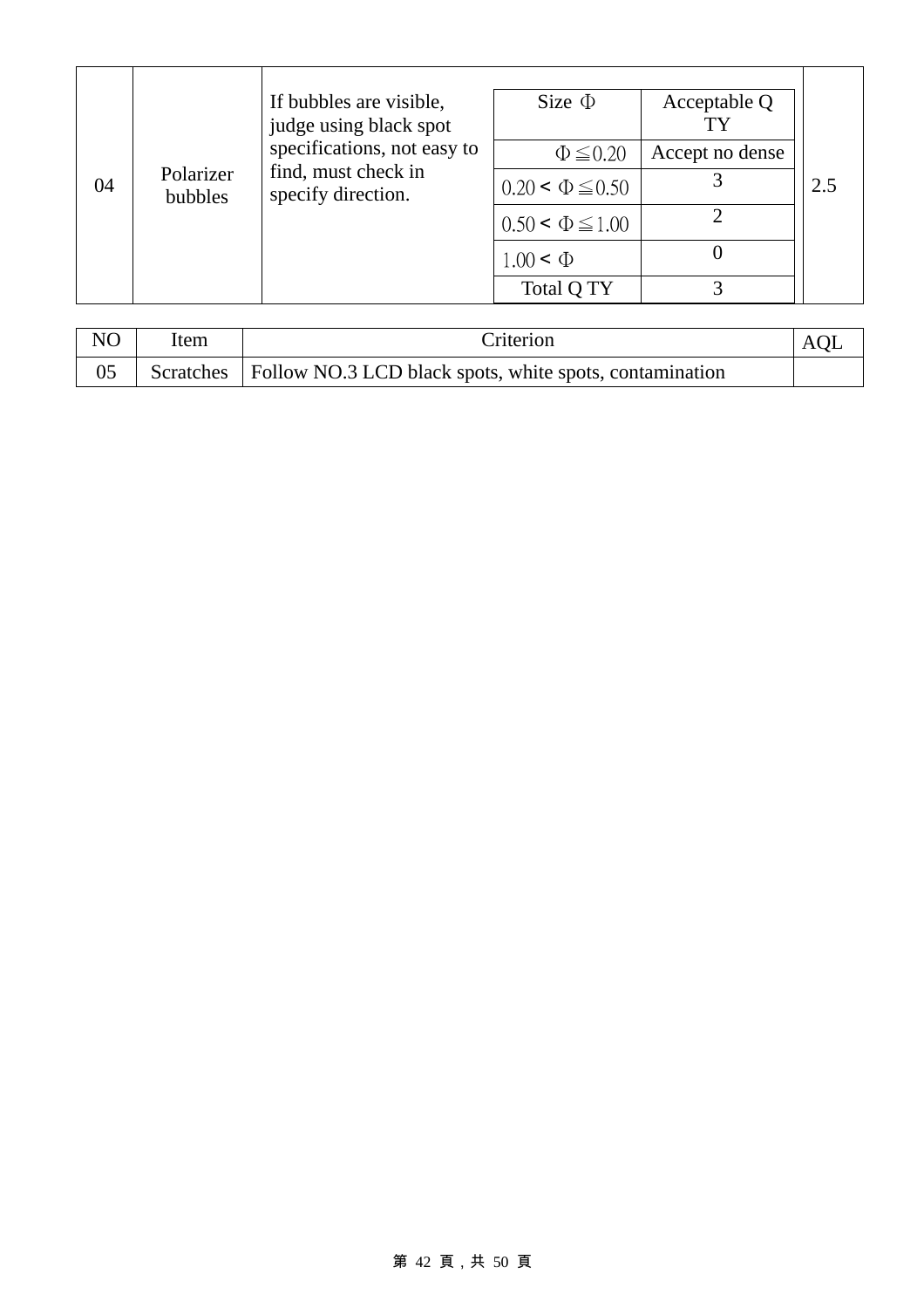

| $ -$<br>W.<br>$\overline{\phantom{a}}$ | $\overline{\phantom{0}}$<br>$\sim$ $\sim$<br>∹HI | $\sim$<br>. | $\overline{\phantom{a}}$ |
|----------------------------------------|--------------------------------------------------|-------------|--------------------------|
|----------------------------------------|--------------------------------------------------|-------------|--------------------------|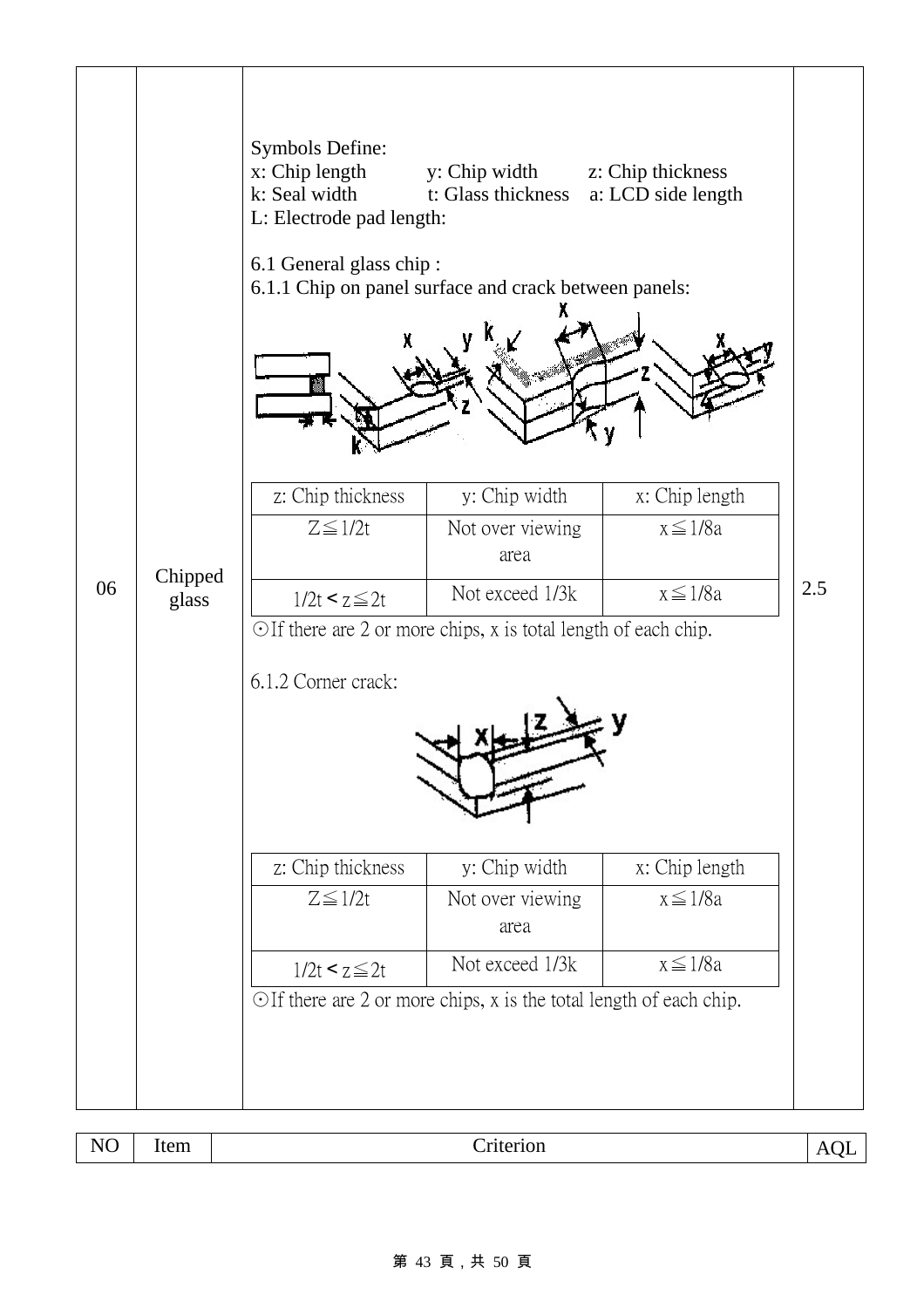

#### 第 44 頁,共 50 頁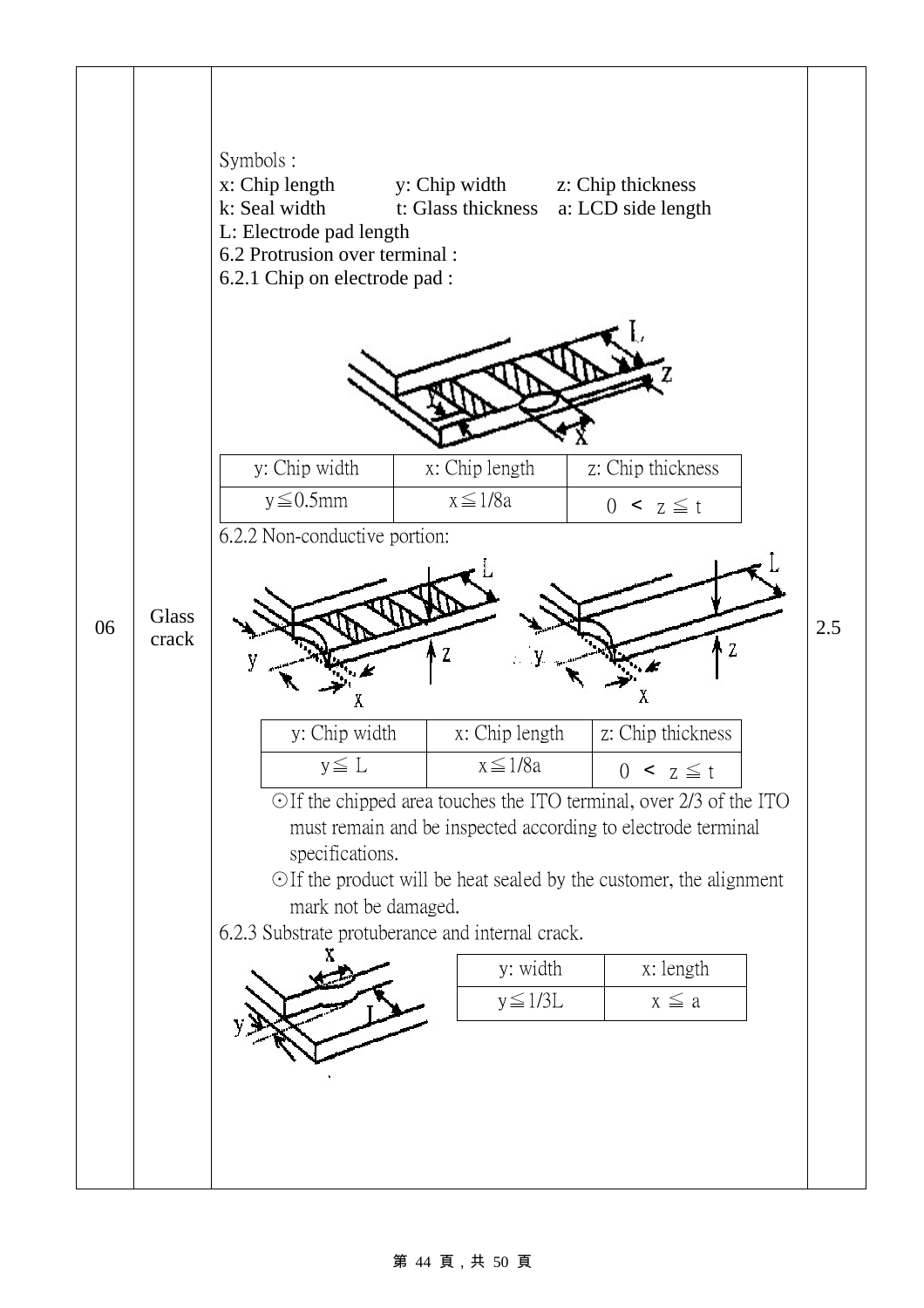| NO | Item                  | Criterion                                                                                                                                                                                                                                                                                                                                                                                                                                                                                                                                                                                                                                                                                                                                                                                                                                                                                   | <b>AQL</b>                                                     |  |  |
|----|-----------------------|---------------------------------------------------------------------------------------------------------------------------------------------------------------------------------------------------------------------------------------------------------------------------------------------------------------------------------------------------------------------------------------------------------------------------------------------------------------------------------------------------------------------------------------------------------------------------------------------------------------------------------------------------------------------------------------------------------------------------------------------------------------------------------------------------------------------------------------------------------------------------------------------|----------------------------------------------------------------|--|--|
| 07 | Cracked<br>glass      | The LCD with extensive crack is not acceptable.                                                                                                                                                                                                                                                                                                                                                                                                                                                                                                                                                                                                                                                                                                                                                                                                                                             | 2.5                                                            |  |  |
| 08 | Backlight<br>elements | 8.1 Illumination source flickers when lit.<br>8.2 Spots or scratched that appear when lit must be judged. Using LCD<br>spot, lines and contamination standards.<br>8.3 Backlight doesn' t light or color wrong.                                                                                                                                                                                                                                                                                                                                                                                                                                                                                                                                                                                                                                                                             |                                                                |  |  |
| 09 | Bezel                 | 9.1 Bezel may not have rust, be deformed or have fingerprints, stains or<br>other contamination.<br>9.2 Bezel must comply with job specifications.                                                                                                                                                                                                                                                                                                                                                                                                                                                                                                                                                                                                                                                                                                                                          |                                                                |  |  |
| 10 | PCB,<br>COB           | 10.1 COB seal may not have pinholes larger than 0.2mm or<br>contamination.<br>10.2 COB seal surface may not have pinholes through to the IC.<br>10.3 The height of the COB should not exceed the height indicated in<br>the assembly diagram.<br>10.4 There may not be more than 2mm of sealant outside the seal<br>area on the PCB. And there should be no more than three places.<br>10.5 No oxidation or contamination PCB terminals.<br>10.6 Parts on PCB must be the same as on the production<br>characteristic chart. There should be no wrong parts, missing<br>parts or excess parts.<br>10.7 The jumper on the PCB should conform to the product<br>characteristic chart.<br>10.8 If solder gets on bezel tab pads, LED pad, zebra pad or screw<br>hold pad, make sure it is smoothed down.<br>10.9 The Scraping testing standard for Copper Coating of PCB<br>$X * Y \leq 2mm^2$ | 2.5<br>2.5<br>0.65<br>2.5<br>2.5<br>0.65<br>0.65<br>2.5<br>2.5 |  |  |
| 11 | Soldering             | 11.1 No un-melted solder paste may be present on the PCB.<br>11.2 No cold solder joints, missing solder connections, oxidation or<br>icicle.<br>11.3 No residue or solder balls on PCB.<br>11.4 No short circuits in components on PCB.                                                                                                                                                                                                                                                                                                                                                                                                                                                                                                                                                                                                                                                     | 2.5<br>2.5<br>2.5<br>0.65                                      |  |  |

### 第 45 頁,共 50 頁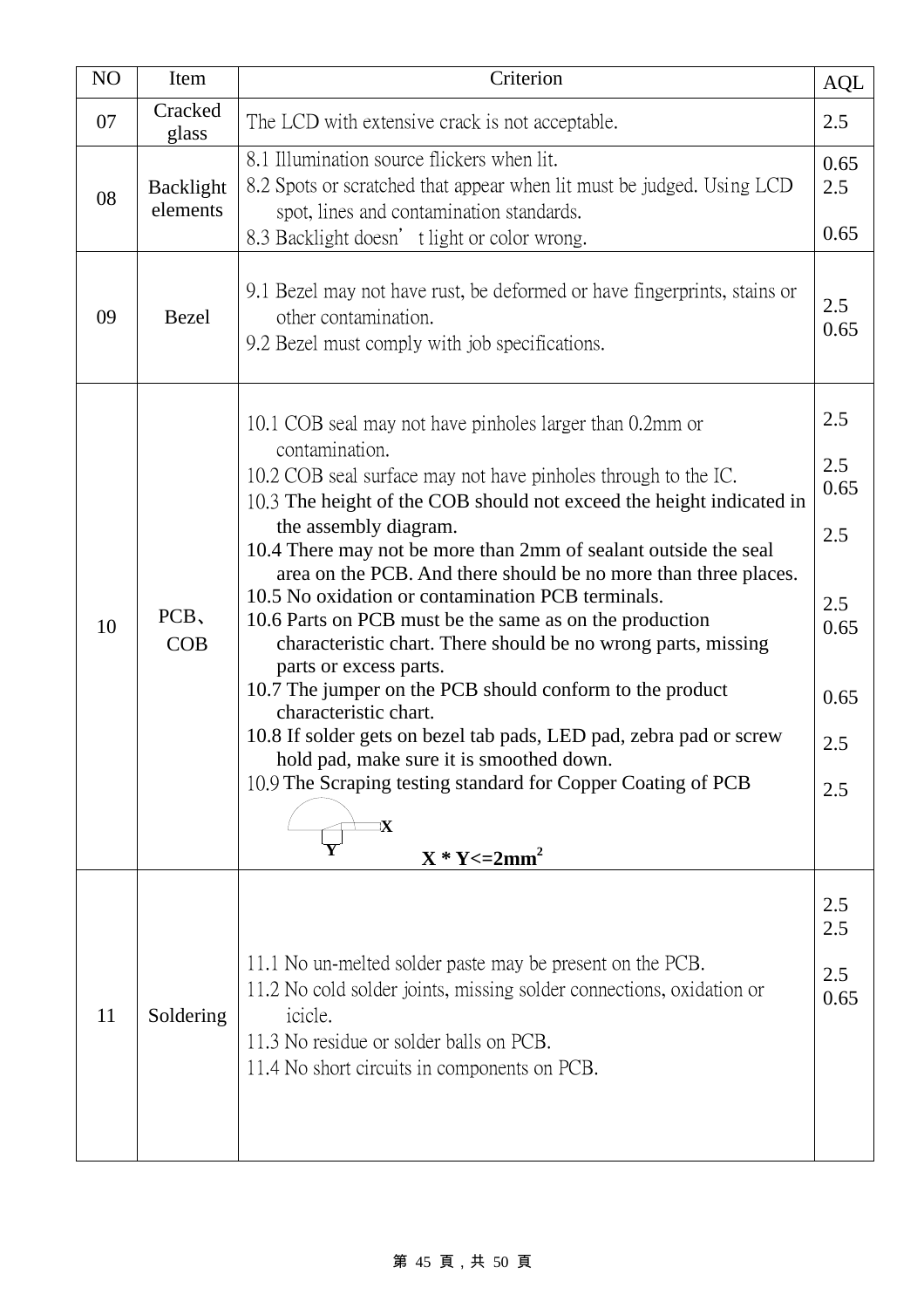| N <sub>O</sub> | Item                  | Criterion                                                                                                                                                                                                                                                                                                                                                                                                                                                                                                                                                                                                                                                                                                                                                                                                                                                                                     |                                                                                |  |  |
|----------------|-----------------------|-----------------------------------------------------------------------------------------------------------------------------------------------------------------------------------------------------------------------------------------------------------------------------------------------------------------------------------------------------------------------------------------------------------------------------------------------------------------------------------------------------------------------------------------------------------------------------------------------------------------------------------------------------------------------------------------------------------------------------------------------------------------------------------------------------------------------------------------------------------------------------------------------|--------------------------------------------------------------------------------|--|--|
| 12             | General<br>appearance | 12.1 No oxidation, contamination, curves or, bends on interface Pin<br>(OLB) of TCP.<br>12.2 No cracks on interface pin (OLB) of TCP.<br>12.3 No contamination, solder residue or solder balls on product.<br>12.4 The IC on the TCP may not be damaged, circuits.<br>12.5 The uppermost edge of the protective strip on the interface pin<br>must be present or look as if it cause the interface pin to sever.<br>12.6 The residual rosin or tin oil of soldering (component or chip<br>component) is not burned into brown or black color.<br>12.7 Sealant on top of the ITO circuit has not hardened.<br>12.8 Pin type must match type in specification sheet.<br>12.9 LCD pin loose or missing pins.<br>12.10 Product packaging must the same as specified on packaging<br>specification sheet.<br>12.11 Product dimension and structure must conform to product<br>specification sheet. | 2.5<br>0.65<br>2.5<br>2.5<br>2.5<br>2.5<br>2.5<br>0.65<br>0.65<br>0.65<br>0.65 |  |  |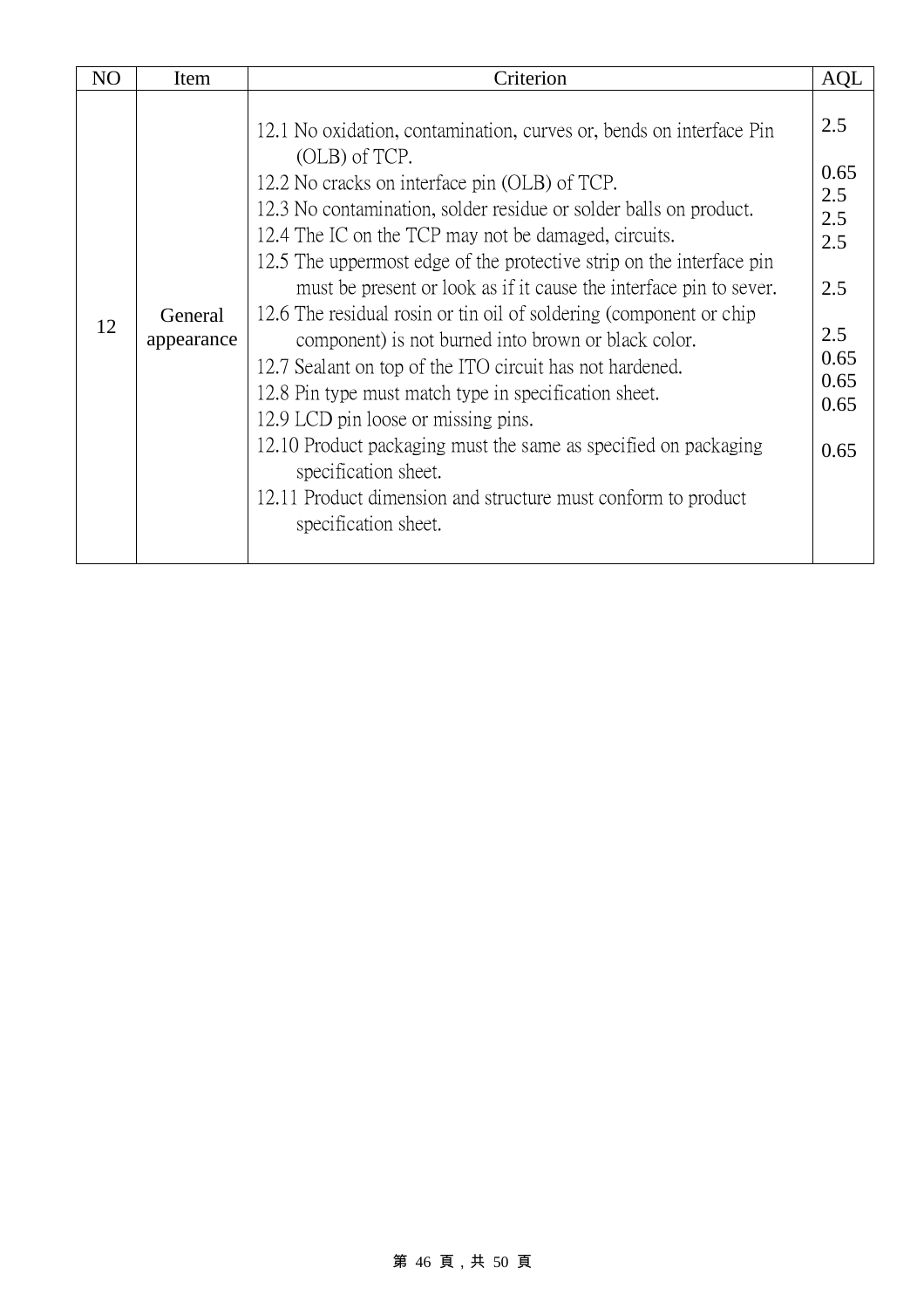# 16. Material List of Components for RoHs

1. WINSTAR Display Co., Ltd hereby declares that all of or part of products (with the mark "#"in code), including, but not limited to, the LCM, accessories or packages, manufactured and/or delivered to your company (including your subsidiaries and affiliated company) directly or indirectly by our company (including our subsidiaries or affiliated companies) do not intentionally contain any of the substances listed in all applicable EU directives and regulations, including the following substances. Exhibit A: The Harmful Material List

| <b>Material</b>                                  | (Cd)       | (Pb)        | (Hg)        | $(Cr6+)$    | <b>PBBs</b> | <b>PBDEs</b> |  |
|--------------------------------------------------|------------|-------------|-------------|-------------|-------------|--------------|--|
| Limited<br>Value                                 | 100<br>ppm | 1000<br>ppm | 1000<br>ppm | 1000<br>ppm | 1000<br>ppm | 1000<br>ppm  |  |
| Above limited value is set up according to RoHS. |            |             |             |             |             |              |  |

2.Process for RoHS requirement:

- (1) Use the Sn/Ag/Cu soldering surface;the surface of Pb-free solder is rougher than we used before.
- (2) Heat-resistance temp.:

Reflow:  $250^{\circ}$ , 30 seconds Max. ;

Connector soldering wave or hand soldering:  $320^{\circ}$ , 10 seconds max.

(3) Temp. curve of reflow, max. Temp.:  $235±5^{\circ}$  ;

Recommended customer's soldering temp. of connector:  $280^\circ\text{C}$ , 3 seconds.

#### 第 47 頁,共 50 頁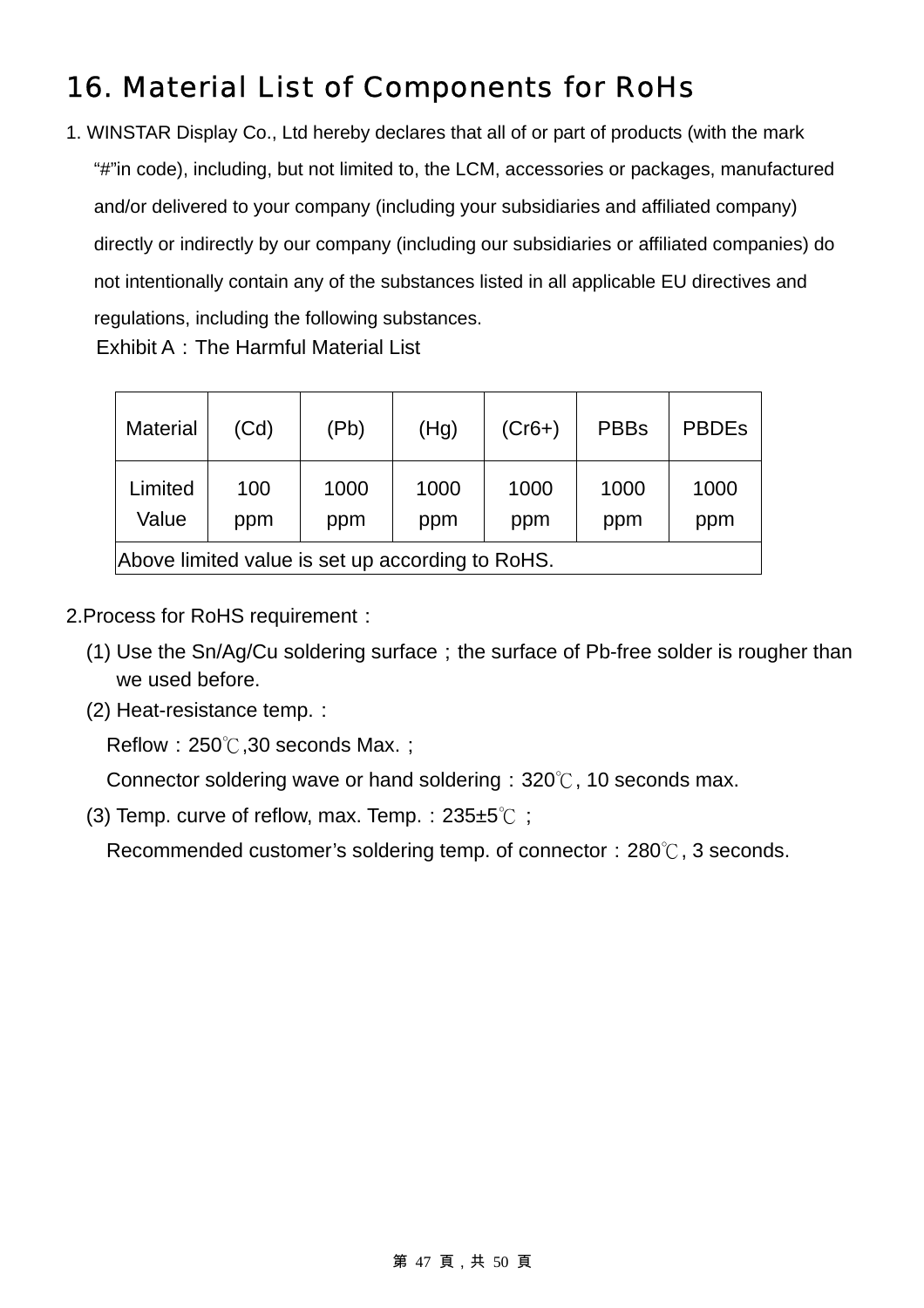| <b>LCM Sample Estimate Feedback Sheet</b><br>winstar |                                                                                                                                                                                                                                                            |        |                       |        |                 |                                                           |  |
|------------------------------------------------------|------------------------------------------------------------------------------------------------------------------------------------------------------------------------------------------------------------------------------------------------------------|--------|-----------------------|--------|-----------------|-----------------------------------------------------------|--|
|                                                      | Module Number : New York Street and Street and Street and Street and Street and Street and Street and Street and Street and Street and Street and Street and Street and Street and Street and Street and Street and Street and<br>1. Panel Specification : |        |                       |        |                 | Page: 1                                                   |  |
|                                                      | 1. Panel Type :                                                                                                                                                                                                                                            | $\Box$ | Pass                  | □      |                 | $NG, \underline{\hspace{2cm}}$                            |  |
|                                                      | 2. View Direction :                                                                                                                                                                                                                                        | $\Box$ | Pass                  | $\Box$ |                 | $NG, \underline{\hspace{2cm}}$                            |  |
| 3.                                                   | Numbers of Dots:                                                                                                                                                                                                                                           | $\Box$ | Pass                  | $\Box$ |                 | $NG, \underline{\hspace{2cm}}$                            |  |
|                                                      | 4. View Area:                                                                                                                                                                                                                                              | $\Box$ | Pass                  | □      |                 | NG,                                                       |  |
| 5.                                                   | Active Area:                                                                                                                                                                                                                                               | $\Box$ | Pass                  | $\Box$ |                 | NG,                                                       |  |
| 6.                                                   | <b>Operating Temperature:</b>                                                                                                                                                                                                                              | $\Box$ | Pass                  | $\Box$ |                 | $NG, \underline{\hspace{2cm}}$                            |  |
|                                                      | 7. Storage Temperature :                                                                                                                                                                                                                                   | $\Box$ | Pass                  | $\Box$ |                 | $NG, \underline{\hspace{2cm}}$                            |  |
|                                                      |                                                                                                                                                                                                                                                            |        |                       |        |                 |                                                           |  |
|                                                      | 2. Mechanical Specification :                                                                                                                                                                                                                              |        |                       |        |                 |                                                           |  |
|                                                      | 1. PCB Size :                                                                                                                                                                                                                                              | $\Box$ | Pass                  | $\Box$ |                 | $NG, \underline{\hspace{2cm}}$                            |  |
|                                                      | 2. Frame Size :                                                                                                                                                                                                                                            | $\Box$ | Pass                  | $\Box$ |                 | $NG, \underline{\hspace{2cm}}$                            |  |
| 3.                                                   | Materal of Frame:                                                                                                                                                                                                                                          | $\Box$ | Pass                  | $\Box$ |                 | NG,                                                       |  |
|                                                      | 4. Connector Position :                                                                                                                                                                                                                                    | $\Box$ | Pass                  | $\Box$ |                 | $NG, \underline{\hspace{2cm}}$                            |  |
| 5.                                                   | Fix Hole Position: A                                                                                                                                                                                                                                       | $\Box$ | Pass                  | $\Box$ |                 | $NG, \_$                                                  |  |
| 6.                                                   | <b>Backlight Position:</b>                                                                                                                                                                                                                                 | $\Box$ | Pass                  | $\Box$ |                 | $NG, \underline{\hspace{2cm}}$                            |  |
|                                                      | 7. Thickness of PCB:                                                                                                                                                                                                                                       | $\Box$ | Pass                  | $\Box$ |                 | $NG, \underline{\hspace{2cm}}$                            |  |
|                                                      | 8. Height of Frame to PCB : $\Box$                                                                                                                                                                                                                         |        | Pass                  | □      |                 | $NG, \underline{\hspace{2cm}}$                            |  |
|                                                      | 9. Height of Module:                                                                                                                                                                                                                                       | $\Box$ | Pass                  | □      |                 | NG,                                                       |  |
|                                                      | 10. Others :                                                                                                                                                                                                                                               | $\Box$ | Pass                  | $\Box$ | $\rm NG$ ,<br>_ |                                                           |  |
|                                                      | 3. Relative Hole Size:                                                                                                                                                                                                                                     |        |                       |        |                 |                                                           |  |
|                                                      | 1. Pitch of Connector:                                                                                                                                                                                                                                     | $\Box$ | Pass                  | $\Box$ |                 | NG,                                                       |  |
|                                                      | 2. Hole size of Connector:                                                                                                                                                                                                                                 | $\Box$ | Pass                  | $\Box$ |                 | NG,                                                       |  |
|                                                      | 3. Mounting Hole size :                                                                                                                                                                                                                                    | $\Box$ | Pass                  | $\Box$ |                 | $NG, \underline{\hspace{2cm}}$                            |  |
|                                                      | 4. Mounting Hole Type:                                                                                                                                                                                                                                     | $\Box$ | Pass                  | $\Box$ |                 |                                                           |  |
|                                                      | 5. Others:                                                                                                                                                                                                                                                 | $\Box$ | Pass                  | $\Box$ |                 | $NG, \underline{\hspace{2cm}}$                            |  |
|                                                      | 4. Backlight Specification:                                                                                                                                                                                                                                |        |                       |        |                 |                                                           |  |
|                                                      | $1. B/L$ Type :                                                                                                                                                                                                                                            | $\Box$ | Pass                  | □      |                 | $NG, \underline{\hspace{2cm}}$                            |  |
|                                                      | $2. B/L Color$ :                                                                                                                                                                                                                                           | $\Box$ | Pass                  | $\Box$ |                 | $NG, \underline{\hspace{2cm}}$                            |  |
|                                                      | 3. B/L Driving Voltage (Reference for LED                                                                                                                                                                                                                  |        |                       |        | Pass<br>$\Box$  | $\hfill \Box \quad NG \; , \qquad \qquad \qquad \Box$     |  |
|                                                      | 4. B/L Driving Current :                                                                                                                                                                                                                                   | $\Box$ | Pass                  | $\Box$ |                 | $NG, \underline{\hspace{2cm}}$                            |  |
|                                                      | 5. Brightness of B/L :                                                                                                                                                                                                                                     | $\Box$ | Pass                  | $\Box$ |                 | $NG, \underline{\hspace{2cm}}$                            |  |
|                                                      | 6. B/L Solder Method:                                                                                                                                                                                                                                      | $\Box$ | Pass                  | □      |                 | $NG, \underline{\hspace{2cm}}$                            |  |
| 7.                                                   | Others:                                                                                                                                                                                                                                                    | $\Box$ | Pass<br>第 48 頁,共 50 頁 |        |                 | $\hfill \Box \quad NG \; , \; \underline{\hspace{1.5cm}}$ |  |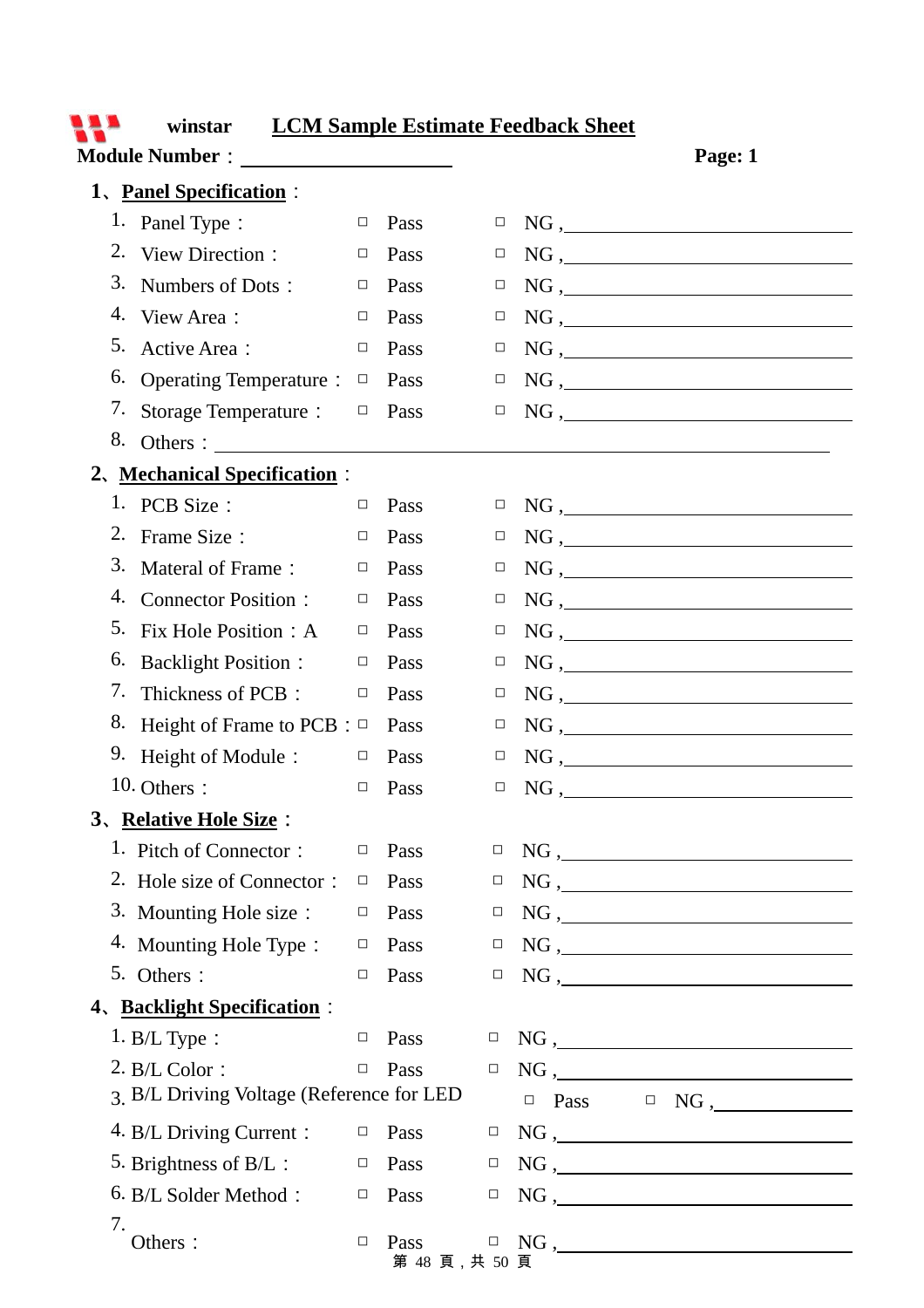

### **5**、**Electronic Characteristics of Module**:

- 3. Driving Voltage for LCD:  $\Box$  Pass  $\Box$  NG, 8. LCD Uniformity:  $\Box$  Pass  $\Box$  NG,
- 
- **6**、**Summary**:



### **Sales signature**: